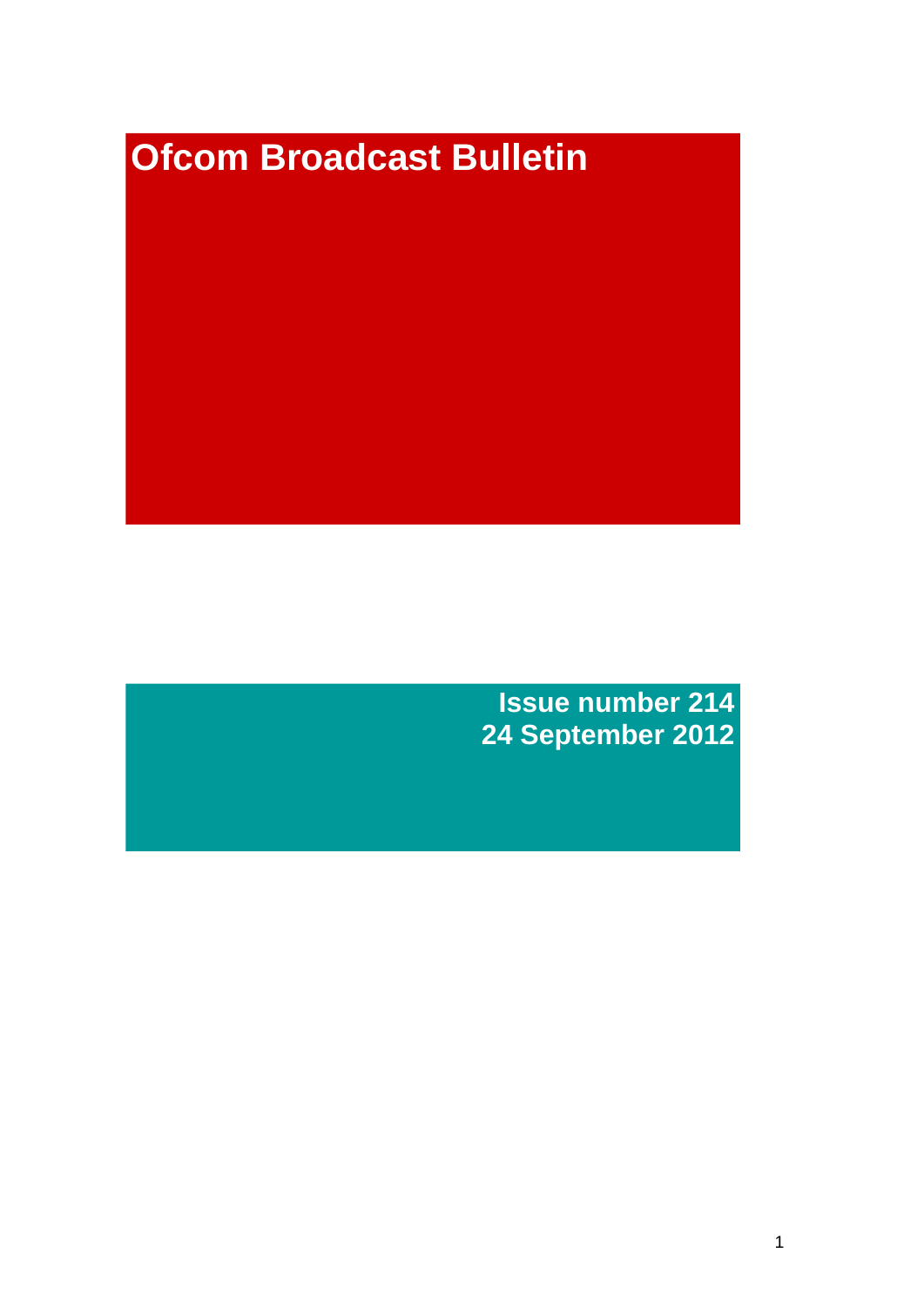# **Contents**

| Introduction                                                                                                                                                                               | 3  |
|--------------------------------------------------------------------------------------------------------------------------------------------------------------------------------------------|----|
| <b>Standards cases</b>                                                                                                                                                                     |    |
| <u>In Breach</u>                                                                                                                                                                           |    |
| Russian language referendum item<br>REN TV Baltic & Mir Baltic, November 2011,<br>various dates and times                                                                                  | 4  |
| <b>HMS Ark Royal</b><br>Discovery, 1 August 2012, 13:00                                                                                                                                    | 13 |
| Resolved                                                                                                                                                                                   |    |
| <b>Kiss Breakfast Show</b><br>Kiss 100, 28 June 2012, 06:30                                                                                                                                | 15 |
| <b>Broadcast Licence Condition cases</b>                                                                                                                                                   |    |
| In Breach                                                                                                                                                                                  |    |
| <b>Community Radio Licensees</b><br>Non-payment of licence fees                                                                                                                            | 18 |
| <b>Fairness and Privacy cases</b>                                                                                                                                                          |    |
| <b>Not Upheld</b>                                                                                                                                                                          |    |
| Complaint by Mrs Nicola Adolphe on her own behalf<br>and on behalf of her children (both minors)<br>and on behalf of Mrs Pamela Holt and her son (a minor)<br>Tonight, ITV1, 12 April 2012 | 19 |
| <b>Complaint by Mr Tamika Paul Mkandawire</b><br>Britain's Gay Footballers, BBC 3, 30 January 2012                                                                                         | 32 |
| <b>Other Programmes Not in Breach</b>                                                                                                                                                      | 42 |
| <b>Complaints Assessed, Not Investigated</b>                                                                                                                                               | 43 |
| <b>Investigations List</b>                                                                                                                                                                 | 48 |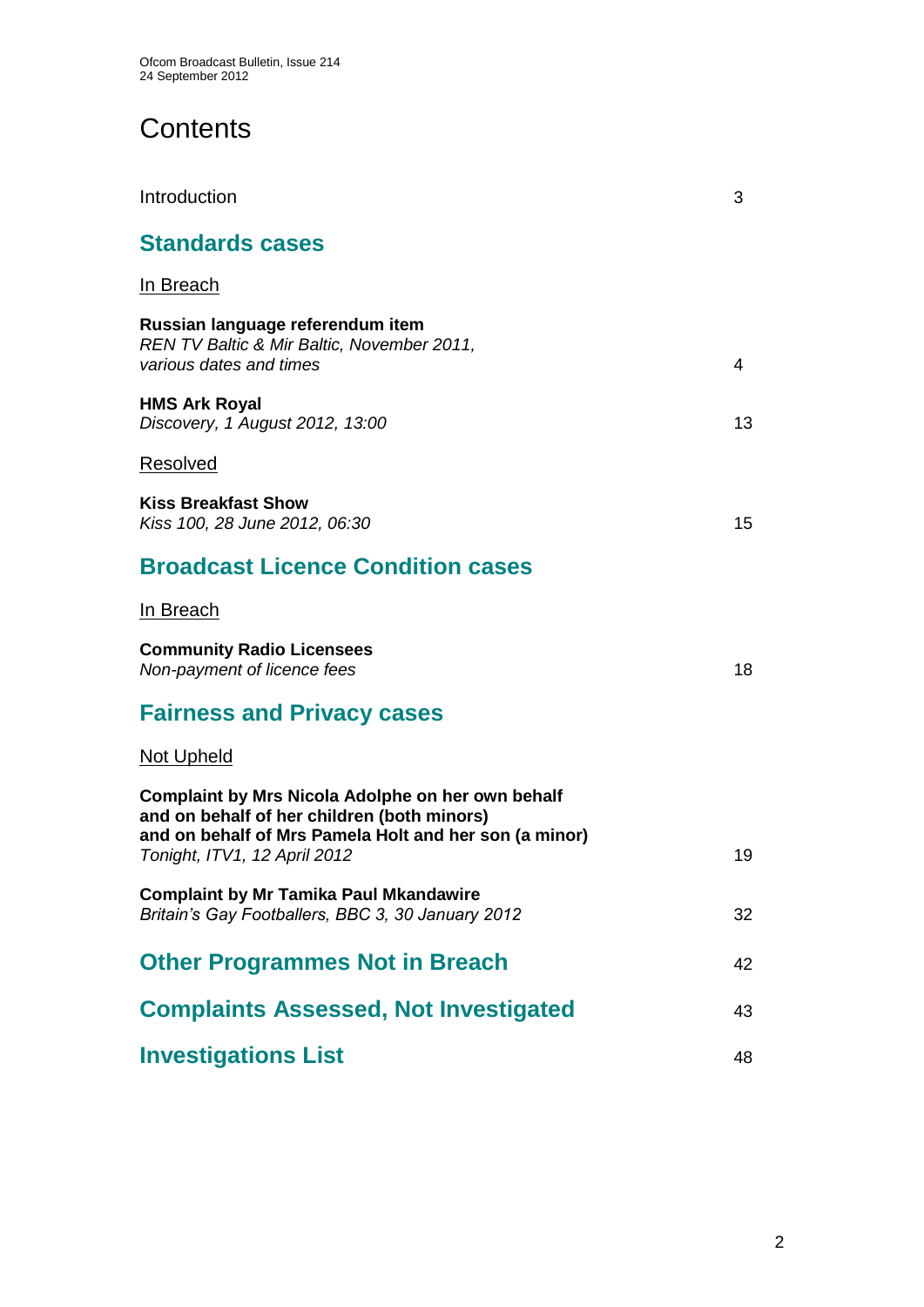# **Introduction**

Under the Communications Act 2003, Ofcom has a duty to set standards for broadcast content as appear to it best calculated to secure the standards objectives<sup>1</sup>, Ofcom must include these standards in a code or codes. These are listed below.

The Broadcast Bulletin reports on the outcome of investigations into alleged breaches of those Ofcom codes, as well as licence conditions with which broadcasters regulated by Ofcom are required to comply. These include:

- a) Ofcom's Broadcasting Code ("the Code"), which, can be found at: [http://stakeholders.ofcom.org.uk/broadcasting/broadcast-codes/broadcast-code/.](http://stakeholders.ofcom.org.uk/broadcasting/broadcast-codes/broadcast-code/)
- b) the Code on the Scheduling of Television Advertising ("COSTA") which contains rules on how much advertising and teleshopping may be scheduled in programmes, how many breaks are allowed and when they may be taken. COSTA can be found at:

[http://stakeholders.ofcom.org.uk/broadcasting/broadcast-codes/advert-code/.](http://stakeholders.ofcom.org.uk/broadcasting/broadcast-codes/advert-code/)

- c) certain sections of the BCAP Code: the UK Code of Broadcast Advertising, which relate to those areas of the BCAP Code for which Ofcom retains regulatory responsibility. These include:
	- the prohibition on 'political' advertising;
	- sponsorship and product placement on television (see Rules 9.13, 9.16 and 9.17 of the Code) and all commercial communications in radio programming (see Rules 10.6 to 10.8 of the Code);
	- 'participation TV' advertising. This includes long-form advertising predicated on premium rate telephone services – most notably chat (including 'adult' chat), 'psychic' readings and dedicated quiz TV (Call TV quiz services). Ofcom is also responsible for regulating gambling, dating and 'message board' material where these are broadcast as advertising<sup>2</sup>.

The BCAP Code is at: <http://www.bcap.org.uk/Advertising-Codes/Broadcast-HTML.aspx>

d) other licence conditions which broadcasters must comply with, such as requirements to pay fees and submit information which enables Ofcom to carry out its statutory duties. Further information on television and radio licences can be found at:<http://licensing.ofcom.org.uk/tv-broadcast-licences/> and [http://licensing.ofcom.org.uk/radio-broadcast-licensing/.](http://licensing.ofcom.org.uk/radio-broadcast-licensing/)

Other codes and requirements may also apply to broadcasters, depending on their circumstances. These include the Code on Television Access Services (which sets out how much subtitling, signing and audio description relevant licensees must provide), the Code on Electronic Programme Guides, the Code on Listed Events, and the Cross Promotion Code. Links to all these codes can be found at: <http://stakeholders.ofcom.org.uk/broadcasting/broadcast-codes/>

It is Ofcom's policy to describe fully the content in television and radio programmes that is subject to broadcast investigations. Some of the language and descriptions used in Ofcom's Broadcast Bulletin may therefore cause offence.

<sup>1</sup>  $1$  The relevant legislation is set out in detail in Annex 1 of the Code.

 $2$  BCAP and ASA continue to regulate conventional teleshopping content and spot advertising for these types of services where it is permitted. Ofcom remains responsible for statutory sanctions in all advertising cases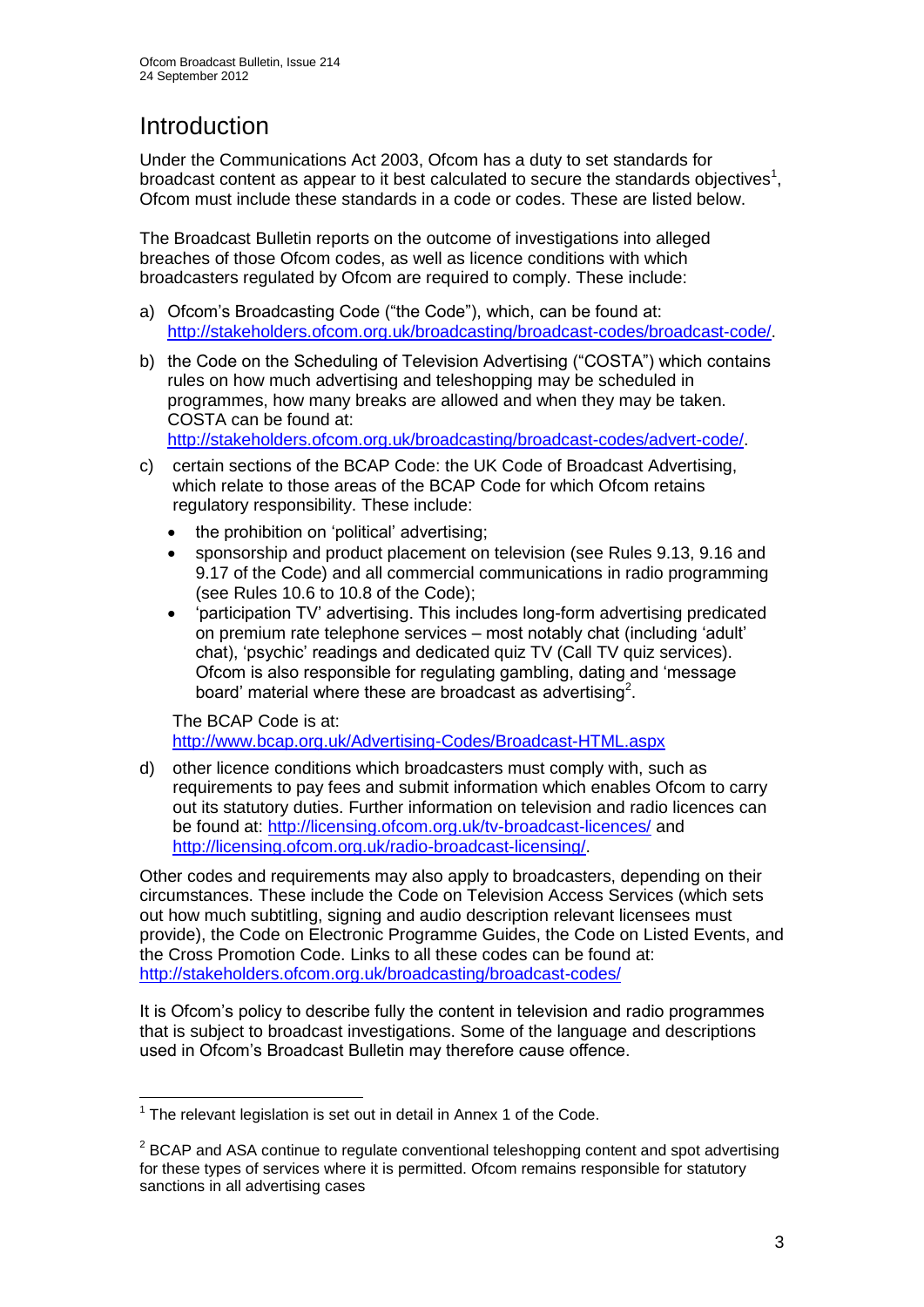# **Standards cases**

# **In Breach**

# **Russian language referendum item**

*REN TV Baltic & Mir Baltic, November 2011, various dates and times*

## **Introduction**

REN TV Baltic and Mir Baltic are Russian language channels broadcasting to Latvia. They are licensed by Ofcom to Baltic Media Alliance Limited ("BMA" or "the Licensee"). Because the channels are operated under UK licences they are subject to Ofcom's codes.

Latvia operates a constitutional mechanism under which a referendum on constitutional amendment may be triggered by the collection of sufficient numbers of signatures on an official petition. In 2011 a petition was raised calling for an amendment to the Latvian constitution to make Russian an official language of the Republic of Latvia, alongside Latvian (or Lettish). The petition was operated by the Latvian Electoral Commission (CVK).

A Latvian complainant alerted Ofcom to what appeared to be an advertisement – a 20 second item shown in commercial breaks on both REN TV Baltic and Mir Baltic – urging viewers to sign the petition. The complainant was concerned that the advertisement breached the UK's prohibition on the broadcast of political advertising. The 20 second item opened with a blue screen with a graphic of raised hands at the bottom of the screen. The logo of the CVK, the Latvian Electoral Commission, appeared in the centre of the screen; the CVK's website address was shown at the bottom of the screen. The picture changed to an image of the CVK's website. Various web pages on the site were displayed and a cursor shown moving around to demonstrate how to navigate to certain pages. The blue screen and raised hands graphic returned and the item ended with the CVK's logo at centre. The CVK's website remained on screen throughout.

The item's voiceover was in Russian. As translated it said:

*"Visit www.cvk.lv, to find the nearest place to you where you can sign a petition in support of Russian as the second Official Language, and add your vote.*

*You think you're saving time – but you're losing your right to speak in your native language.* 

*Deadline: 30 November!"*

The Licensee believed the following translation to be more accurate than Ofcom's translation:

*"On CVK website www.cvk.lv find the nearest place where the signatures for Russian language as a second official language are being collected, and give your vote.*

*By saving time, you will lose the right to speak your native language. Till November 30 only"*.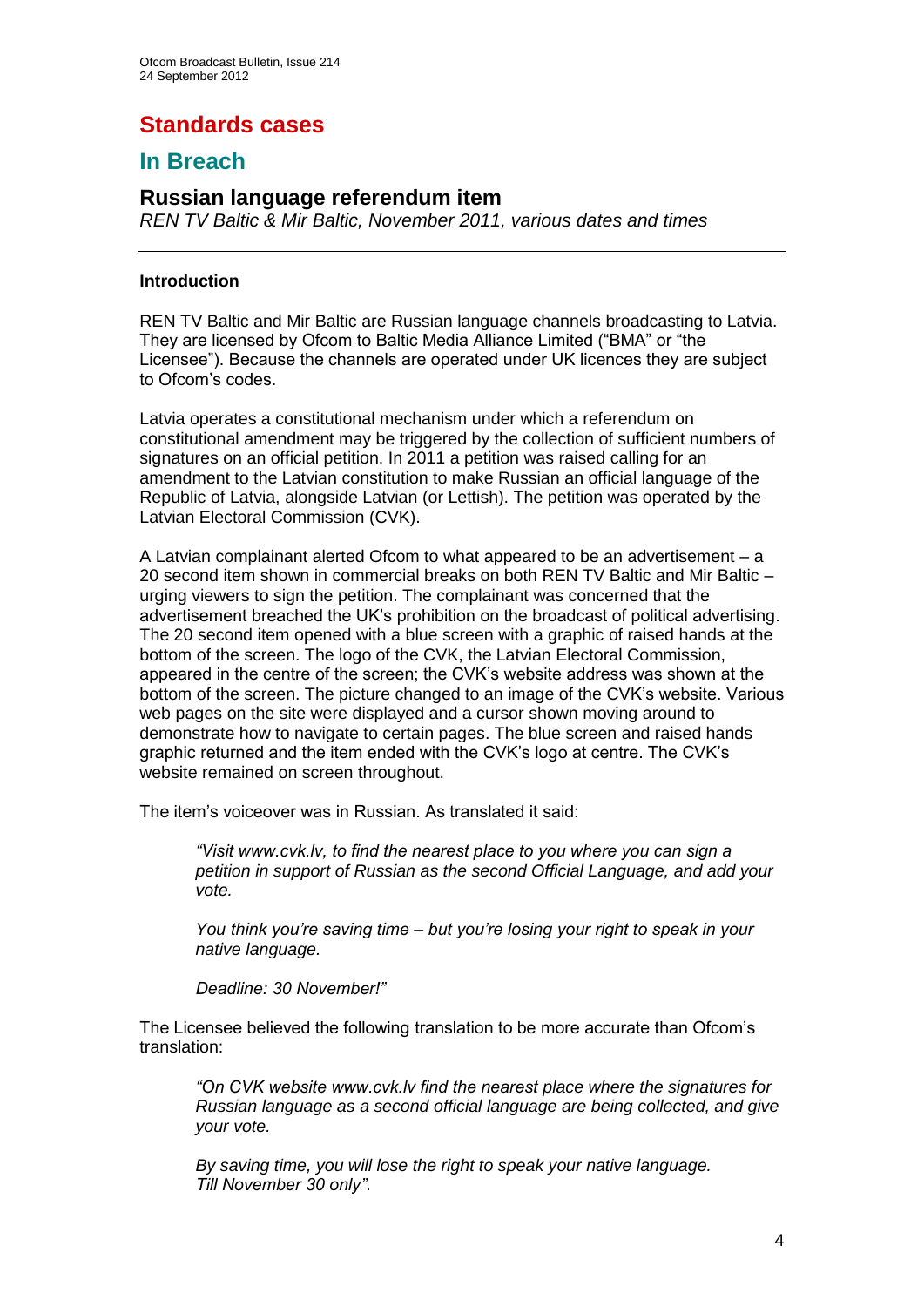1

There are no material differences between the two translations in the context of Ofcom's consideration of the issues before it.

Text was displayed throughout at the bottom of the picture that repeated the message that voting (signing) locations could be found at the website address given and that the deadline was 30 November.

Ofcom initially sought the Licensee's comments on the basis that the item was an advertisement. However BMA said that it had created and included the item in its schedules itself, i.e. that it was not placed by or on behalf of another party such as CVK. However, when then asked to respond to questions about the item as editorial programming BMA said that it in fact regarded it as a form of commercial message called 'self-promotion' in the governing European Directive, the Audiovisual Media Services ("AVMS") Directive<sup>1</sup>.

Ofcom interprets the concept of 'self-promotion' in accordance with the principles set out in the AVMS Directive, namely, that it is material made and scheduled by the licensee and seeks to promote some aspect of the licensed service itself. Accordingly, a typical self-promotion will be a programme trailer, a general promotion for the channel as a whole, a promotion for a product or service related to the licensee's licensed services such as a channel's website, and so on. In addition, Ofcom's Cross-promotion Code defines self-promotions as "…promotions on a channel for that same channel and/or for programmes broadcast on that channel." Therefore, material which is solely produced and scheduled by the licensee rather than another party, but does not promote the licensee's own products, services, programmes or channels, is not self-promotional material.

The AVMS Directive defines different types of 'audiovisual commercial communication' – advertising (including some forms of self-promotion), sponsorship, teleshopping and product placement; all other material must therefore be editorial. In this case, the item did not meet the Directive's definitions for these types of 'audiovisual commercial communication'. As such, the item was programme material, i.e. editorial: no other category exists.

For that reason Ofcom considered the material to be programming rather than advertising and, accordingly, to be governed by the terms of the Code. In addition, for the reasons set out in the Decision section below, we considered that the content was dealing with a matter of major political and industrial controversy and a major matter relating to current public policy.

Ofcom considered that the item appeared to have been made or endorsed by CVK, a neutral government body, in view of the inclusion of its logo and a reference to its website, as set out above. As the item was not in fact made or endorsed by CVK and was in fact programming produced and scheduled by the Licensee, rather than being advertising placed by another party, Ofcom considered questions of misleadingness to arise in respect of both the item's appearance and its source.

Ofcom therefore considered the material raised issues warranting investigation under Rules 2.2, 5.4, 5.11, 5.12 and 9.2 of the Code which state:

### Rule 2.2 "Factual programmes or items or portrayals of factual matters must not materially mislead the audience."

<sup>&</sup>lt;sup>1</sup> The Audiovisual Media Services Directive (AVMS). See: <http://eur-lex.europa.eu/LexUriServ/LexUriServ.do?uri=OJ:L:2010:095:0001:0024:EN:PDF>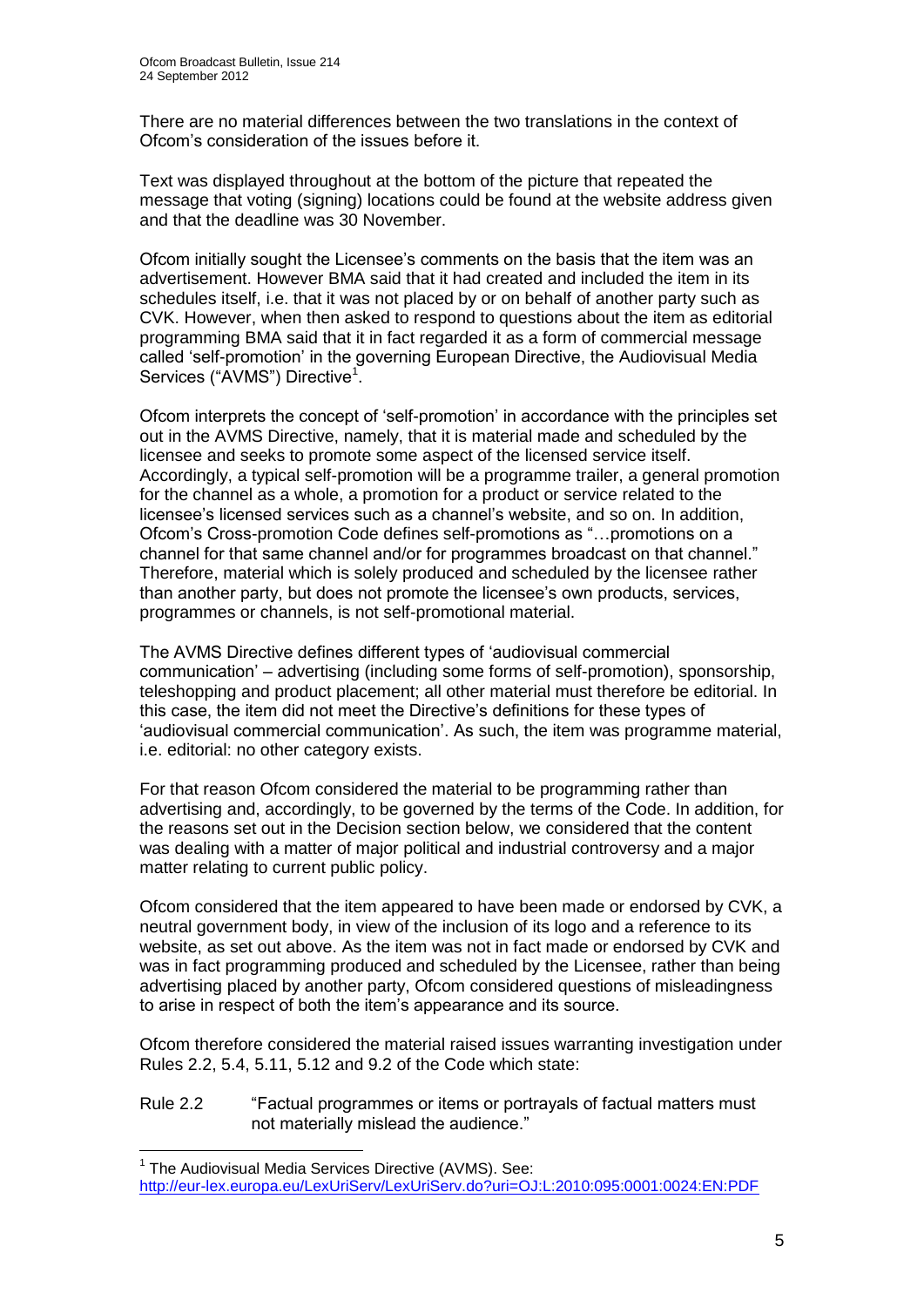- Rule 5.4 "Programmes ... must exclude all expressions of the views and opinions of the person providing the service on matters of political and industrial controversy and matters relating to current public policy (unless that person is speaking in a legislative forum or in a court of law). Views and opinions relating to the provision of programme services are also excluded from this requirement."
- Rule 5.11 "In addition to the rules above, due impartiality must be preserved on matters of major political and industrial controversy and major matters relating to current public policy by the person providing a service (...) in each programme or in clearly linked and timely programmes."
- Rule 5.12 "In dealing with matters of major political and industrial controversy and major matters relating to current public policy an appropriately wide range of significant views must be included and given due weight in each programme or in clearly linked and timely programmes. Views and facts must not be misrepresented."

With Rules 5.11 and 5.12 a definition is given in the Code:

Meaning of "matters of major political or industrial controversy and major matters relating to current public policy":

"These will vary according to events but are generally matters of political or industrial controversy or matters of current public policy which are of national, and often international, importance, or are of similar significance within a smaller broadcast area. "

Rule 9.2 "Broadcasters must ensure that editorial content is distinct from advertising."

We therefore asked BMA for its comments on how this content complied with these Code rules.

## **Response**

As background, BMA told us that Latvia's media market is "a constant battlefield for political forces, primarily nationalistic" and that this makes business difficult for television channels licensed by Ofcom that target Latvia.

The Licensee said that it is not affiliated to, or a supporter of, any of the political forces in any country. It said that it is always guided by a wish to follow Ofcom regulations closely and does so with goodwill.

BMA drew a distinction between the collection of signatures, which it regarded as a "neutral" subject, and the referendum that followed the petition (sufficient signatures were attracted to trigger the referendum). Further, the collection of signatures itself could not lead to the initiation of changes within the Latvian constitution, and was therefore not a matter of public policy or controversy; such changes could only be brought about by the actual referendum, which BMA said its channels "did not promote in any way".

Therefore, the Licensee said that, since it was not aligned with the outcome of any "social matter", it continued to observe neutrality in the period between the collection of signatures and the referendum. In fact, BMA said, it had "…observed due and utter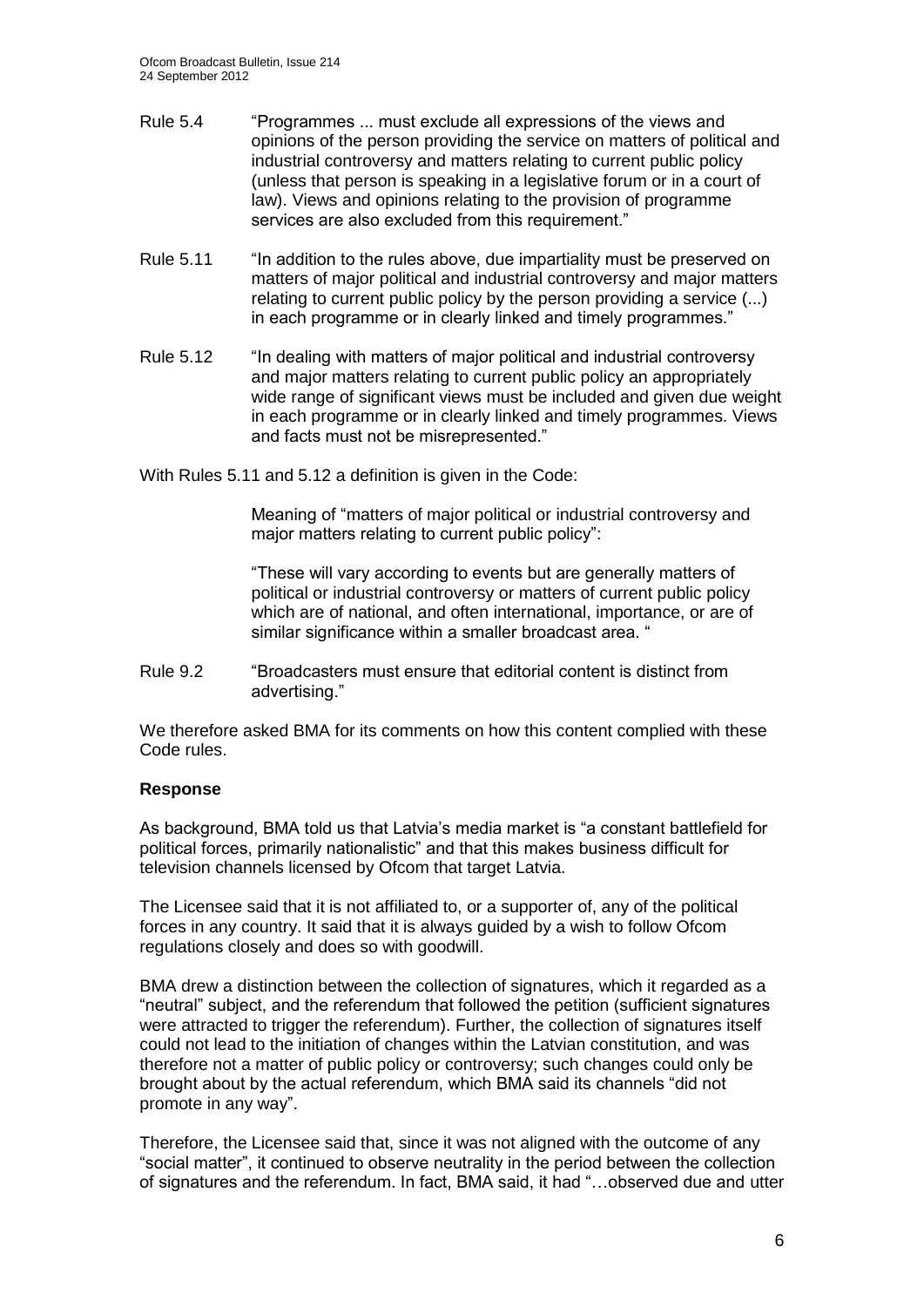neutrality in all political matters subsequent to the social event announced in the item". The Licensee believed that during that period any "quasi-political statements" by any media could have had a political effect.

BMA stressed that REN TV Baltic and Mir Baltic broadcast to a wide Latvian audience, not just the country's ethnic Russian minority, although it also said that "the audience of these TV Channels is mainly Russian-speaking people". Its motivation in broadcasting the item was that the petition was "a hot social topic that deals with democratic processes and [the] development of democratic institutions" and as such would interest its audiences.

Therefore, BMA argued, none of the requirements or definitions that apply to the subject of political or controversial matters could apply to the item.

As noted above, BMA's view, ultimately, was that the item should be regarded as a self-promotion.

The Licensee said further, "CVK's functions and neutrality are a commonly known fact in Latvia, which would make it very unreasonable for anyone to associate their cause with CVK."

BMA added that within the Latvian TV market both REN TV Baltic and Mir Baltic are small, niche channels. REN TV Baltic has an audience share of 4%; Mir Baltic has a share of 6%. This would, the Licensee said, "hardly allow them to make any significant influence on social matters." Indeed, according to the Licensee the item had had "no political effect", had not caused any damage or harm or in any other way negatively affected either party involved in the item, and had been broadcast only for a short period.

BMA suggested that its "social announcement" was not considered 'political' in Latvia in legal terms, but that some "politically (and, possibly, economically) engaged third parties could seek other possibilities of pressuring our channels and hindering [their] image and reputation." BMA also pointed to strong competition in the advertising market, which it said had been through an economically difficult period, and that it had "felt competitors' pressure, which has been carried out in the past by numerous means."

In respect of Rule 2.2 (factual programmes must not mislead) the Licensee reiterated its view that the item was not editorial and therefore not subject to that rule. On misleadingness more generally, BMA said that it did not believe the item to be misleading: the content of this material was not distorting any facts, it said, and CVK was used "as a sole and utterly neutral source of reference information about referendum procedure."

The Licensee told us that it had to be attentive to local law in Latvia and in that respect had the "misfortune" to broadcast in the Russian language. Because of this BMA, "...via its counterparts in Latvia, faces blatant political pressure by the local media-supervising authority with an immense degree of political engagement…".

BMA stressed that any breach of rules had been "done unwittingly" and was brought about by the difficulties of operating in a foreign market and attempting to comply with both Latvian and UK regulation. The Licensee noted Ofcom's decision and said that it would seek to adhere to UK regulation more closely in the future.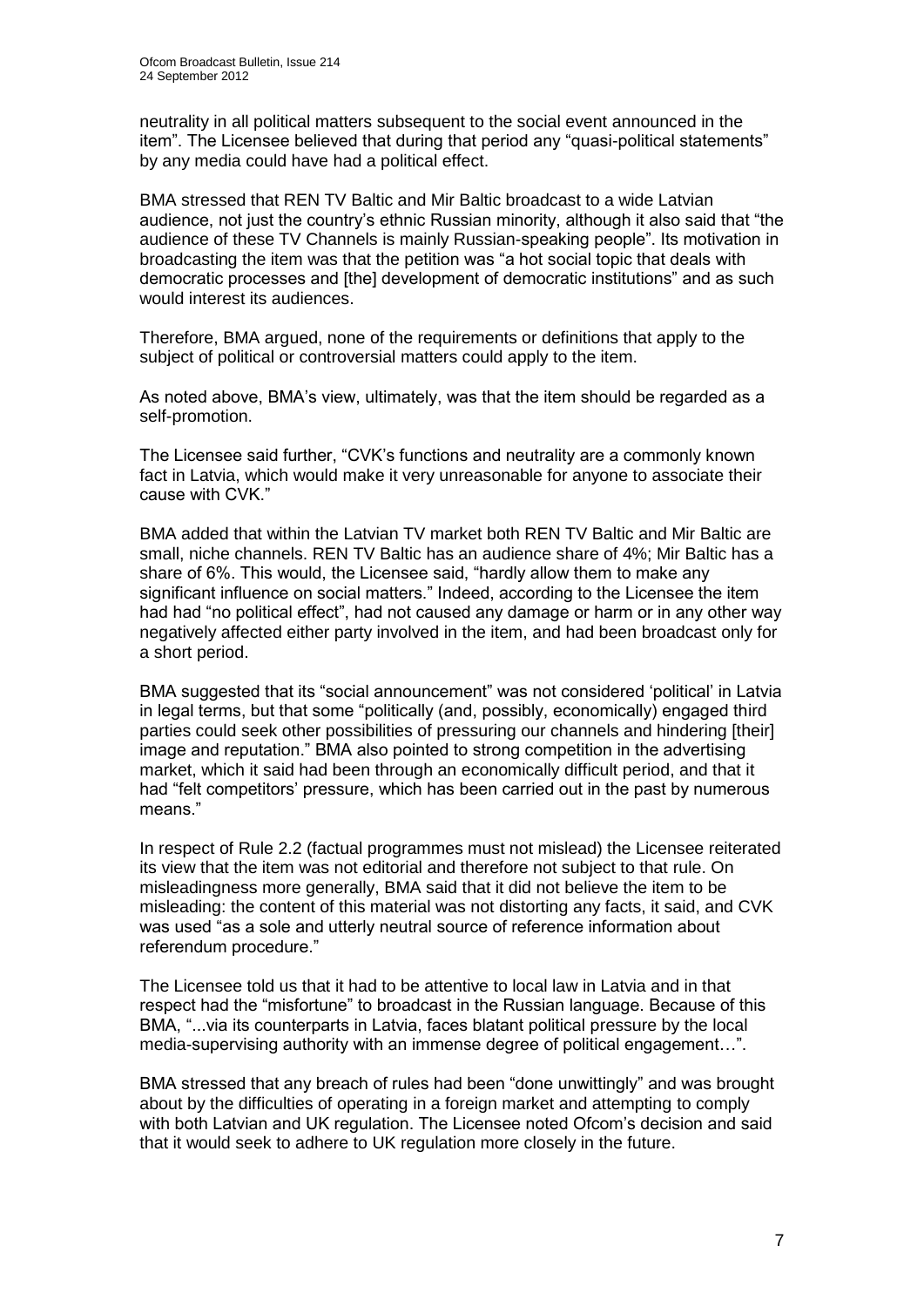# **Decision**

Under the Communications Act 2003 ("the Act"), Ofcom has a statutory duty to set such standards for the content of programmes as appear to it best calculated to secure the standards objectives. One of these objectives is that generally accepted standards must be applied to broadcast content to provide adequate protection for members of the public from harmful material. This objective is reflected in Section Two of the Code, and through Rule 2.2, among others, which prohibits materially misleading portrayals of factual matters in programmes.

The special impartiality requirements set out in section 320 of the Act must also be complied with. The rules in Section Five of the Code ensure that the impartiality requirements of the Act are complied with, including that due impartiality is preserved on matters of major political or industrial controversy and major matters relating to current public policy (see above for the specific provisions).

Under the Act, Ofcom must also set standards to ensure that "the international obligations of the United Kingdom with respect to advertising included in television and radio services are complied with". The EU AVMS Directive requires that advertising is distinguishable from other parts of the programme service. This is reflected in Rule 9.2 of the Code.

Ofcom noted BMA's view that the Code did not apply to the item and that none of the Code rules considered applicable by Ofcom were relevant. For the reasons given elsewhere in this Finding Ofcom does not agree: all the quoted Code rules apply.

Ofcom therefore considered the item's compliance with Rules 2.2, 5.4, 5.11, 5.12 and 9.2 of the Code.

## Rule 2.2

This rule states:

"Factual programmes or items or portrayals of factual matters must not materially mislead the audience."

Ofcom considered the item to be very clearly misleading as to the role of CVK. In combination with the item's similarity to an advertisement – see under Rule 9.2 below – the use of CVK's name, logo and website images in the item plainly suggested that it had been placed by CVK or placed on its behalf. Nothing in the item sought to reveal the true source and nature of the item or otherwise make clear that the item was made wholly independently of CVK. Ofcom considered therefore that the item had the potential to mislead viewers that CVK, the Latvian Electoral Commission, had endorsed the item's message which in fact it had not. This misleadingness could therefore have had a harmful impact on a democratic process by affecting the actions of the voters in respect of the petition and the potential referendum. This was particularly significant in light of Ofcom's consideration of the item under Rules 5.11 and 5.12 (see below). For these reasons, in Ofcom's view the item was materially misleading.

Ofcom therefore concluded that the item breached Rule 2.2.

Rules 5.11 and 5.12

Rule 5.11 states: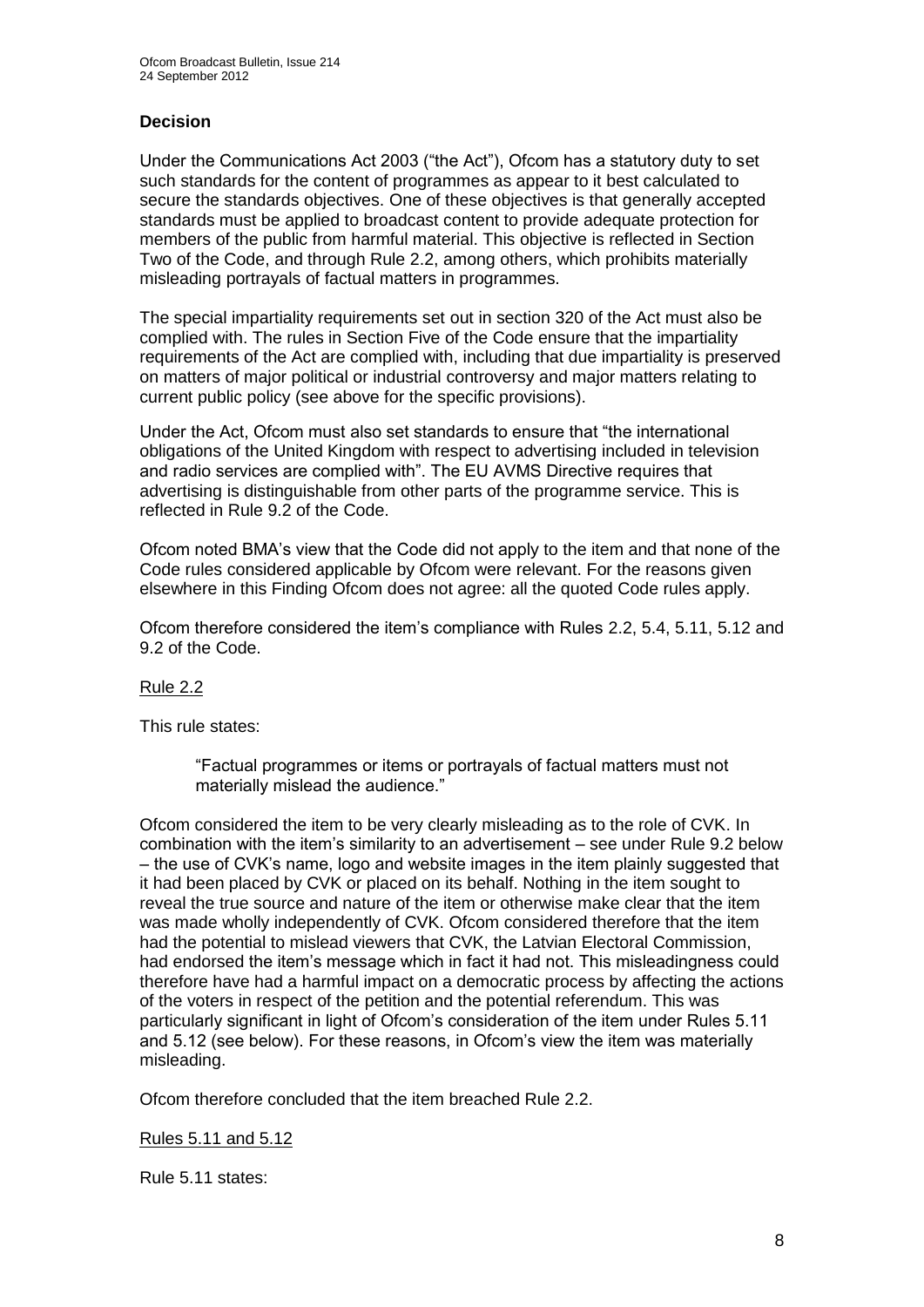"In addition to the rules above, due impartiality must be preserved on matters of major political and industrial controversy and major matters relating to current public policy by the person providing a service (listed above) in each programme or in clearly linked and timely programmes."

## Rule 5.12 states:

"In dealing with matters of major political and industrial controversy and major matters relating to current public policy an appropriately wide range of significant views must be included and given due weight in each programme or in clearly linked and timely programmes. Views and facts must not be misrepresented."

It is not part of Ofcom's remit to question or investigate the validity of the political views expressed in a case like the current one, but to require the broadcaster to comply with the relevant standards in the Code. The Code does not prohibit broadcasters from discussing any controversial subject or including any particular point of view in a programme. To do so would be an unacceptable restriction on a broadcaster's freedom of expression.

However, the broadcaster's right to freedom of expression is not absolute. In carrying out its duties, Ofcom must balance the right to freedom of expression on one hand, with the requirement in the Code to preserve "due impartiality" on matters relating to political or industrial controversy or matters relating to current public policy. Ofcom recognises that Section Five of the Code, which sets out how due impartiality must be preserved, acts to limit, to some extent, freedom of expression. This is because its application necessarily requires broadcasters to ensure that neither side of a debate relating to matters of political or industrial controversy and matters relating to current public policy is unduly favoured. Therefore, while any Ofcom licensee should have the freedom to discuss any controversial subject or include particular points of view in its programming, in doing so broadcasters must always comply with the Code.

Ofcom first considered whether the requirements of Section Five should be applied in this case, that is, whether the subject matter of the content concerned matters of major political or industrial controversy or major matters relating to current public policy. In determining the applicability of Section Five in this respect we did not accept the argument put forward by the Licensee that the process of collecting signatures to enable a referendum to be held on an important aspect of Latvia's national constitution could reasonably be held to be a non-political or uncontroversial event.

Rather, we considered that the content in this case consisted of a direct call to action to viewers of REN TV Baltic and Mir Baltic to sign a petition to trigger a referendum concerning an amendment to the Latvian constitution to make Russian an official language of the Republic of Latvia. Ofcom was in no doubt that the wording encouraged viewers to sign the petition and therefore concluded that the item adopted a position in favour of introducing Russian as an official language in Latvia<sup>2</sup>. For example, by including the statement *"By saving time, you will lose the right to speak your native language"* we considered that the Licensee was clearly

 2 Sufficient signatures (more than the threshold of 150,000) were obtained and a referendum on whether to recognise Russian as a second official language in Latvia took place. On 18 February 2012 the referendum was held and the proposal for the constitutional recognition of the Russian language was defeated.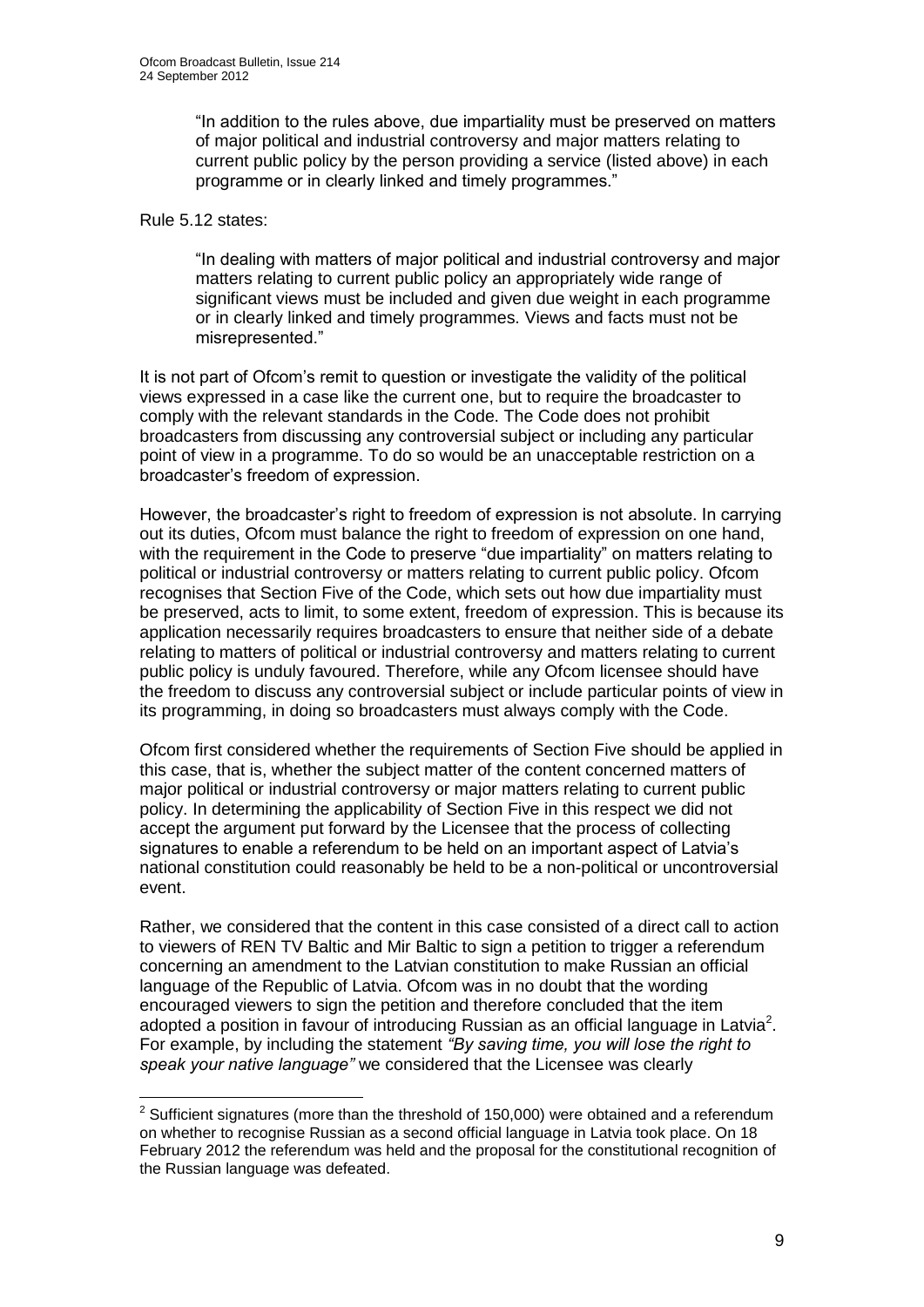broadcasting a viewpoint on a matter that Ofcom considered to be politically controversial within Latvia.

We took into account that this programming was seeking to affect constitutional change in an area which we understand to be highly sensitive and controversial in Latvia. The subject of the official recognition of Russian within Latvia was a highly sensitive and disputed issue, part of the broader political, ethnic and social question that attended the constitutional position of ethnic Russian Latvians more generally.

Given the ongoing and sensitive debate that Ofcom understood to have been taking place within Latvia over the campaign to make Russian an official language of the Republic of Latvia, we considered this matter to be of national importance in relation to Latvia. Therefore we considered the content was dealing with a matter of major political and industrial controversy and major matter relating to current public policy, as defined by the Code<sup>3</sup>. In reaching this decision, we took into account Ofcom's published Guidance<sup>4</sup> to Section Five of the Code, which explains that "These additional rules [that relate to "major matters", rather than just "matters" of political or industrial controversy or that relate to current public policy] are necessary because of the nature of the subject matter concerned: it is of a significant level of importance and is likely to be of the moment". We considered that the campaign to trigger a constitutional referendum to make Russian an official language of the Republic of Latvia was clearly of a significant level of importance within Latvia, at the time this content was being broadcast.

Given the above, Rules 5.11 and 5.12 were therefore applicable.

In assessing whether due impartiality has been applied in this case, the term "due" is important. Under the Code, it means adequate or appropriate to the subject and nature of the programme. "Due impartiality" does not mean an equal division of time has to be given to every view, or that every argument and every facet of every argument has to be represented. Due impartiality may be preserved in a number of ways and it is an editorial decision for the broadcaster as to how it ensures due impartiality is maintained.

As already pointed out, Ofcom recognises that Section Five of the Code acts to limit, to some extent, freedom of expression. However, when considering matters under the Code, Ofcom takes into consideration a broadcaster's right to freedom of expression, which is considered to be at its highest in relation to political matters.

Ofcom's Guidance<sup>5</sup> on Section Five states that the impartiality requirements apply not only to Ofcom licensees broadcasting to audiences within the United Kingdom and elsewhere, but also to those not broadcasting to the United Kingdom at all. However when not broadcasting to the United Kingdom the impartiality that is "due" *may* [emphasis in original Ofcom guidance] be less depending on the subject matter and original country of reception. As stated above, REN TV Baltic and Mir Baltic are Russian language channels broadcasting to Latvia.

1

 $3$  As mentioned above, the Code defines matters of major political and industrial controversy and major matters relating to current public policy as "...generally matters of political or industrial controversy or matters of current public policy which are of national, and often international, importance, or are of similar significance within a smaller broadcast area".

<sup>&</sup>lt;sup>4</sup> See<http://stakeholders.ofcom.org.uk/binaries/broadcast/guidance/831193/section5.pdf>

<sup>&</sup>lt;sup>5</sup> Ibid.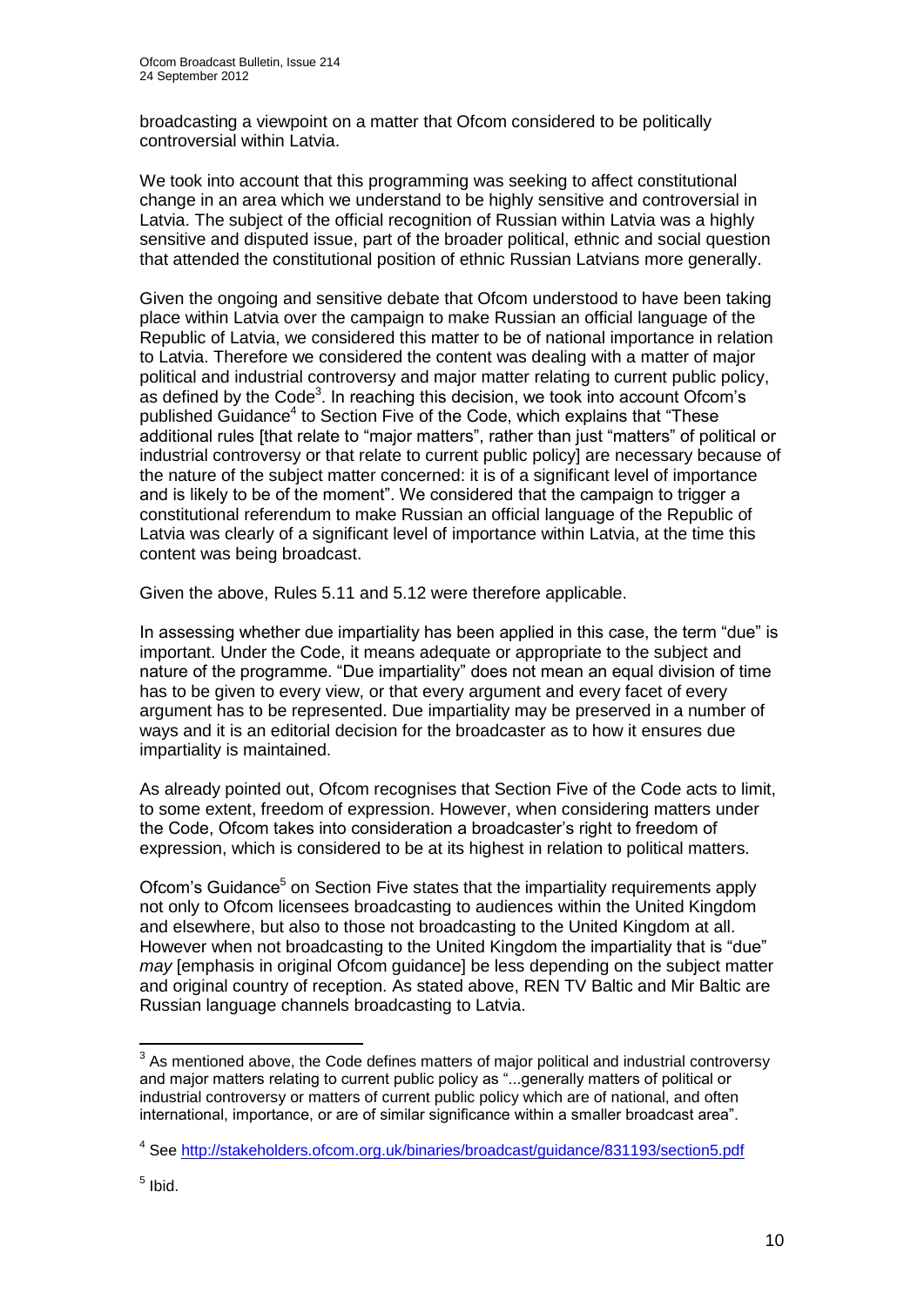Ofcom therefore assessed whether in accordance with Rules 5.11 and 5.12 in the content (as translated for Ofcom), "due impartiality was preserved" and "an appropriately wide range of significant views were included" and "given due weight".

We noted that the Licensee made no representations about the internal balance of the item or balance produced across linked programmes. Further, no other evidence in that respect was available to Ofcom.

Ofcom considered the wording of the message that was broadcast was quite clearly expressing support for, and attempting to assist materially, one side of an issue of major political controversy by encouraging participation that would advance the Russian language cause in the context of the campaign to trigger a constitutional referendum to make Russian an official language of the Republic of Latvia. The content when considered in isolation gave a one-sided view on this matter of political controversy. Further, and importantly, the Licensee did not provide evidence as to how the views of, for example, organisations and individuals representing those opposed to the campaign to trigger a constitutional referendum to make Russian an official language of the Republic of Latvia, were reflected in clearly linked and timely programming. Ofcom therefore considered the content to be in breach of Rules 5.11 and 5.12 of the Code.

# Rule 5.4

1

Rule 5.4 of the Code states:

"Programmes […] must exclude all expressions of the views and opinions of the person providing the service on matters of political and industrial controversy and matters relating to current public policy…".

Ofcom's published Guidance<sup>6</sup> to Rule 5.4 states: ""The person providing the service" is a concept used in connection with the legal requirements for the licensing and compliance of broadcasting services. In this rule, it refers to the licensee, the company officers and those persons with an editorial responsibility for the service or part of the service rather than, for example, the programme presenter"*.* 

We noted that the Licensee confirmed that the content in this case was made and broadcast entirely on its own initiative. In the course of correspondence BMA told us, for example, "The...social communication was the initiative of REN TV and MIR BALTIC only; it was not inserted on behalf of any political body and it was distributed free of charge" and "There was not any organization or individual involved in the planning or preparation of the 'announcements'".

In our view this material was a call to action to viewers of REN TV Baltic and Mir Baltic to sign a petition to trigger a referendum concerning an amendment to the Latvian constitution to make Russian an official language of the Republic of Latvia. This issue, as explained above, was a major matter of political controversy or a matter relating to current public policy. Therefore, the Licensee broadcast its viewpoint on a (major) matter of political controversy and a (major) matter relating to current public policy.

Ofcom therefore considered that the content breached Rule 5.4 of the Code.

 $6$  Ofcom Guidance on Section Five of the Code:

<http://stakeholders.ofcom.org.uk/binaries/broadcast/guidance/831193/section5.pdf> (published 16 December 2009)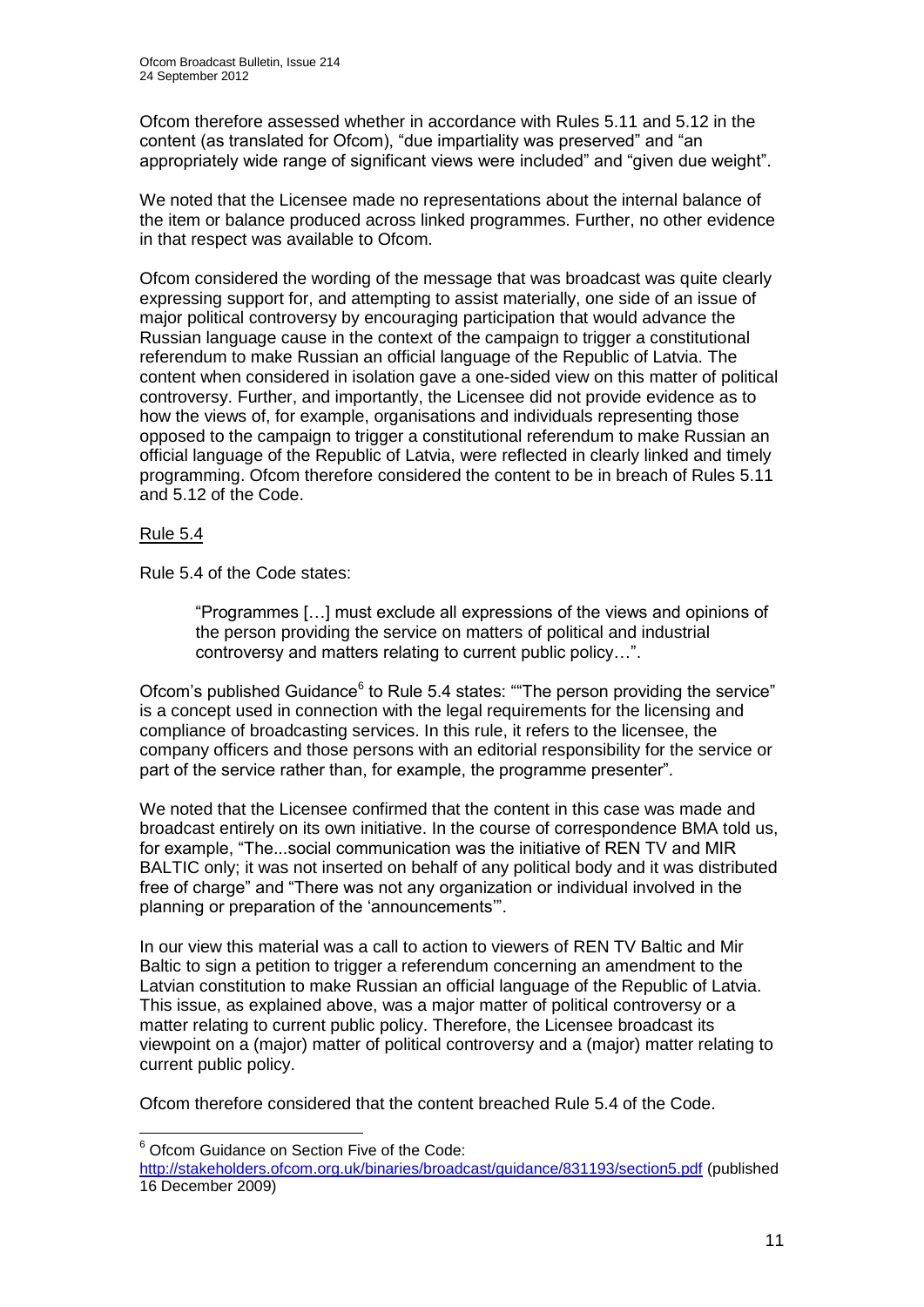# Rule 9.2

Rule 9.2 states:

"Broadcasters must ensure that editorial content is distinct from advertising."

In Ofcom's opinion this piece of editorial content would have been understood by viewers to have been an advertisement. It was of a typical advertisement duration, appeared in commercial breaks and adopted an entirely one-sided stance on its subject matter – these are all characteristics of advertising.

Ofcom also considered that the presentation of the logo and website address of the Latvian Electoral Commission, CVK, was likely to have given viewers the impression that it had been placed by or on behalf of that organisation, as is referred to in the context of Rule 2.2 above.

For all these reasons, Ofcom concluded that Rule 9.2 had been breached.

The transmission of the item breached fundamental principles of the Code. Ofcom is concerned at BMA's position in this case and in particular its view that the relevant Code rules did not apply.

Ofcom therefore put BMA on notice that any similar breaches in the future would be likely to attract consideration of a statutory sanction.

## **Breaches of Rules 2.2, 5.4, 5.11, 5.12 and 9.2**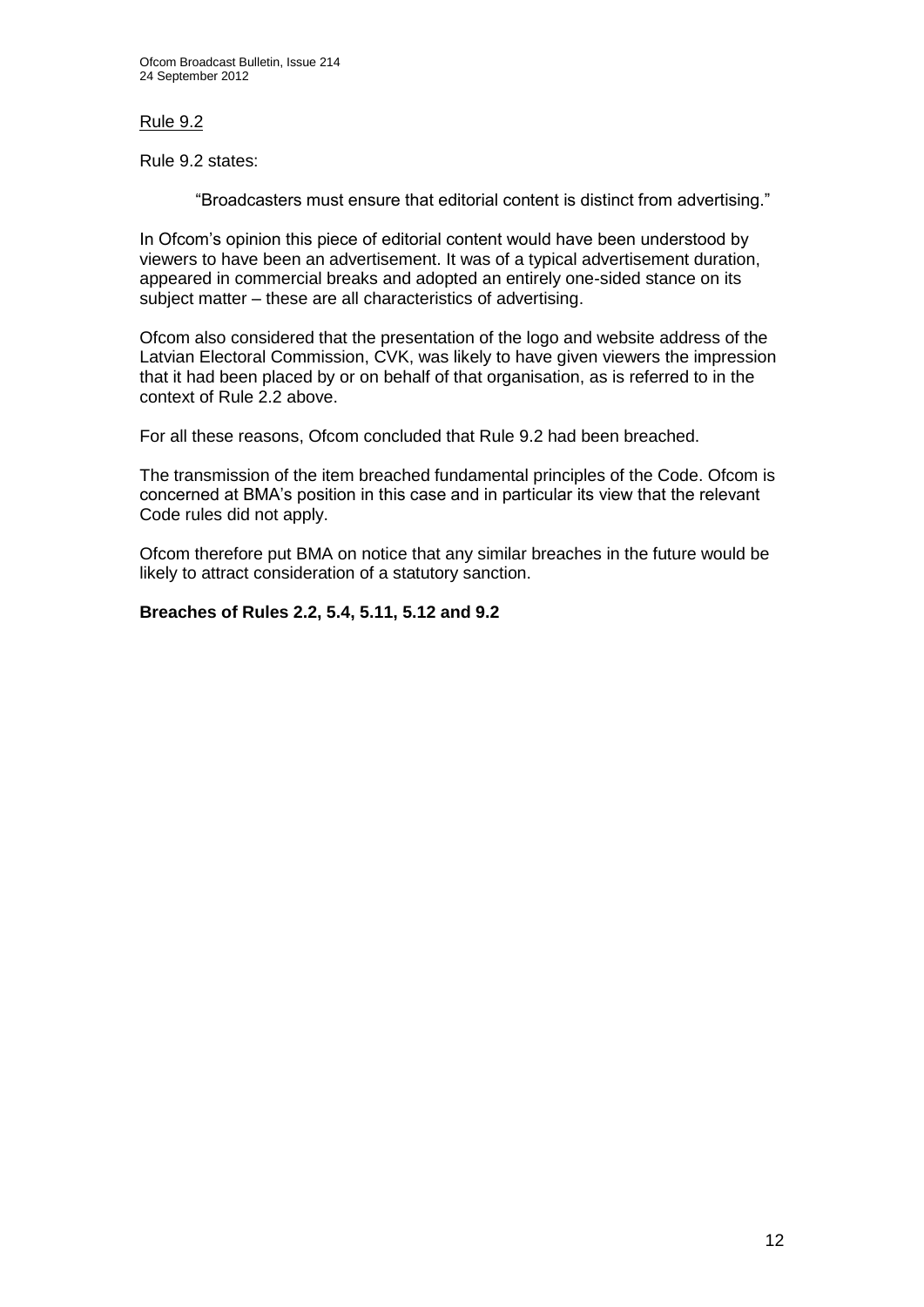# **In Breach**

# **HMS Ark Royal**

*Discovery, 1 August 2012, 13:00*

## **Introduction**

The Discovery channel is owned and operated by Discovery Communications Europe Limited ("the Licensee").

*HMS Ark Royal* is a documentary that follows the lives of the crew aboard an aircraft carrier. A complainant alerted Ofcom to the use of the word "fuck" by a Lieutenant Commander giving orders to his crew, *"Keep going – keep going left, for fuck's sake!"*

Ofcom considered the material raised issues warranting investigation under Rule 1.14 of the Code, which states:

"The most offensive language must not be broadcast before the watershed...".

Ofcom therefore requested comments from the Licensee about how the programme material complied with this rule.

## **Response**

The Licensee confirmed it had immediately removed all versions of the programme from all its schedules when it was alerted to the offensive language by Ofcom, reviewed the entire series, and re-edited the non-compliant episode to remove the offensive language.

The Licensee also pointed to various measures to improve compliance measures in general, including introducing an additional viewing and safety check of content before it is broadcast.

## **Decision**

1

Under the Communications Act 2003, Ofcom has a statutory duty to set standards for broadcast content as appear to it best calculated to secure the standards objectives, one of which is that "persons under the age of eighteen are protected". This objective is reflected in Section One of the Code.

Rule 1.14 states that the most offensive language must not be broadcast before the watershed. Ofcom research on offensive language<sup>1</sup> clearly notes that the word "fuck" and its derivatives are considered by audiences to be among the most offensive language. Such language is unacceptable before the watershed, whatever the audience profile of the channel.

Ofcom notes the action taken by the Licensee since it became aware of the transmission of the most offensive language in this case. However, Rule 1.14 of the Code states unequivocally that "the most offensive language must not be broadcast

 $1$  Audience attitudes towards offensive language on television and radio, August 2010 [\(http://stakeholders.ofcom.org.uk/binaries/research/tv-research/offensive-lang.pdf\)](http://stakeholders.ofcom.org.uk/binaries/research/tv-research/offensive-lang.pdf)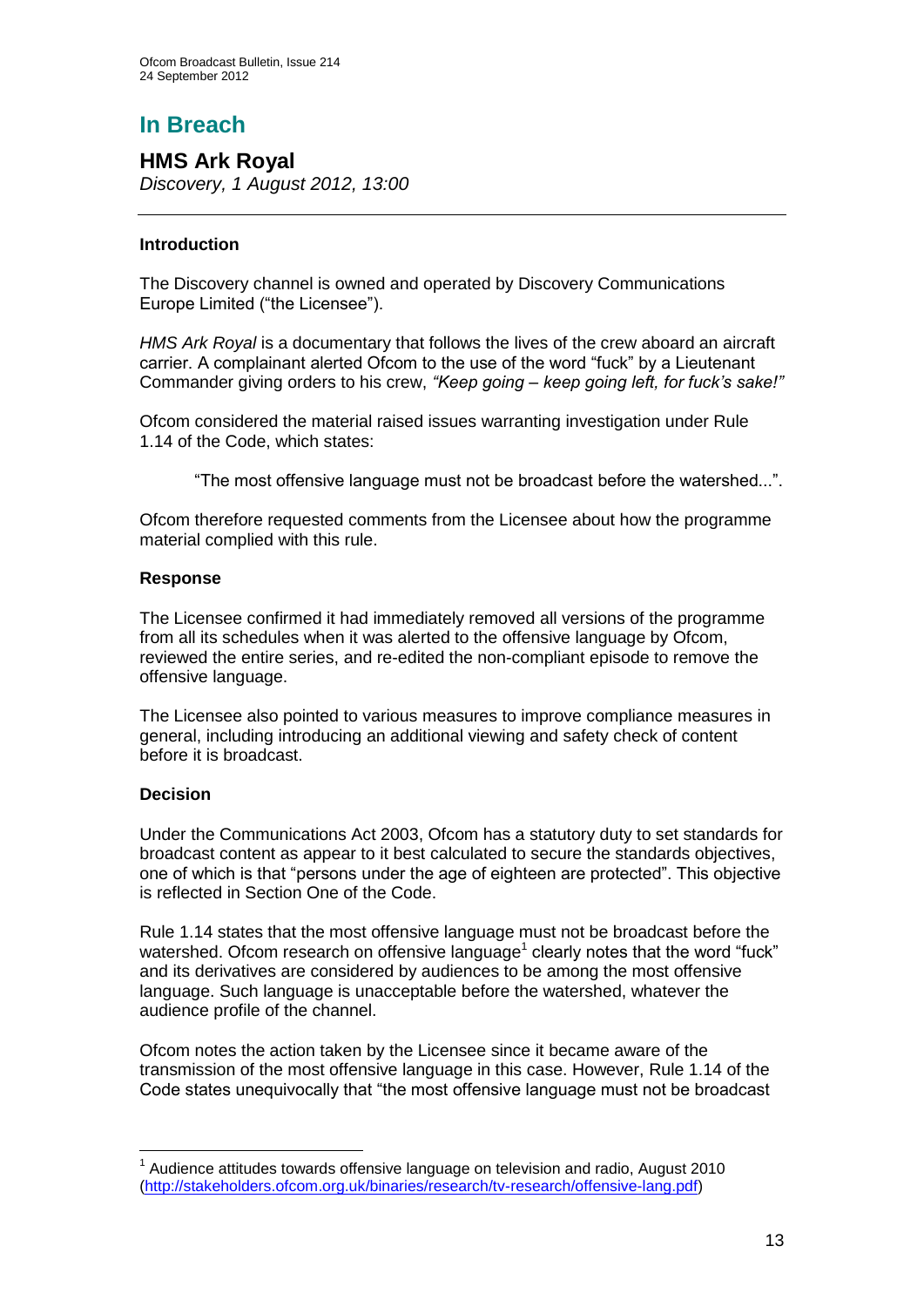before the watershed…". The broadcast of the word "fuck" was clearly audible in this programme broadcast at lunchtime and was therefore a breach of Rule 1.14.

# **Breach of Rule 1.14**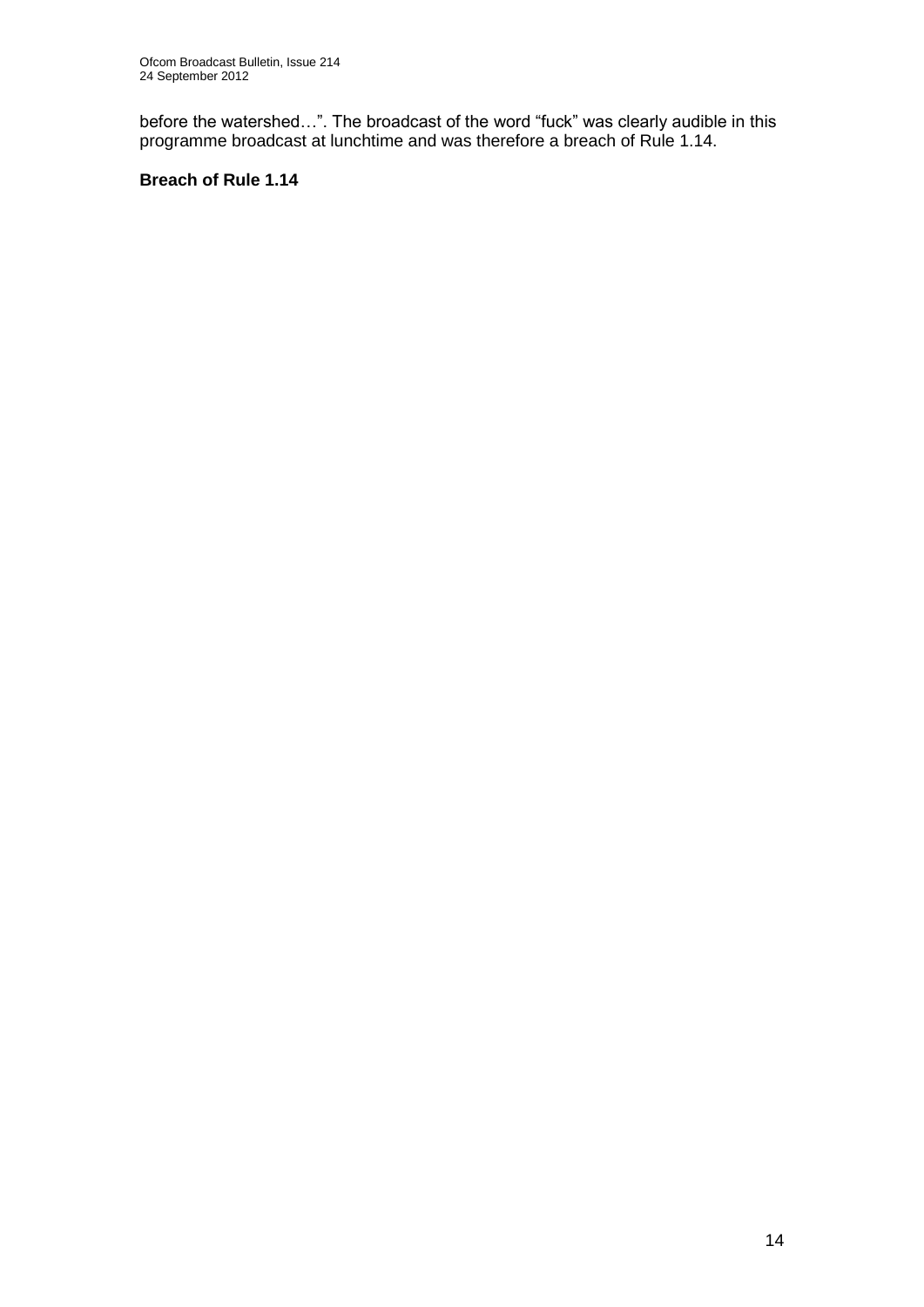# **Resolved**

# **Kiss Breakfast Show**

*Kiss 100, 28 June 2012, 06:30*

# **Introduction**

Kiss 100 is a radio station owned and operated by Bauer Media ("Bauer" or "the Licensee"). The service provides "contemporary and classic dance music" targeted at listeners aged under 30.

A complainant alerted Ofcom to the use of offensive language in a call with a listener in the early morning of Thursday, 28 June 2012.

On assessing the material Ofcom noted the use of the words "cunt" and "fucking" when presenters took a live call from a listener:

| Melvin (presenter):            | "Charlie was asking you guys, do you owe anyone any<br>money – I've never seen the phone lines go so crazy.                                                                                                      |
|--------------------------------|------------------------------------------------------------------------------------------------------------------------------------------------------------------------------------------------------------------|
| Charlie (presenter):           | "Melvin, right, I've just taken some calls, have to come<br>back to this in a minute 'cos we've got news, but the<br>amount of money coming in is ridiculous, but we'll go to<br>Danny first. Danny, you there?" |
| Danny:                         | "Yeah, I'm here."                                                                                                                                                                                                |
| Charlie:                       | "How much money you owed?"                                                                                                                                                                                       |
| Danny:                         | "Er, three hundred pounds."                                                                                                                                                                                      |
| Charlie:                       | "And that's by who?"                                                                                                                                                                                             |
| Danny:                         | "One of my mates."                                                                                                                                                                                               |
| Charlie:                       | "Do you want to shout him out?"                                                                                                                                                                                  |
| Danny:                         | "YeahDom you cunt, give me my fucking money<br>back!"                                                                                                                                                            |
| Various presenters<br>at once: | "Oooh, sorry about that guys"<br>"Got an idiot on the line"<br>"What a fool!"                                                                                                                                    |

Ofcom considered the material raised issues warranting investigation under Rule 1.14 of the Code, which states:

"The most offensive language must not be broadcast...when children are particularly likely to be listening (in the case of radio)."

Ofcom therefore requested comments from the Licensee about how the programme material complied with this rule.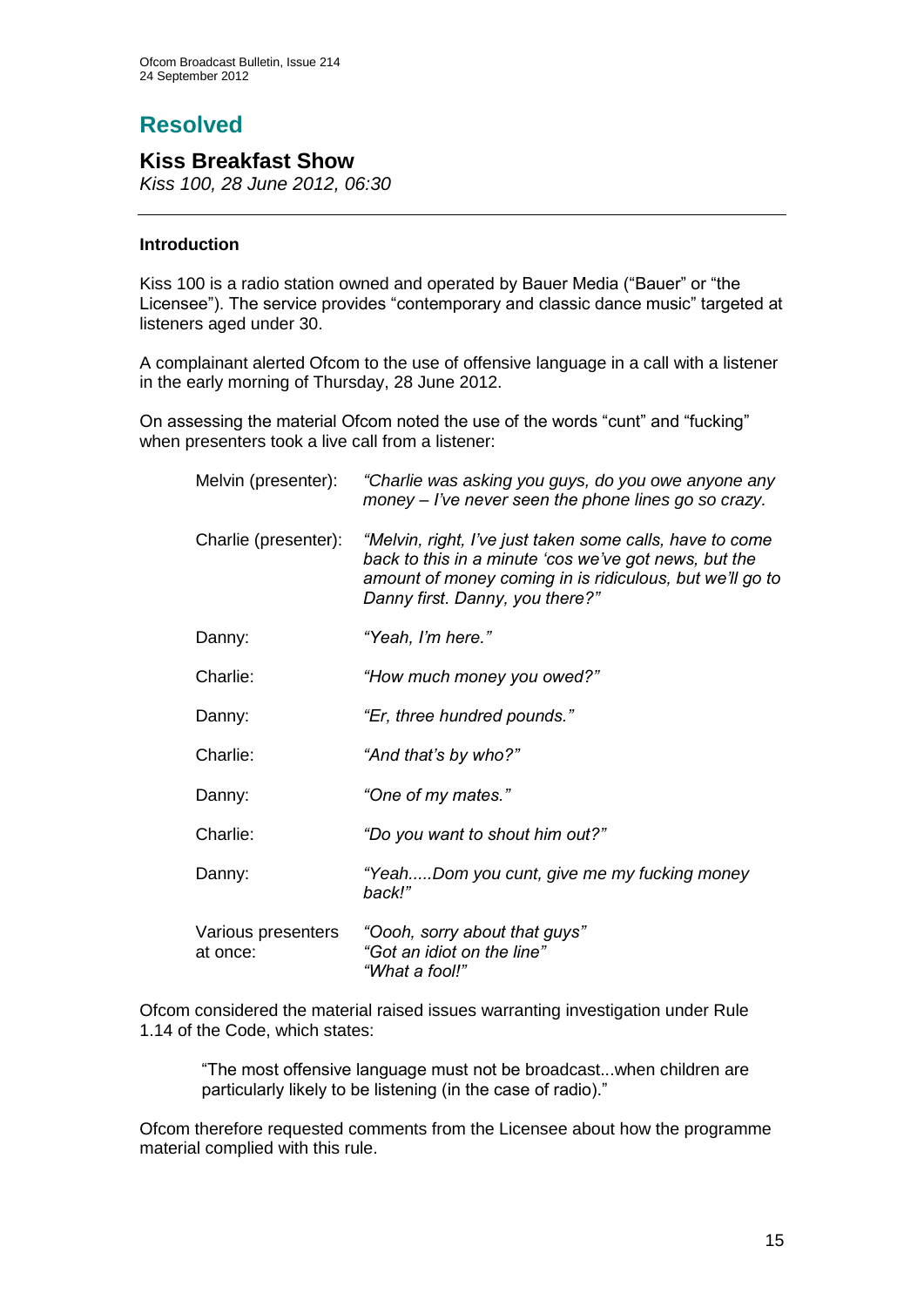# **Response**

The Licensee apologised for the incident and said it takes a very responsible attitude to compliance, particularly towards its younger listeners.

Bauer explained it has careful procedures in place so that all callers to the Kiss Breakfast Show who are put on air live are pre-briefed before broadcast, in this case by the co-presenter and producer. During the song before the caller is put to air there is a "dress rehearsal" of what the caller is going to say, which includes a direct reminder to each caller to remember they will be broadcast live and must not to swear or cause offence.

The Licensee said this call had been set up as usual, and there was no reason to believe that the caller would react the way he did on air. It was believed his short anecdote would lead smoothly into the news. The Licensee said that after the caller swore, the presenters immediately apologised. The co-presenter spoke to the caller afterwards, who was "hugely apologetic and embarrassed", and said he had been "lost in the moment".

Bauer assured Ofcom that as a result of its procedures there has not been any other incident where a listener has been put to air in this way and used an inappropriate swear word. It hoped that the immediate broadcast apology went some way to reduce any offence caused and the Licensee assured Ofcom that its vetting of callers would continue to be thorough.

## **Decision**

Under the Communications Act 2003, Ofcom has a duty to set standards for broadcast content as appear to it best calculated to secure the standards objectives, including that "persons under the age of eighteen are protected". These objectives are reflected in Section One of the Code.

Rule 1.14 states that the most offensive language must not be broadcast on radio when children are particularly likely to be listening. Ofcom research on offensive language<sup>1</sup> clearly notes that the words "cunt" and "fucking" are considered by audiences to be amongst the most offensive language.

The Code states that the phrase "when children are particularly likely to be listening" particularly refers to "the school run and breakfast time, but might include other times". Ofcom's guidance on offensive language in radio<sup>2</sup> states that:

"For the purpose of determining when children are particularly likely to be listening, Ofcom will take account of all relevant information available to it. However, based on Ofcom's analysis of audience listening data, and previous Ofcom decisions, radio broadcasters should have particular regard to broadcasting content at the following times:

 between 06:00 and 09:00 and 15:00 and 19:00 Monday to Friday during term-time".

<sup>1</sup> 1 Audience attitudes towards offensive language on television and radio, August 2010 [\(http://stakeholders.ofcom.org.uk/binaries/research/tv-research/offensive-lang.pdf\)](http://stakeholders.ofcom.org.uk/binaries/research/tv-research/offensive-lang.pdf)

<sup>&</sup>lt;sup>2</sup> See footnote 1 above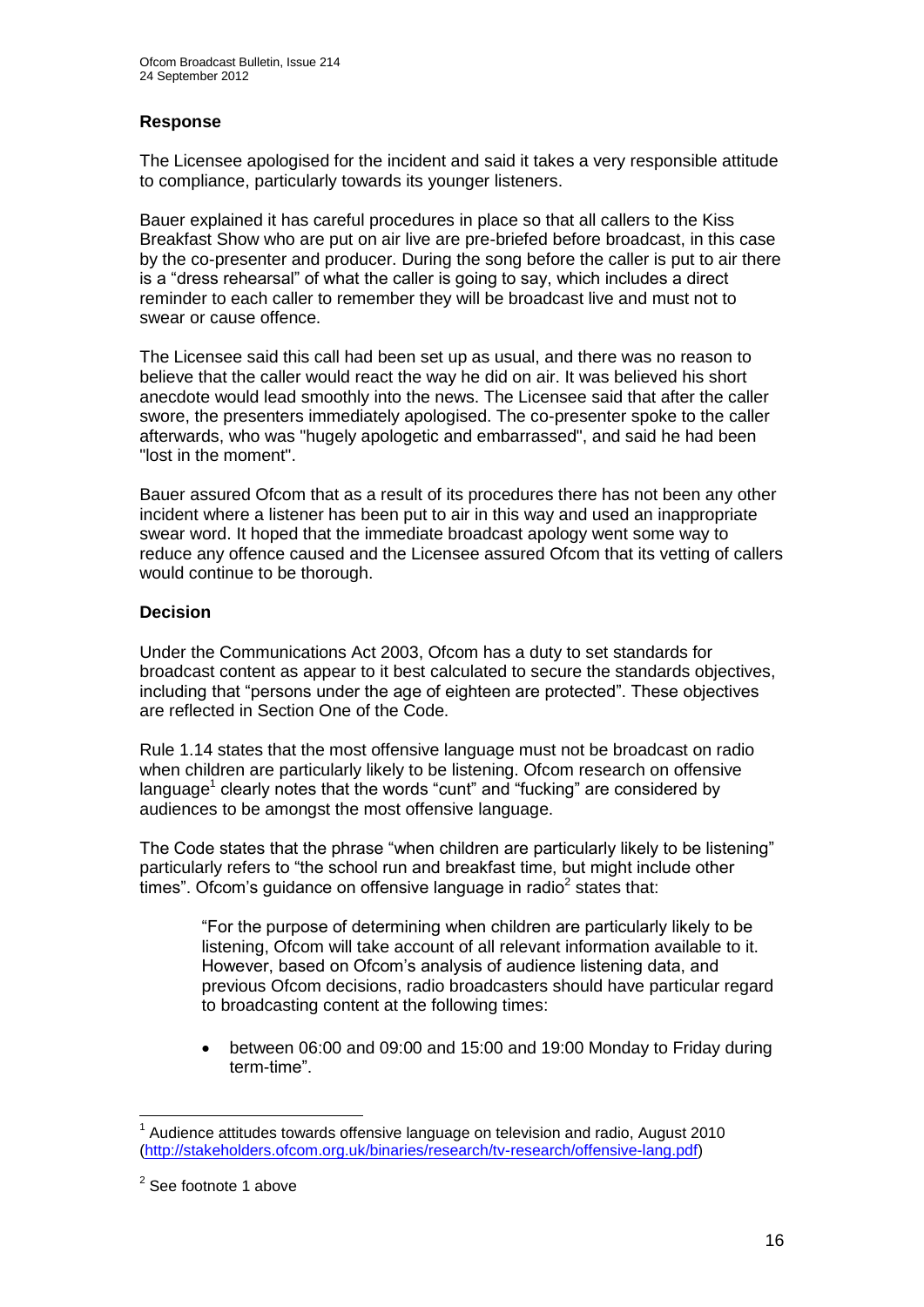Since these examples of the most offensive language were broadcast at around 06:30 during the week during term time, Ofcom considers they were transmitted at a time when children were particularly likely to be listening.

The broadcast of the most offensive language at this time was therefore in breach of Rule 1.14 of the Code.

Ofcom however took into account that: the station has compliance procedures in place to pre-brief callers before they are broadcast live, these procedures were applied in this case, the presenters reasonably believed that the caller would not react in the way he did, the presenters cut the caller off immediately and also broadcast an apology straightaway.

In view of the circumstances, Ofcom therefore considers the matter resolved.

## **Resolved**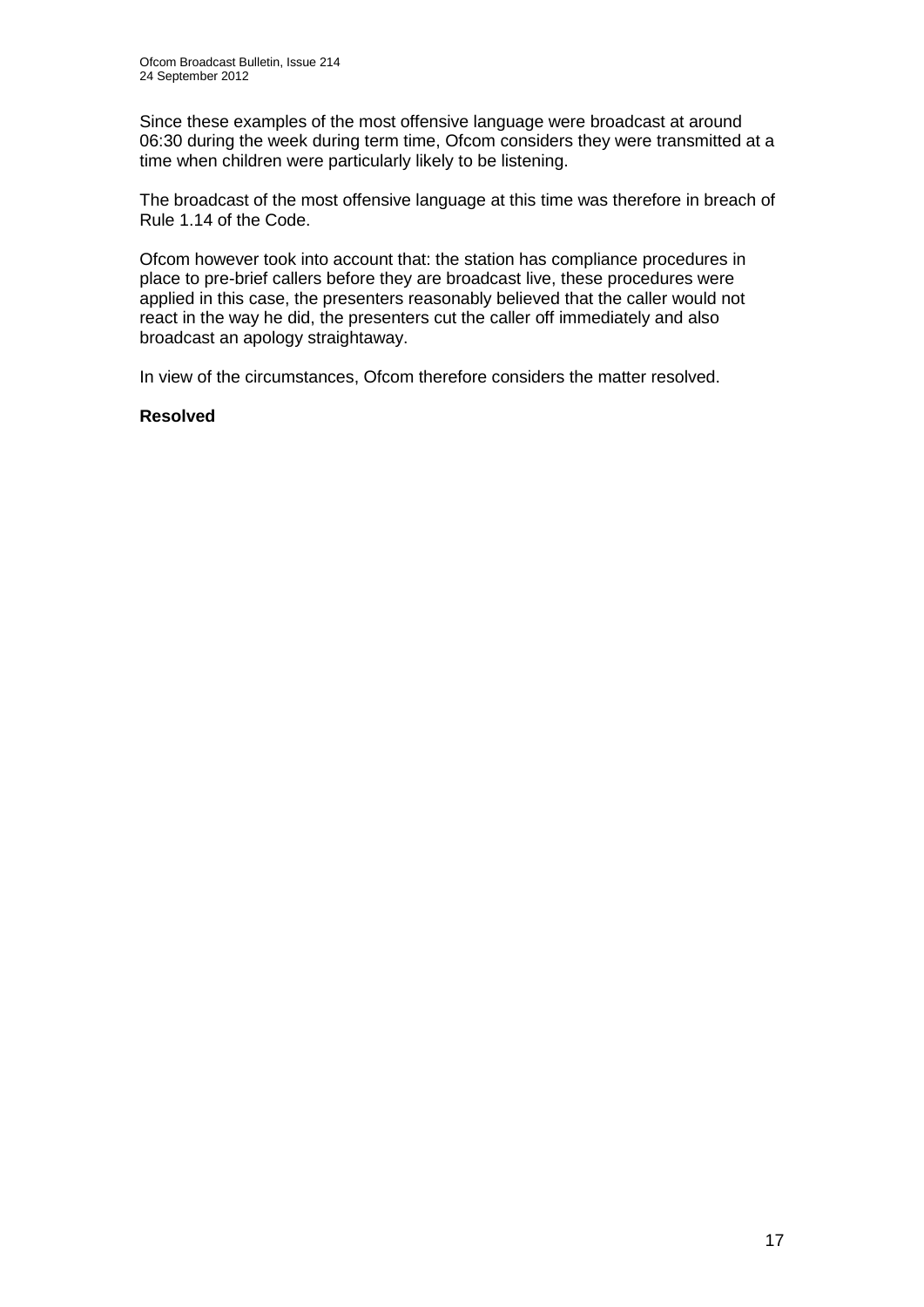# **Broadcast Licence Condition cases**

# **In Breach**

# **Community Radio Licensees**

*Non-payment of licence fees* 

Ofcom is partly funded by the licence fees it charges television and radio licensees. Ofcom is under a statutory obligation to ensure that the aggregate amount of fees that are required to be paid by licensees is sufficient to meet the cost of Ofcom's functions relating to the regulation of broadcasting. The principles which Ofcom applies when determining what fees should be paid by licensees are set out in the Statement of Charging Principles<sup>1</sup>. The detailed fees and charges which are payable by broadcasting licenses are set out in Ofcom's Tariff Tables<sup>2</sup>. The payment of a fee is a licence requirement<sup>3</sup>. Failure by a licensee to pay its licence fee when required represents a serious and fundamental breach of a broadcast licence.

## **In Breach**

1

The following licensees have failed to pay their annual licence fees in full, in accordance with the original deadline, despite repeated requests to do so. These licensees have therefore each been found in breach of their licence. As a consequence of this serious and continuing licence breach, Ofcom is putting the licensees on notice that the contravention is being considered for the imposition of a statutory sanction, which could include licence revocation.

| Licensee                | <b>Licence Number</b> | <b>Service Name</b> |
|-------------------------|-----------------------|---------------------|
| l OnFM Ltd              | CR074                 | OnFM                |
| Radio Elwy Point FM Ltd | CR157                 | Point FM            |

<sup>1</sup> [http://stakeholders.ofcom.org.uk/binaries/consultations/socp/statement/charging\\_principles.pdf](http://stakeholders.ofcom.org.uk/binaries/consultations/socp/statement/charging_principles.pdf) 

<sup>&</sup>lt;sup>2</sup> [http://stakeholders.ofcom.org.uk/binaries/research/Tariff\\_Tables\\_2001112.pdf](http://stakeholders.ofcom.org.uk/binaries/research/Tariff_Tables_2001112.pdf)

 $3$  For example, Broadcasting Act licence Schedule Part 2, Condition 3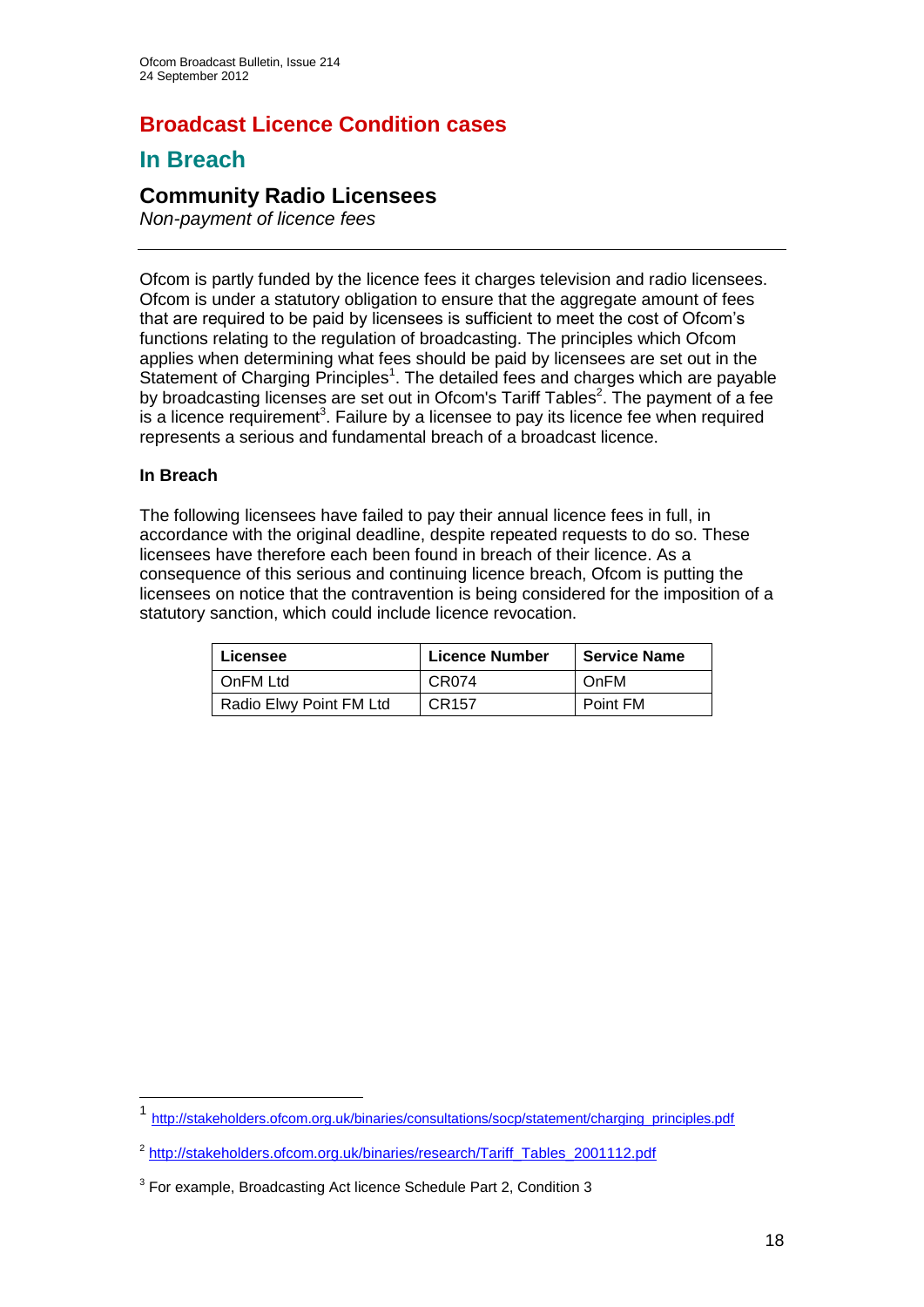# **Fairness and Privacy cases**

# **Not Upheld**

# **Complaint by Mrs Nicola Adolphe on her own behalf and on behalf of her children (both minors) and on behalf of Mrs Pamela Holt and her son (a minor)**

*Tonight, ITV1, 12 April 2012*

**Summary**: Ofcom has not upheld this complaint of unjust or unfair treatment made by Mrs Nicola Adolphe.

This programme looked at the steep rise in contagious childhood diseases (measles, mumps, whooping cough and rubella) which are considered by the World Health Organisation to be preventable by vaccination. It said that health officials consider that the increase in outbreaks of these diseases is due to parents choosing not to have their children vaccinated.

The programme included sections of an interview with Mrs Nicola Adolphe and her sister, Mrs Pamela Holt, in which they were shown explaining why they had chosen not to have their children vaccinated.

Ofcom found that:

- The programme makers obtained informed consent from Mrs Adolphe and Mrs Holt for their (and their children's participation) in the programme and provided them with an accurate description of the nature of the programme and their contribution to it, which did not materially change from the making of to the broadcast of the programme.
- Mrs Adolphe, Mrs Holt and their children were not treated unfairly in the programme as broadcast in that the programme makers took reasonable care in presenting the material facts in relation to Mrs Adolphe's and Mrs Holt's reasons for not having their children vaccinated and the programme did not present the children in a way that resulted in unfairness to them.

#### **Introduction**

On 12 April 2012, ITV1 broadcast an edition of its current affairs programme *Tonight*. The programme looked at the steep rise in contagious childhood diseases (measles, mumps, whooping cough and rubella) which the World Health Organisation ("the WHO") considers to be preventable by vaccination. It said that health officials, including the UK's Health Protection Agency ("the HPA"), consider that the increase in outbreaks of these diseases is due to parents choosing not to have their children vaccinated.

The first section of the programme referred to a current outbreak of measles on Merseyside and included interviews with the parents of two toddlers in the area who had been diagnosed with the disease.

The programme also included an interview with Mrs Nicola Adolphe and her sister, Mrs Pamela Holt, who were shown with their respective children. This section of the programme was introduced with the following commentary: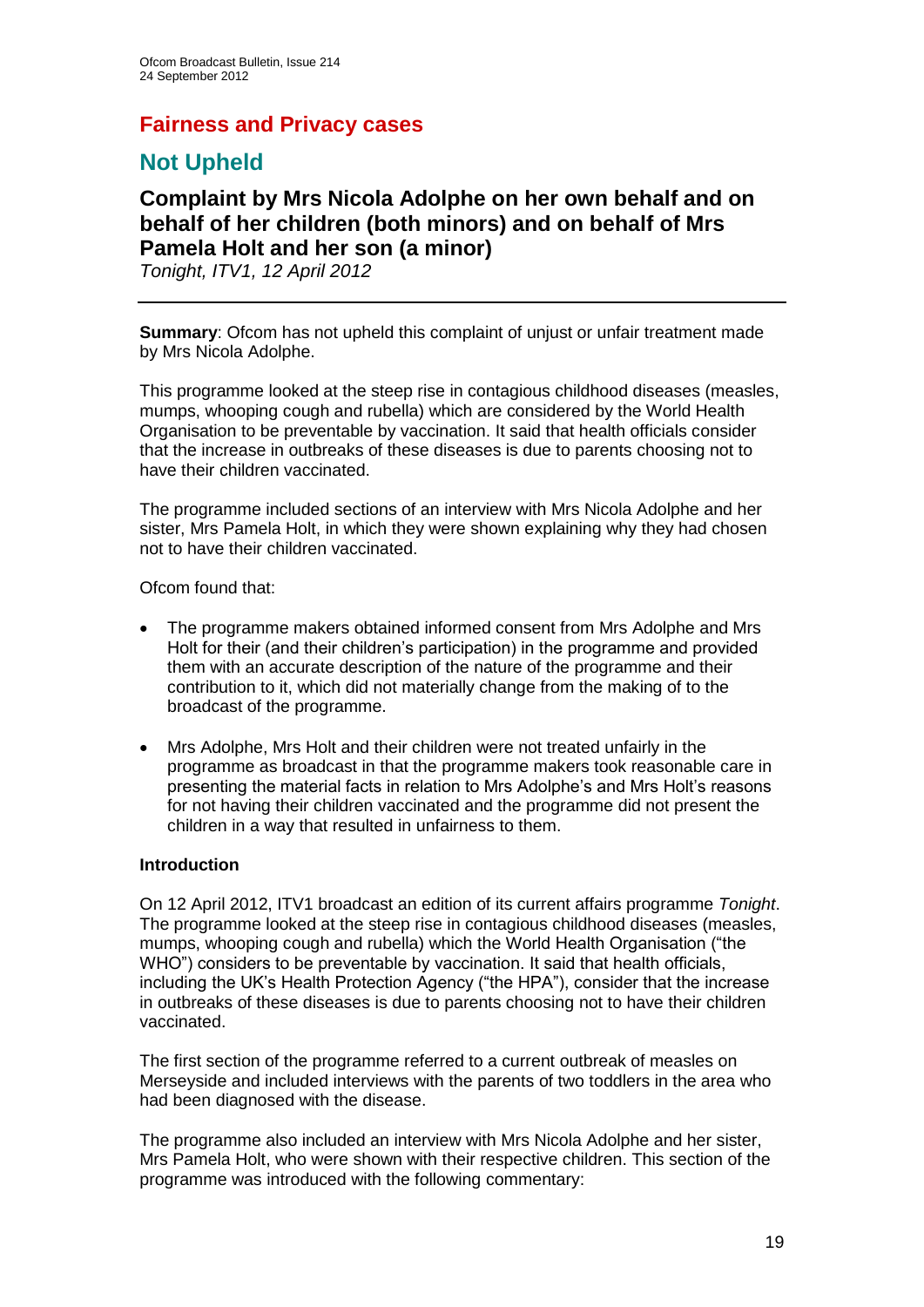*"These children are the picture of health but they could catch a contagious disease like measles, mumps or whooping cough at any point because they haven't been immunised at all. Mums Nicky and Pam were put off by the autism scare and as a result don't believe that any vaccinations are safe*.*"*

Mrs Adolphe was shown saying: *"If I give a vaccine and something went wrong, I might never be able to get that back. Sometimes it's irreversible damage that's done and for me that's not a risk I'd like to take."* 

The reporter explained that Mrs Adolphe and her sister accepted that their children would in all likelihood catch measles and other diseases but believed that as result of their lifestyle the children would have sufficiently strong immune system to recover fully from these diseases. Mrs Adolphe said: *"I believe that things like breast feeding, good food, good diet, exercise, sunshine, fresh air and hygiene are much more vital to health".*

The report then indicated that 59 per cent of mothers who responded to a survey conducted on behalf of the programme with users of the Netmums website<sup>1</sup> said that *"not immunising your children is irresponsible"*. This was followed by Dr Mary Ramsey of the HPA saying:

*"If for whatever reason your children aren't vaccinated you're not only putting your children at risk, but in addition to that your children could potentially expose other individuals who are friends, other members of the family, and, I think, any parent would feel dreadful if your child exposed another child who then suffered some serious complications from vaccine-preventable disease".*

The programme included an interview with the parents of a five week old girl who had died as a result of contracting whooping cough. At the end of this section of the programme the reporter explained that the little girl was too young to have been vaccinated before saying:

*"The whooping cough that killed her is a highly contagious air-borne disease. Her parents believe the drop in immunisation rates is the reason why their little girl came into contact with it and became infected."* 

The child's mother then said: *"I just can't believe that parents don't want to vaccinate their children against something that is a killer"*. This comment was accompanied by footage of the mother and father visiting their child's grave.

Following the broadcast of the programme, Mrs Adolphe complained to Ofcom that she, her sister and their children were treated unjustly or unfairly in the programme as broadcast.

# **Summary of the complaint and broadcaster's response**

The details of Mrs Adolphe's complaint are set out below, followed by the response to particular points provided by ITV.

In summary, Mrs Adolphe complained that she, Mrs Holt (Mrs Adolphe's sister) and their children were treated unjustly or unfairly in the programme as broadcast in that:

<sup>1</sup>  $<sup>1</sup>$  A UK-wide parenting website.</sup>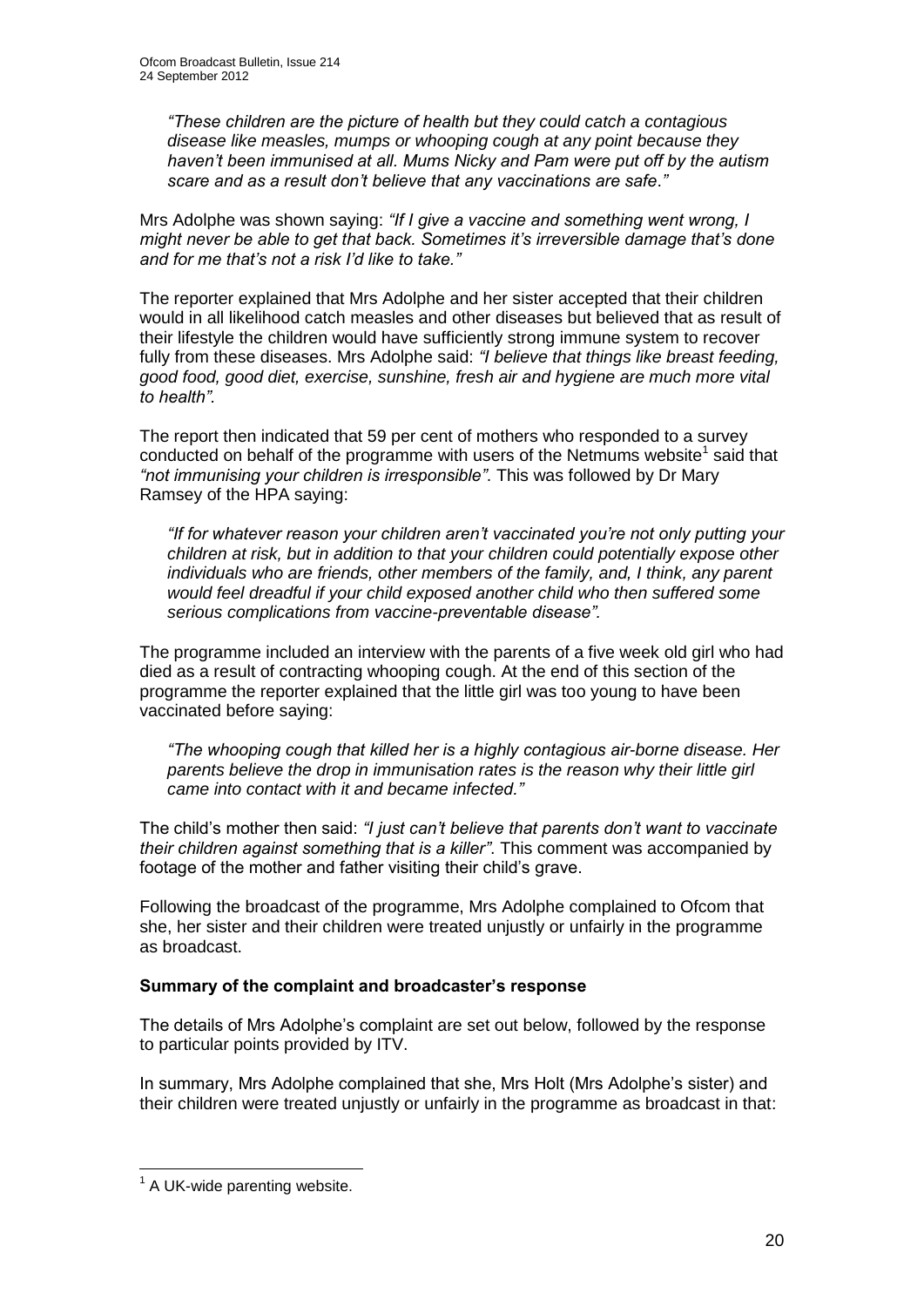1

a) Mrs Adolphe and Mrs Holt did not give informed consent for their and their children's participation in the programme because Mrs Adolphe and Mrs Holt were misinformed about the nature of the programme and the research upon which it was based.

Mrs Adolphe said that the programme was "very pro-vaccine" but did not include a proper discussion of the real data on this issue.

In response, but before responding to Mrs Adolphe's specific heads of complaint, ITV first made some general points relevant to the programme complained about. It said that mainstream medical opinion was that vaccines were safe and effective and that children should be vaccinated against childhood diseases.

The broadcaster said that the programme was not intended to examine the science related to the safety of the recommended childhood vaccinations. Rather, it looked at: the reasons the medical profession maintained children should receive these vaccinations; why some children are not receiving them; and, what the effects of that are on public health (notably a significant increase in these vaccine-preventable diseases).

ITV said the programme did not reopen the question of whether there was a link between the MMR vaccine<sup>2</sup> and autism (or that the recommended childhood vaccines were unsafe for other reasons) because medical research has found this not to be the case. Rather the programme sought to explore whether, despite all the evidence to the contrary, concerns remained amongst parents and if so whether that was one reason why vaccination rates were still lower than they were formerly.

In response to the specific elements to the complaint, ITV said that Mrs Adolphe had contacted the programme in response to an invitation posted on a website (a copy of which was provided to Ofcom).

ITV said that Mrs Adolphe told an assistant producer that she had chosen not to vaccinate her children and did not regret it. She explained that she was a breastfeeding counsellor and that until recently she had worked with "children with specific needs". She said she had always felt uncomfortable about her husband having vaccinations when he was in the army; that it was he who started researching vaccinations; and, that she began to read some of the articles he had unearthed and she realised her attitude to vaccinations had been right all along.

Mrs Adolphe was told about the nature of the programme at this stage, and specifically about the contribution to the programme by the parents of a baby girl who died from vaccine-preventable whooping cough when she was too young to have been vaccinated and who therefore felt that it was irresponsible for parents not to have their children vaccinated. The broadcaster also said that Mrs Adolphe had confirmed within her complaint to Ofcom that she was told that the

 $2$  A vaccine to protect children from measles, mumps and rubella. In the [UK,](http://en.wikipedia.org/wiki/United_Kingdom) the MMR vaccine was the subject of controversy after publication in the medical journal, The Lancet, of a 1998 paper by [Andrew Wakefield](http://en.wikipedia.org/wiki/Andrew_Wakefield) reporting a study of twelve children who had bowel symptoms along with [autism](http://en.wikipedia.org/wiki/Autism_spectrum) or other disorders, including cases where onset was believed by the parents to be soon after administration of MMR vaccine. In 2010, Mr Wakefield's research was found by the [General Medical Council](http://en.wikipedia.org/wiki/General_Medical_Council) to have been "dishonest", and [The Lancet](http://en.wikipedia.org/wiki/The_Lancet) fully retracted the original paper. Several subsequent peer-reviewed studies have failed to show any association between the vaccine and autism.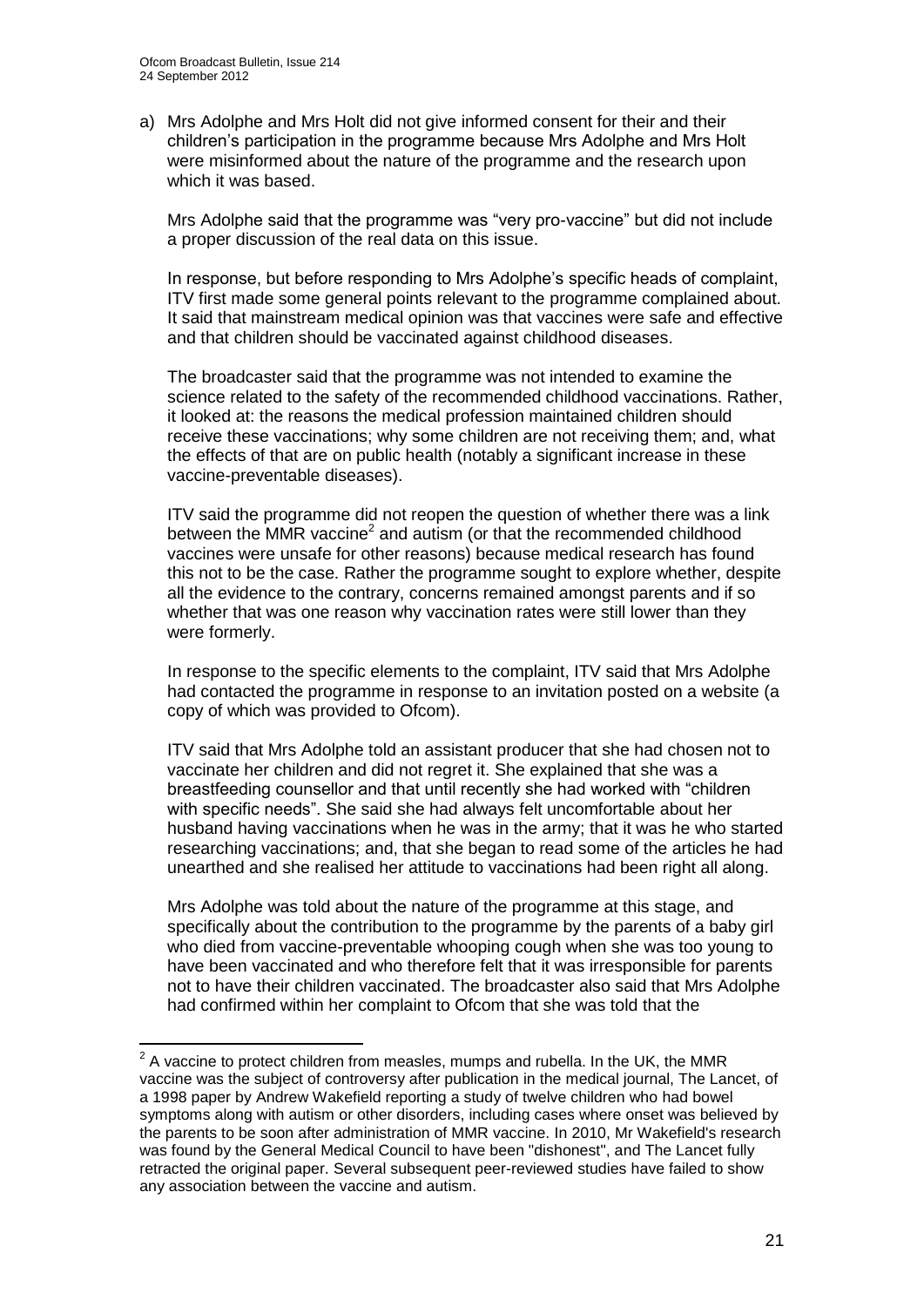programme would look at the fact that these diseases are on the increase because of lower vaccination rates.

ITV said that the producer of the programme did a "pre-interview" on the telephone with Mrs Adolphe running through the type of questions she would be asking in interview. It supplied Ofcom with a list of questions and answers from this pre-interview taken from the producer's note book.

The broadcaster said that during this pre-interview Mrs Adolphe expressed concern at publicly airing what she considered to be her controversial views. In response the producer agreed it would be a brave step; said she could not guarantee there would be no backlash and reiterated that it was Mrs Adolphe's decision. Mrs Adolphe decided to go ahead with the interview but, because she was aware her views were controversial, stipulated that she did not want to be filmed at home because the family lived in a vicarage and she did not want to upset members of the parish.

ITV said that when the filming plans were being made Mrs Adolphe said that her sister, Mrs Holt, who took the same view on the subject, would also like to take part in the programme and that the filmed interview largely followed the form that had been rehearsed in the pre-interview.

The broadcaster also said that at the time the interview was filmed, neither Mrs Adolphe nor Mrs Holt expressed any concerns about the questions asked or the way the interview was conducted. ITV acknowledged that Mrs Adolphe again expressed concerns that she would be "hated" for her decision not to vaccinate her children but argued that this indicated that she was well aware that her views did not follow the mainstream and that some may feel they were irresponsible.

- b) Mrs Adolphe and Mrs Holt and their children were unfairly portrayed. In particular Mrs Adolphe said that:
	- Her position and that of Mrs Holt was misrepresented, notably because the programme omitted to show Mrs Adolphe's explanation that she did not have her children vaccinated because, due to her family history, she falls into the category of people who should not do so.
	- Mrs Adolphe and Mrs Holt's children were marginalised, ridiculed and used for scare-mongering purposes and the programme indicated that they were responsible for the entire nation's outbreak of contagious childhood diseases. In particular Mrs Holt complained that the programme made it seem as if her children not being vaccinated meant that people in Merseyside were suffering, but that they lived in Dorset where there were no outbreaks.

In response, to the first element of this head of complaint, ITV said that at no point did the complainants suggest to the programme makers that their children fell into any kind of defined category which meant they should not receive vaccinations. Rather, the complainants said that they believed that the vaccines were not only unsafe but also unnecessary; and, they felt that should one of their children contract one of these diseases then – with breast feeding, good food and diet, sunshine, fresh air and hygiene (which they considered to be much more vital to health) – their children's immune systems should be strong enough to overcome it.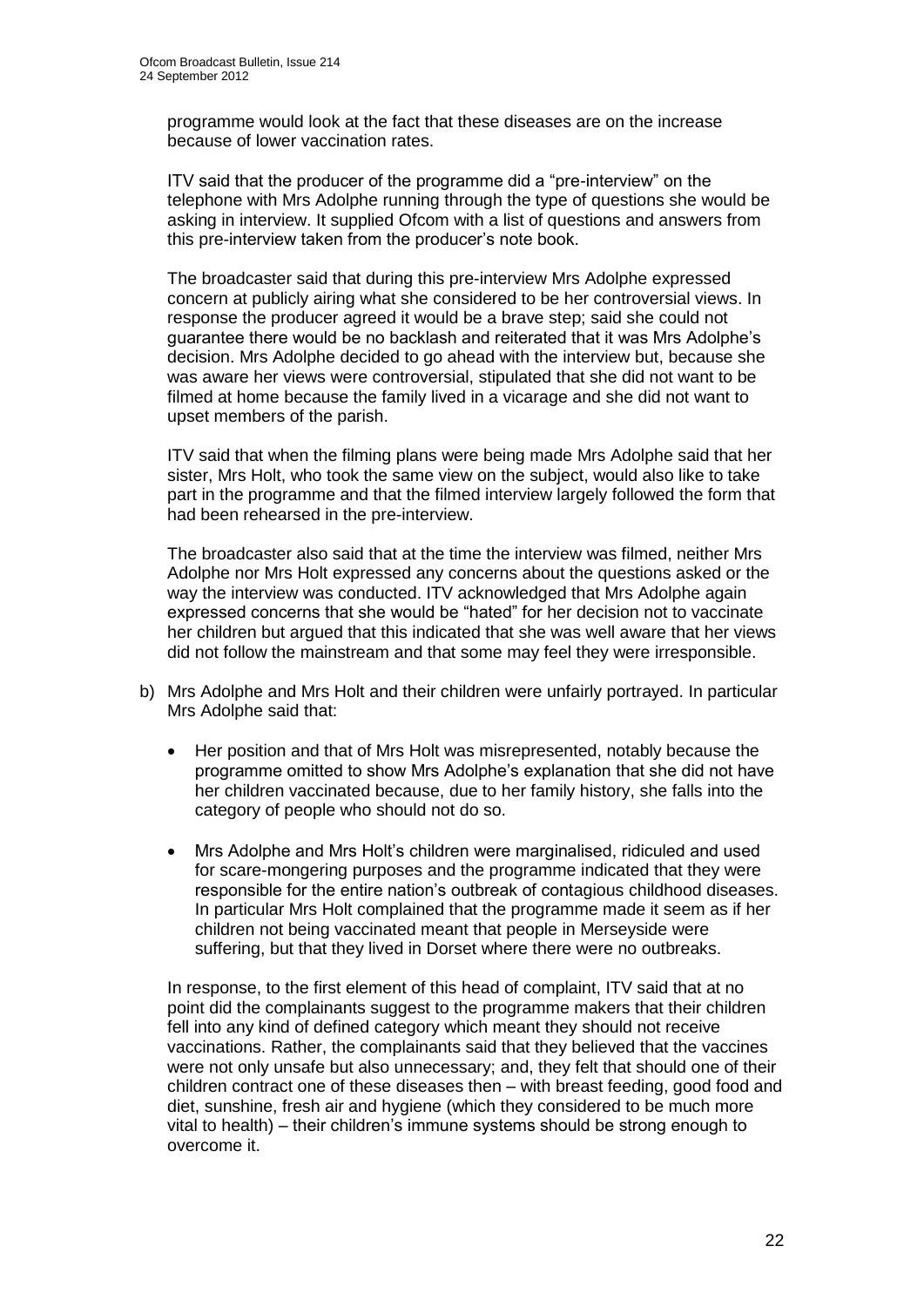ITV acknowledged that the complainants told the programme makers that their brother suffered from severe autism and that their sister died at a young age of leukaemia but said that they did not indicate that either of these conditions were linked to vaccination. The broadcaster said that Mrs Adolphe and Mrs Holt spoke of their brother's condition in the context of having first-hand knowledge of how difficult it can be to live with severe autism. It argued that the omission from the programme of the information about the complainants' brother's condition did not result in any unfairness to them because they did not give it as a reason for their opposition to vaccines.

ITV added that NHS guidance says that it may not be appropriate to vaccinate children who are currently unwell with a temperature, those who may have immunity issues (such as those with HIV/AIDS or who have cancer or have undergone certain cancer treatments), those who are on high doses of steroids and those who have had anaphylactic reactions to previous vaccinations<sup>3</sup>. ITV said the complainants did not indicate that any of these circumstances applied to their children and noted that the same NHS guide specifically states that a familial history of autism is not recognised as a reason not to vaccinate.

ITV denied that the complainants' children were "marginalised, ridiculed and used for scare-mongering purposes" in the programme or that it indicated, expressly or by implication, that they (i.e. the children) "were responsible for the entire nation's outbreak of dangerous diseases".

The broadcaster said that the programme reported that the Netmums survey undertaken for the programme indicated that – despite the evidence to the contrary – eight out of ten of respondents worry that MMR could trigger autism and that 45 per cent did not consider vaccines to be completely safe. ITV said that the complainants clearly fell into this not inconsiderable category. It added that the programme included a virologist, Mr Chris Smith, who expressed empathy for similar views. He said that even though it is his job to tell people that they should give their children the MMR vaccination:

*"when I had to take my own children to have an MMR I have to admit I felt should I be doing this? And of course I should…but because of the seed of doubt that was planted historically by the scandals that went on, people now worry...".*

ITV said that the complainants chose not to vaccinate their children at least in part because of the fear they might be damaged by the vaccinations, and the reasons that they gave for their choice were fairly and accurately reflected in the programme. It argued that the complainants' children were not singled out to be blamed for the entire nation's outbreak of childhood diseases, but the complainants were aware that the programme would report that lower levels of vaccination rates were being held responsible generally for the increase in what are considered by most experts to be vaccine-preventable illnesses. It added that the outbreak of measles on Merseyside, to which Mrs Holt specifically referred in the complaint, was reported in the programme as being due to low vaccination rates in parts of that city itself, not due to the complainants' children who live in Dorset.

With regard to Mrs Adolphe's position that the programme should have focussed more on her view of the scientific studies she has read on the safety and

 3 <http://www.nhs.uk/planners/vaccinations/pages/mythsandtruths.aspx>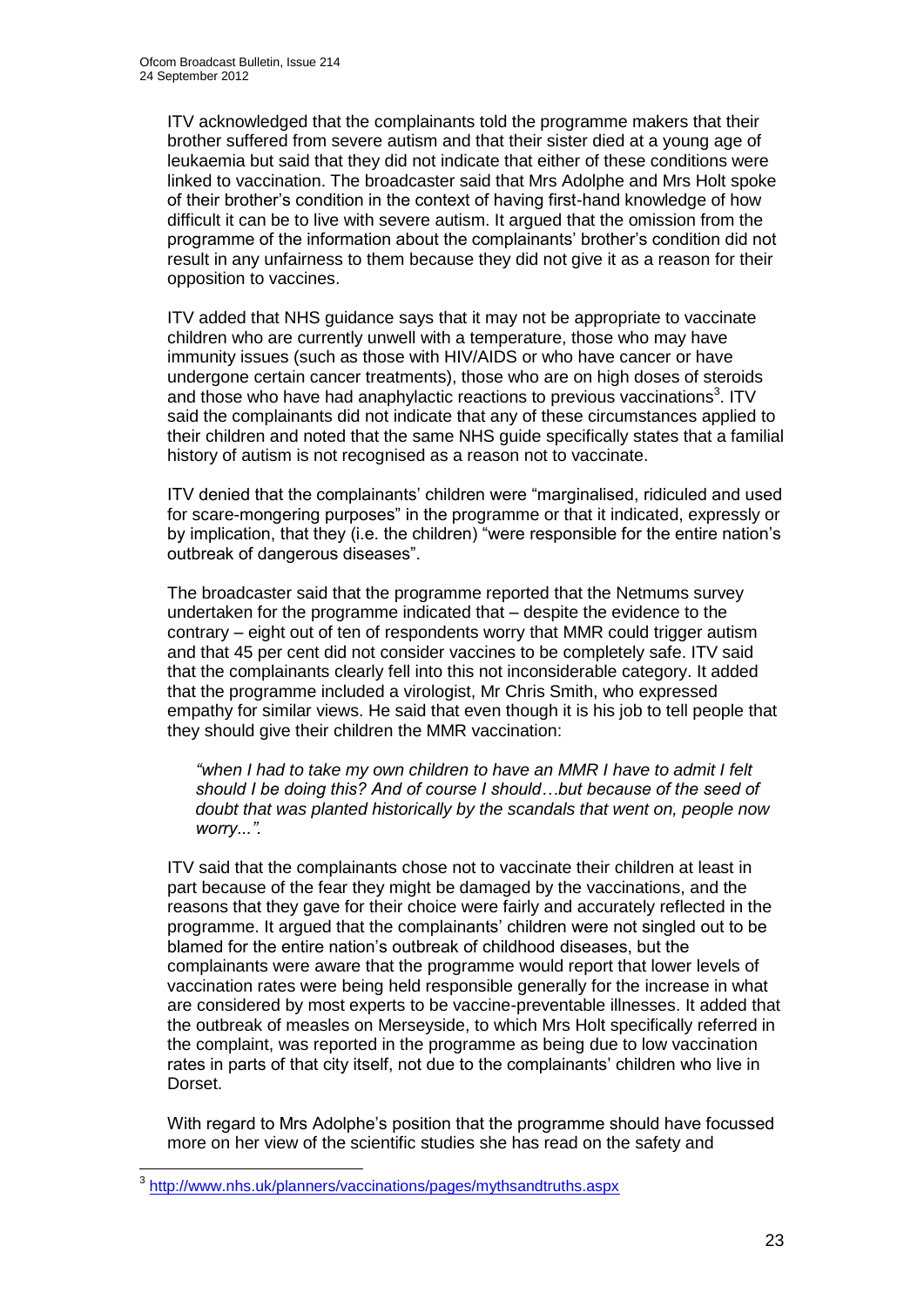effectiveness of vaccinations, ITV reiterated that the programme was not about the underlying medical science of vaccines, and it was never suggested to the complainants that it was.

### **Representations on Ofcom's preliminary view**

Ofcom prepared a preliminary view in this case that Mrs Adolphe's complaint should not be upheld. Both Mrs Adolphe and ITV commented on that preliminary view. The main points made by Mrs Adolphe relevant to the complaint as entertained and additional to those already raised in the original complaint and therefore considered by Ofcom, and ITV's responses to those points were, in summary, as follows.

a) Mrs Adolphe acknowledged that she gave consent to her participation in the programme but indicated that once she had seen the transcript of the programme (which was sent to her on the same day that it was broadcast) she would have withdrawn her consent had the transcript not been sent to her at a point when it was too late for her to do so. She said that the inclusion of the voice-over commentary (of which she was unaware before she saw the transcript) stating that *"Mum's Nicky and Pam were put off by the autism scare and as a result don't believe that any vaccinations are safe"* significantly changed the meaning and intention of the interview she and her sister gave to the programme. In particular, she said that it suggested that fear of autism rather than an holistic approach to the health of their families had encouraged Mrs Adolphe and her sister not to have their children vaccinated.

Mrs Adolphe also said that she was led into participating in the programme by repeatedly being told by the programme makers that a survey of members of the parenting website Netmums had found that eight out of ten mothers are worried about their child's vaccinations but that this was only referred to once in the programme. She added that she had not been aware that the programme would be a "pro-vaccine piece" that supported mainstream medical views and that she considered that the initial website invitation to contribute to the programme indicated that it would be an open discussion on parents' views which suggested a more natural alternative to vaccines.

In summary and in response to Ofcom's preliminary view and Mrs Adolphe's comments on this aspect of it, ITV said the complainants were provided with an accurate description of the programme and their contribution to it which did not change in a material way, such that it would affect their original consent. Mrs Adolphe was sent a transcript of the interview to be contained in the programme when the edit was completed which was shortly before transmission. ITV said that this was done as a matter of courtesy not because there was an obligation on programme makers to do so, and that the transcript was not provided for the purposes of gaining final approval from Mrs Adolphe and she was given no reason to believe that it was.

ITV said that the programme's voiceover neither constituted a material change to the nature of the programme or of the complainants' contribution to it nor caused them any unfairness. ITV added that it was evident from her contribution to the programme (and her recent response to the preliminary view) that Mrs Adolphe believes that vaccines, including MMR, are unsafe and can cause, amongst other things, autism. Her views in this respect were accurately reflected in the programme.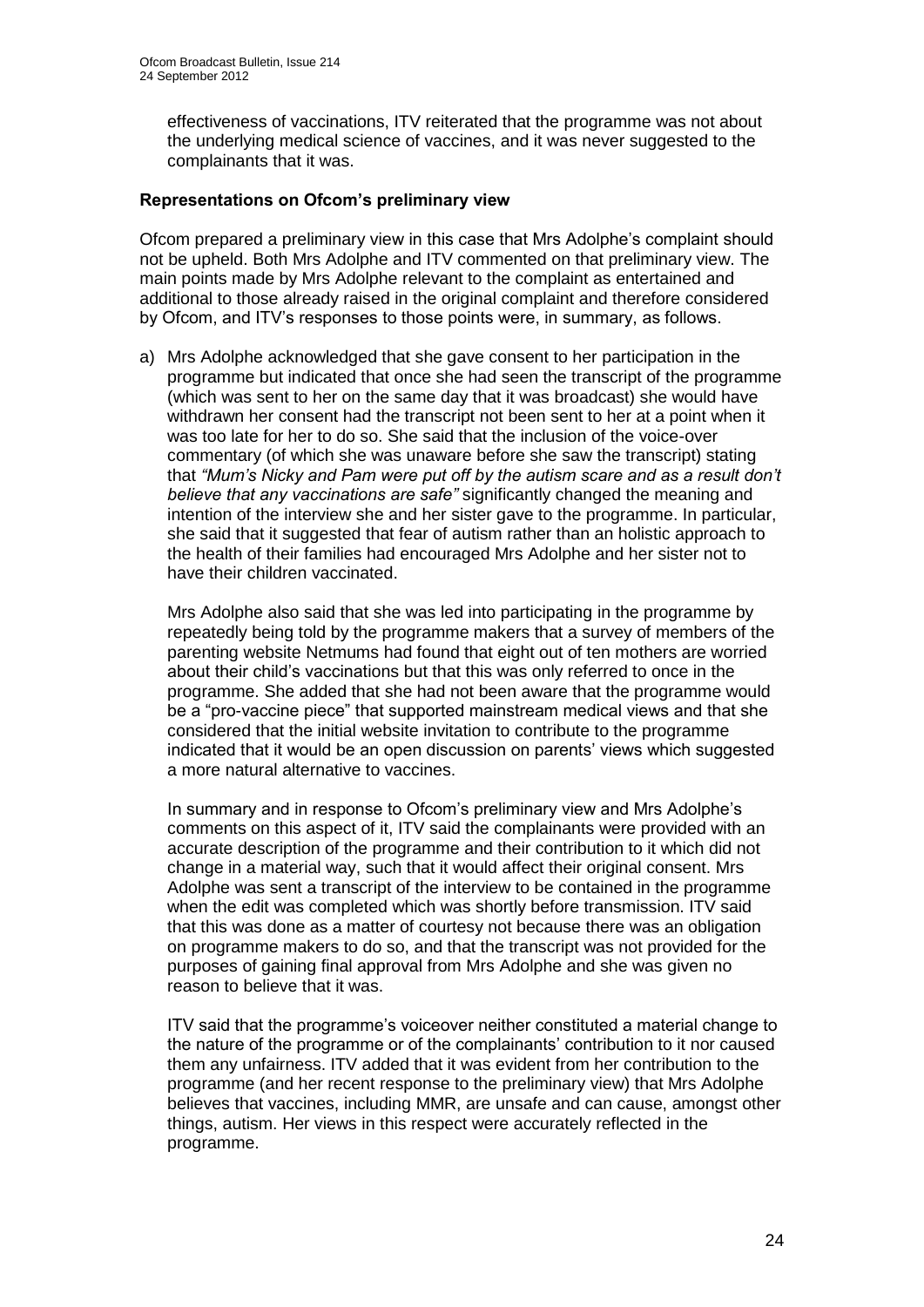ITV added that the statement that a survey showed that eight out of ten mothers were worried about vaccinations was reflected in the programme, and that the fact that so many parents have these concerns was discussed at some length. The broadcaster reiterated its view that the complainants were given sufficient information about the nature and purpose of the programme to enable them to provide informed consent, and about the plan to include in the programme the parents of a very young child who had died as a result of whooping cough, and who held the view that the failure to vaccinate children is irresponsible.

b) Mrs Adolphe indicated that her position and that of her sister (as parents who had chosen not to have their children vaccinated) was unfairly portrayed in that the programme included the claim that lower vaccination rates in some areas, notably Merseyside, were leading to an increase in childhood diseases when, in her view, there were no data to support this claim. Mrs Adolphe added that she had discussed this matter, including the fact that she had undertaken some of her own desk research into it, with the programme makers.

In summary and in response to Ofcom's preliminary view and Mrs Adolphe's comments on this aspect of it, ITV repeated that the programme had reported the overwhelmingly mainstream medical view on vaccinations and the necessity for them on the grounds of public health and had made it clear that the complainants did not readily accept the mainstream view. It was because of these views that the complainants' interview was included in the programme as an example of the large group of parents who were worried about the safety of vaccinations and who chose not to vaccinate their children as a result.

ITV said the fact that Mrs Adolphe had, since the publication of Dr Wakefield's paper (see footnote 2 above), undertaken some lay research of her own into the subject which she feels has confirmed her concerns, was not relevant to the issues under discussion in this programme.

## **Decision**

Ofcom's statutory duties include the application, in the case of all television and radio services, of standards which provide adequate protection to members of the public and all other persons from unjust or unfair treatment and unwarranted infringement of privacy in, or in connection with the obtaining of material included in, programmes in such services.

In carrying out its duties, Ofcom has regard to the need to secure that the application of these standards is in the manner that best guarantees an appropriate level of freedom of expression. Ofcom is also obliged to have regard, in all cases, to the principles under which regulatory activities should be transparent, accountable, proportionate and consistent and targeted only at cases in which action is needed.

In reaching its decision, Ofcom carefully considered all the relevant material provided by both parties. This included a recording of the programme as broadcast and transcript and both parties' written submissions. Ofcom also took careful account of the representations made by both Mrs Adolphe and ITV in response to Ofcom's preliminary view on this complaint. However, we concluded that the further points raised did not merit a re-consideration of the outcome of this complaint.

When considering complaints of unfair treatment, Ofcom has regard to whether the broadcaster's actions ensured that the programme as broadcast avoided unjust or unfair treatment of individuals and organisations, as set out in Rule 7.1 of Ofcom's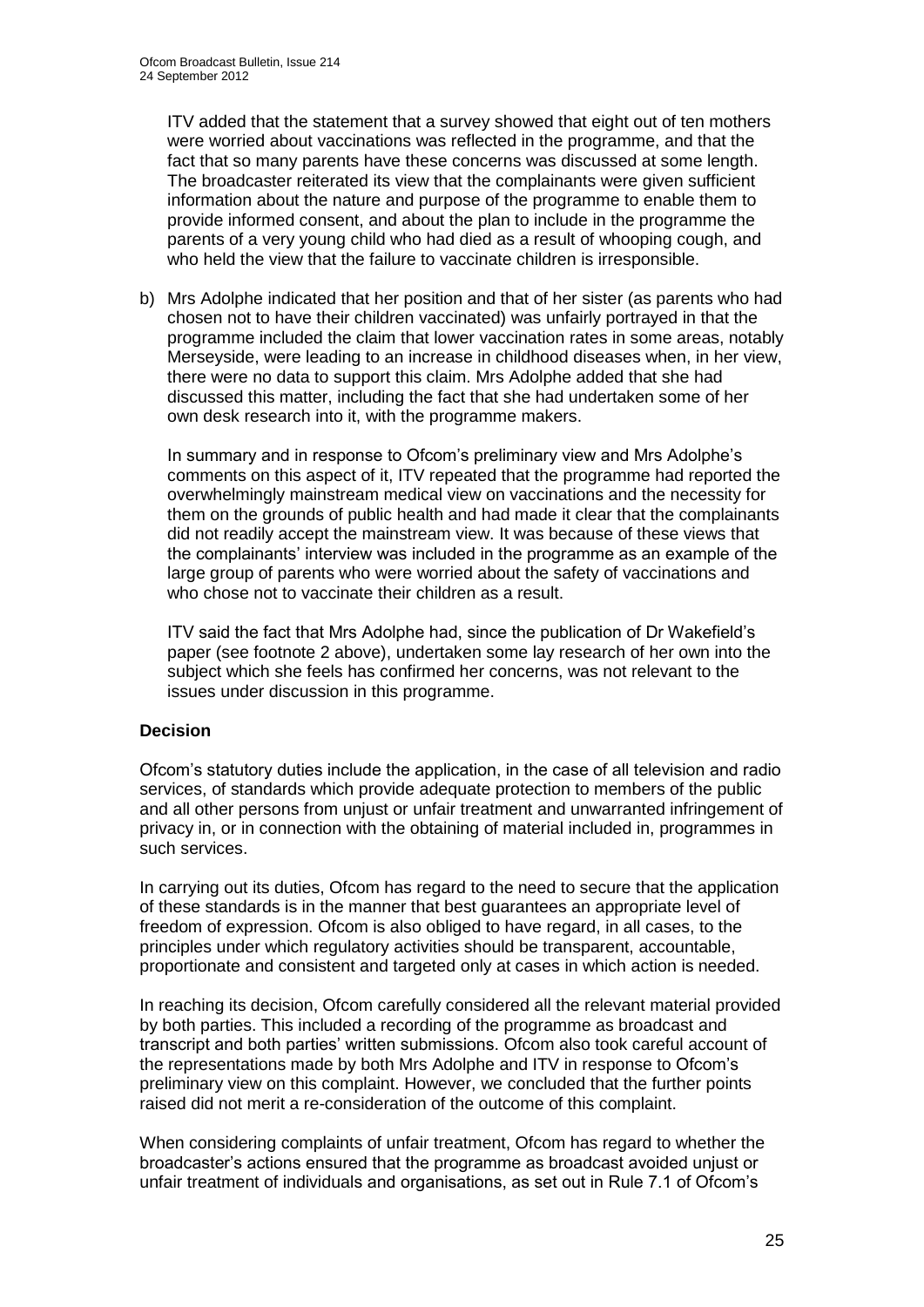Broadcasting Code ("the Code"). Ofcom had regard to this Rule when reaching its decision on the individual heads of complaint detailed below.

a) Ofcom first considered Mrs Adolphe's complaint that she and Mrs Holt did not give informed consent for their and their children's participation in the programme because she and her sister were misinformed about the nature of the programme and the research upon which it was based.

In considering this part of the complaint, Ofcom had regard to Practice 7.3 of its Code which states that in order for potential contributors to a programme to be able to make an informed decision about whether to take part, they should be given sufficient information about: the programme's nature and purpose; their likely contribution; the areas of questioning and, wherever possible, the nature of other likely contributions; and, any changes to the programme that might affect their decision to contribute.

It is important to note that, in Ofcom's view, whether informed consent has been given is a continuing issue that needs to be considered from the commencement of a contributor's participation and continues until their involvement is concluded. Therefore in assessing whether a contributor has given informed consent for their participation, Ofcom will not only look at the available information provided to the contributor prior to the recording of the contribution, but where possible the contribution itself.

Ofcom noted that Mrs Adolphe contacted the programme in response to an invitation posted on an internet forum on 'natural parenting' which read:

"I am an Assistant Producer on ITV's weekly current affairs series *Tonight*. We are currently making a programme due for broadcast in April on vaccination and immunisation in children. We are interested in speaking with a family that have taken the decision not to vaccinate their child/children because they believe in a more holistic approach to health. We are keen to speak with a family that lives in the London area. Is this something that you think that you could help me with? I would be more than happy to speak with you on the phone about it in more detail to explain further".

Having contacted the programme makers Mrs Adolphe was told about the nature of the programme and notably that it would look at the sharp increase in incidents of childhood disease such as measles, mumps, rubella and whooping cough, which the programme considered was due to lower vaccination rates. In addition, Mrs Adolphe was specifically told that the parents of a baby girl who died from whooping cough when she was too young to have been vaccinated (and who therefore felt that it was irresponsible for parents not to have their children vaccinated) would also be contributing to the programme.

Ofcom noted that Mrs Adolphe participated in a telephone 'pre-interview' in which the programme makers went over the type of questions she would be asked at the filmed interview. From the producer's notes it appears that during this 'preinterview' Mrs Holt detailed a number of reasons for her views against vaccination which included her opinion that rather than risking her children's health she felt she was "protecting them from irreversible damage [because] I can't guarantee vaccines are safe". Mrs Adolphe also explained that she did not believe that her brother's autism was linked to vaccination. After this 'pre-interview', Mrs Adolphe told the programme makers that her sister, Mrs Holt, would also like to take part in the programme. Ofcom considers that it is fair and reasonable to infer that Mrs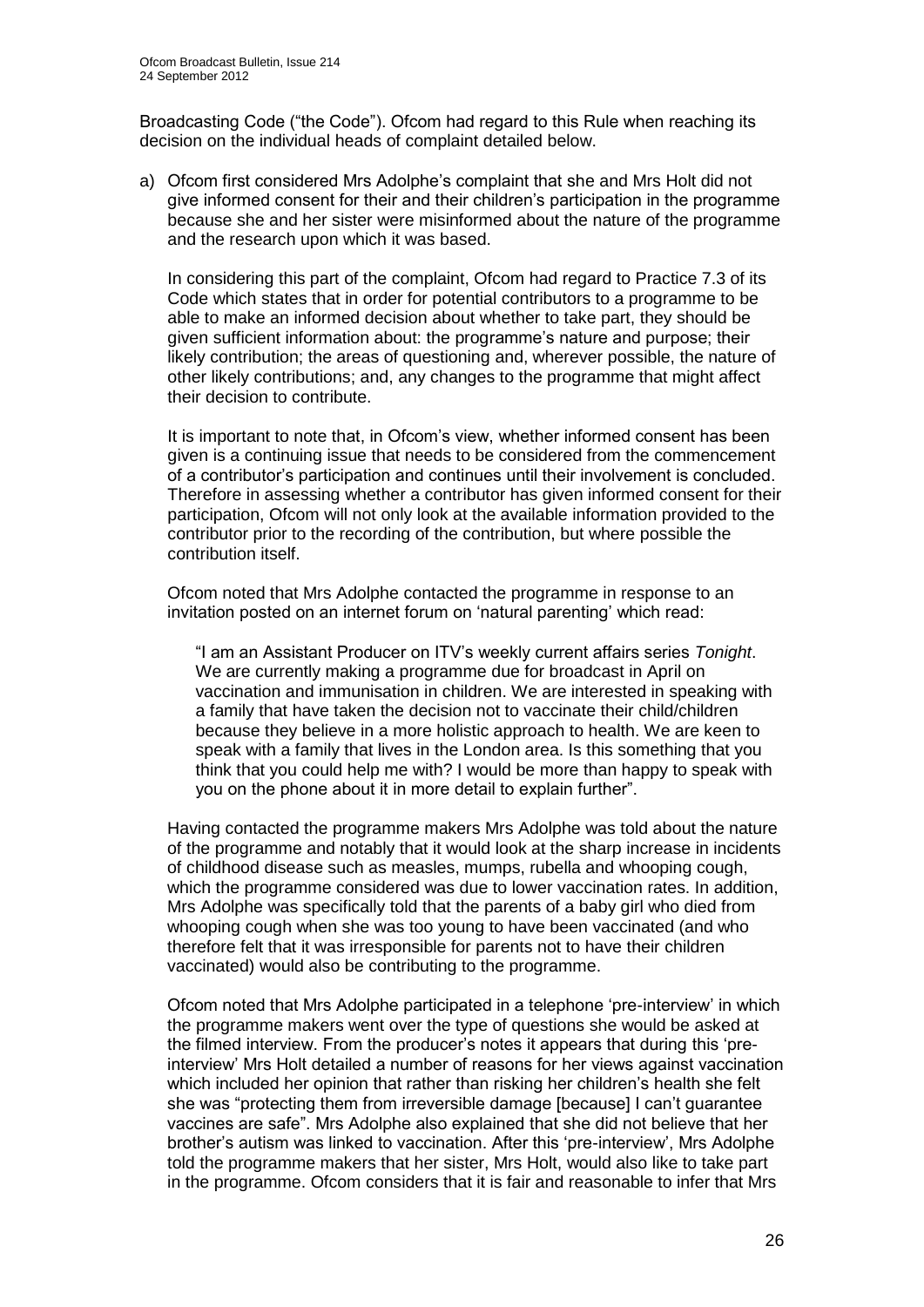Adolphe passed on a summary of the information she had been told by ITV to her sister, Mrs Holt (who according to what Mrs Adolphe told ITV "took the same view on the subject") before Mrs Holt offered to take part in the programme.

Ofcom noted from the broadcaster's response to the complaint that it appeared that neither Mrs Adolphe nor Mrs Holt expressed any concerns about the questions they were asked or the approach of the programme during the filmed interview in which they and their children (who were filmed playing in background as their mother's outlined their views on vaccination) subsequently participated.

Turning to the broadcast, Ofcom noted that the programme made it clear that mainstream medical opinion was that contagious childhood diseases such as measles, mumps, rubella and whooping cough were increasing as result of low levels of vaccination. The programme included interviews with parents whose children had contracted some of these diseases including those of one child who had died of whooping cough. The programme also referred to the autism scare after the publication in 1998 of Andrew Wakefield's, now discredited, claim that there was a link between the MMR vaccine and autism. It discussed the results of a survey of parents regarding vaccination, noting that eight out of ten respondents indicated that *"despite the evidence they still worry that MMR could trigger autism"*, and included the opinion of a virologist who said that notwithstanding his job he understood and had experienced the concerns that parents felt about having their children vaccinated. The section of the programme featuring Mrs Adolphe, Mrs Holt and their children indicated that the children had not been vaccinated and included Mrs Adolphe and Mrs Holt explaining their position on this issue.

In light of these observations, Ofcom considered that the description of the programme given to Mrs Adolphe (and through her to Mrs Holt) via the initial invitation, the conversation between Mrs Adolphe and the programme makers, the pre-interview and the filmed interview itself accurately reflected the programme as broadcast.

In response to the preliminary view Mrs Adolphe said that she participated in the programme because she was repeatedly told that a survey on the Netmums website had found that eight out of ten mothers were worried about their child's vaccinations but that this finding was only referred to once in the programme; that she had not been aware that the programme would be "pro-vaccine"; and that having seen a transcript of the programme she would have withdrawn her consent had the transcript not been sent to her when it was too late for her to do so.

Ofcom does not consider that the fact that the finding that eight out of ten parents responding to a survey indicated that *"despite the evidence they still worry that MMR could trigger autism"* was referred to only once in the programme serves to undermine its position that the description of the programme given to Mrs Adolphe (and through her to Mrs Holt) accurately reflected the programme as broadcast. In addition, given the inclusion of this statement, as well as another finding that *"45%* [of respondents] *told us they don't consider vaccines to be completely safe"* and the testimony of a virologist who sympathised with parents' concerns about vaccination (see the decision at head b) below for details), Ofcom considers that the programme made it clear to viewers that many parents were still very worried about having their children vaccinated. Therefore, in Ofcom's view, the fact that Mrs Adolphe was told about this finding during the making of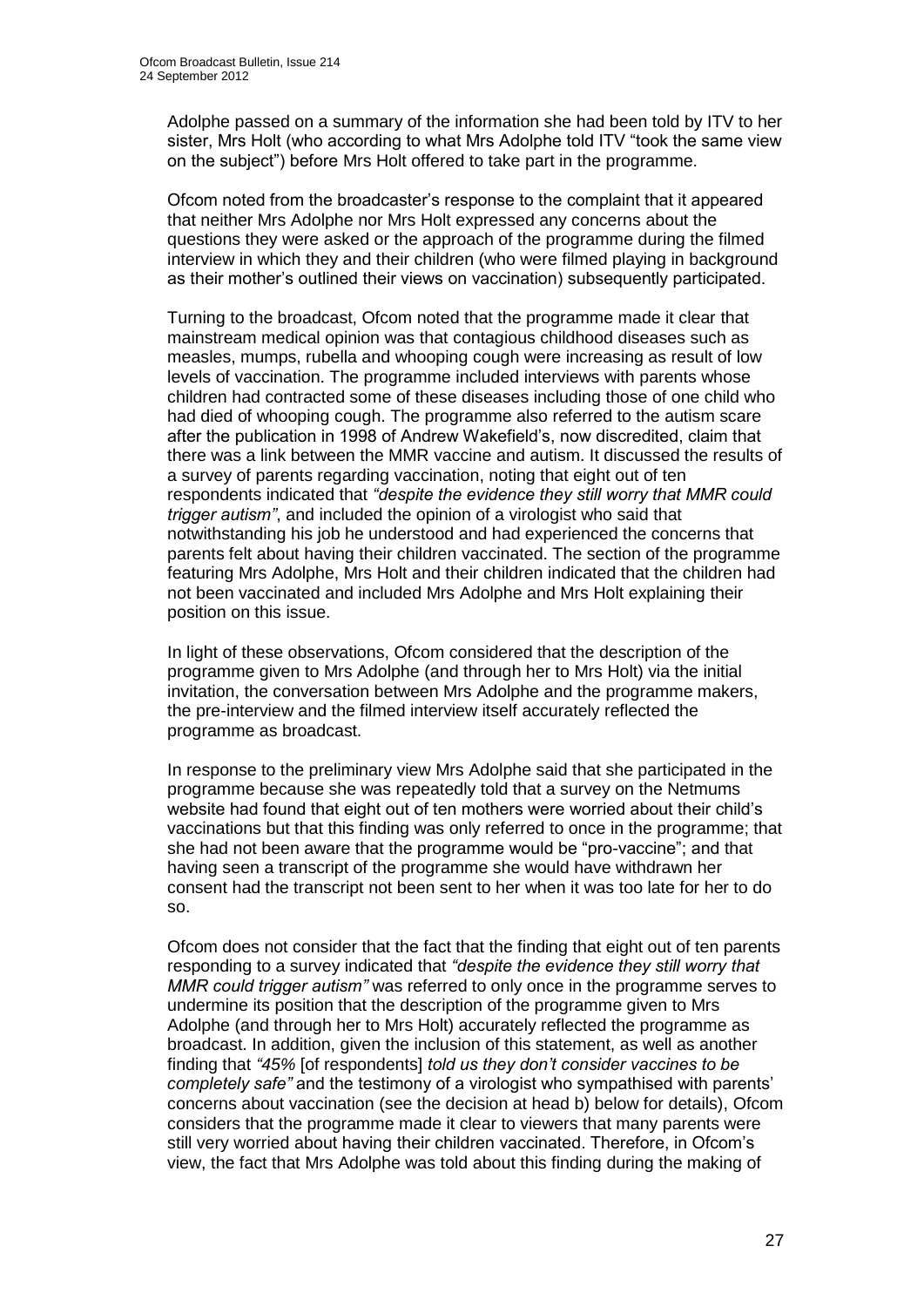the programme would have served to have assisted her in providing informed consent for her contribution to the programme rather than the reverse.

In her response to the preliminary view Mrs Adolphe also said that in her opinion some voice-over commentary (stating that *"Mums Nicky and Pam were put off by the autism scare and as a result don't believe that any vaccinations are safe"*, which she first became aware of when she received the transcript) significantly changed the meaning of the interview she and her sister gave to the programme in that it suggested that fear of autism rather than an holistic approach to the health of their families had promoted their decision not to have their children vaccinated.

Ofcom observed that Mrs Adolphe was provided with a transcript as courtesy. On the information available to Ofcom, however, it did not appear that Mrs Adolphe was given any guarantee by the programme makers that she would be able either to make any changes to the programme or to withdraw her consent to her participation having had sight of this transcript. We also noted the information given to Mrs Adolphe and her sister about the planned programme and the information which Mrs Adolphe and her sister gave to the programme makers about their reasons for not having their children vaccinated (notably Mrs Adolphe's repeated references to what she believed to be the risk of *"irreversible damage"* as a result of vaccination – see the decision at head b) below for details). As a result Ofcom concluded that the inclusion of the voice-over commentary referred to above in the programme as broadcast did not constitute a significant change to the programme which might reasonably have affected the complainants' original consent to participate, and which might cause material unfairness to them.

Taking all the above factors into account, Ofcom considered that Mrs Adolphe and Mrs Holt were given sufficient information about the nature and purpose of the programme to provide informed consent for their participation and that this did not change during the making of the programme or in the programme as broadcast. Ofcom also concluded that Mrs Adolphe and Mrs Holt were aware of the kind of contribution they and (by virtue of their inclusion in the filming) their children would make, and in particular that Mrs Adolphe had understood that the position she and her sister held might be considered as controversial or even irresponsible by some viewers, prior to taking part in the programme. Therefore, Ofcom concluded that that it was reasonable for the programme makers and the broadcaster to have believed that the consent provided by the complainants was "informed consent" and that, in the absence of any material changes to the programme or their contribution, that consent remained valid.

Ofcom therefore found that there was no unfairness to Mrs Adolphe, Mrs Holt or their children in this respect.

b) Ofcom next considered Mrs Adolphe's complaint that she, Mrs Holt and their children were unfairly portrayed.

In considering this part of the complaint, Ofcom had regard to Practice 7.9 of the Code which states that before broadcasting a factual programme broadcasters should take reasonable care to satisfy themselves that material facts have not been presented, disregarded or omitted in a way that is unfair to an individual or organisation.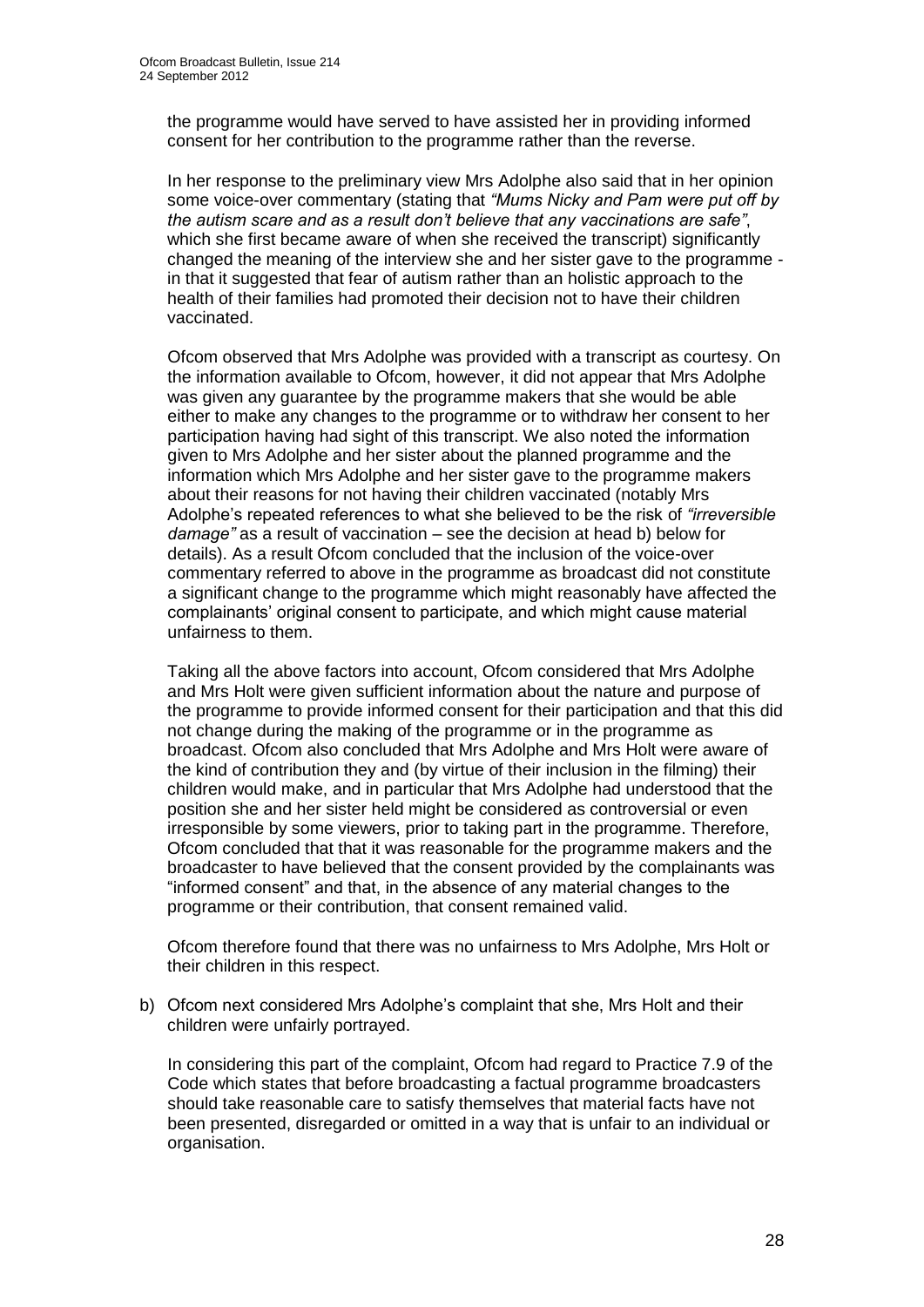Ofcom noted that at the beginning of the section of the programme featuring the complainants with their children in a playground the reporter said:

*"These children are the picture of health but they could catch a contagious disease like measles, mumps or whooping cough at any point because they haven't been immunised at all. Mums Nicky and Pam were put off by the autism scare and as a result don't believe that any vaccinations are safe."* 

Mrs Adolphe was shown saying: *"If I give a vaccine and something went wrong, I might never be able to get that back. Sometimes it's irreversible damage that's done, and for me that's not a risk I'd like to take."* 

The reporter then said: *"But doctors say that by not having the vaccines these Mums are risking not only their own children's lives – but also those they come into contact with".* 

This was followed by a contribution from Mrs Holt in which she said while she did not think she was being selfish, *"we are all a little selfish when it comes to our kids…*[and] *I can only trust in what I know and what I think is best for my child and hope that people out there will understand that"*.

The reporter explained that Mrs Adolphe and her sister accepted that their children would in all likelihood catch measles and other diseases but believed that as result of their lifestyle the children would have sufficiently strong immune system to recover fully from these diseases.

Mrs Adolphe said:

*"If they catch disease naturally they will hopefully recover fully. They won't have any risk of vaccine damage, they should have a strong immune system that will fight off everything.* 

*I believe that things like breast feeding, good food, good diet, exercise, sunshine, fresh air and hygiene are much more vital to health".*

Mrs Adolphe complained that her position and that of her sister was misrepresented because the programme omitted to show her (i.e. Mrs Adolphe's) explanation that she did not have her children vaccinated because, due to her family history, she falls into the category of people who should not do so.

The programme did not indicate that Mrs Adolphe chose not to have her children vaccinated because, due to her family history, she falls into the category of people who should not do so. Rather it indicated that she did not have her children vaccinated because, as a result of the autism scare, she did not believe that vaccinations are safe.

From ITV's response to this complaint it appears that during her pre-interview with one of the programme makers Mrs Adolphe said that her brother's autism was not linked to vaccination and that she felt that in not having her children vaccinated she was protecting them from irreversible damage because she could not guarantee vaccines are safe. In addition, Mrs Adolphe repeated her position about the risk of *"irreversible damage"* to her children from vaccination in her oncamera interview and that this comment was in turn included in the broadcast.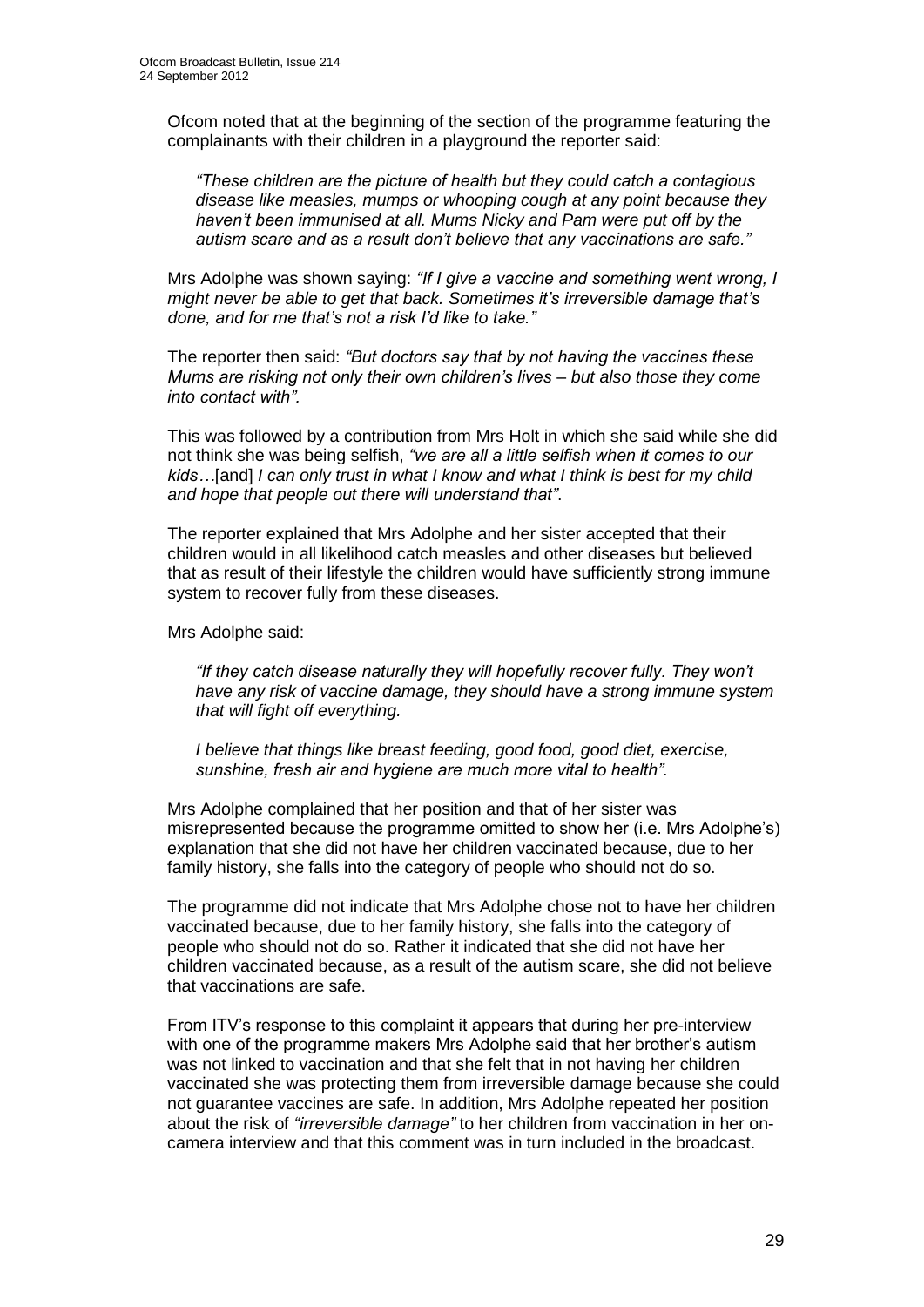Ofcom noted ITV's position that at no stage during the programme makers' communications with Mrs Adolphe and Mrs Holt (including the pre-interview and the filmed interview) did either complainant indicate that their children fell into a category which meant that they should not be vaccinated. We also took account of the current NHS guidance (supplied to Ofcom by ITV) which states that "it is a myth that you have to avoid or delay your child's vaccination if he or she has a personal or family history of [autism and related disorders"](http://www.nhs.uk/Livewell/autism/Pages/autismhome.aspx).

Ofcom then turned to Mrs Adolphe's complaint that her children and Mrs Holt's son were marginalised, ridiculed and used for scare-mongering purposes and the programme indicated that they were responsible for the entire nations' outbreak of contagious childhood diseases. In particular, Mrs Holt complained that the programme made it seem as if her children not being vaccinated meant that people in Merseyside were suffering, but that they lived in Dorset where there were no outbreaks.

The programme clearly indicated that Mrs Adolphe and Mrs Holt's children were not vaccinated and that various medical authorities (including the WHO and the HPA) believed that lower vaccination rates in general have led to an increase in measles, mumps, rubella and whooping cough. It also stated that the complainants' children *"could catch or carry a contagious disease like measles, mumps, or whooping cough... because they haven't been immunised at all"* (a point which the complainants do not contest) and that the advice of doctors indicated that *"by not having the vaccines these Mums are risking not only their own children's lives – but also those they come into contact with".* 

However, the programme did not either say or imply that the complainants' children specifically were responsible for any particular incident or outbreak of these diseases (including the outbreak of measles in Merseyside which featured at the beginning of the programme). Nor, in Ofcom's view, did the programme marginalise the children or ridicule them. Rather, as noted above, it not only indicated that Mrs Adolphe and Mrs Holt had chosen not to have their children vaccinated because they were worried about the damage they believed vaccination could do to them. It also made it clear that many other parents had the same fears about vaccination (evidenced by the eight out of ten respondents to the Netmums survey who said that they worried that the MMR vaccine could trigger autism and the 45 per cent who did not consider vaccines to be completely safe).

In light of all of these points, Ofcom concluded that the broadcaster had taken reasonable care to satisfy itself that the programme did not present, disregard or omit material facts with regard to the complainants' reasons for not having their children vaccinated in a way that resulted in unfairness to them. We also concluded that the manner in which the complainants' children were presented was unlikely to have materially and adversely affected viewers' understanding of them in a way that was unfair to them. In particular, Ofcom considered that viewers would have been able to draw their own conclusions regarding Mrs Adolphe's and Mrs Holt's decisions not to have their children vaccinated, taking into account the views of mainstream medical authorities, other parents – including those who clearly shared Mrs Adolphe's and Mrs Holt's fears, and the complainants themselves.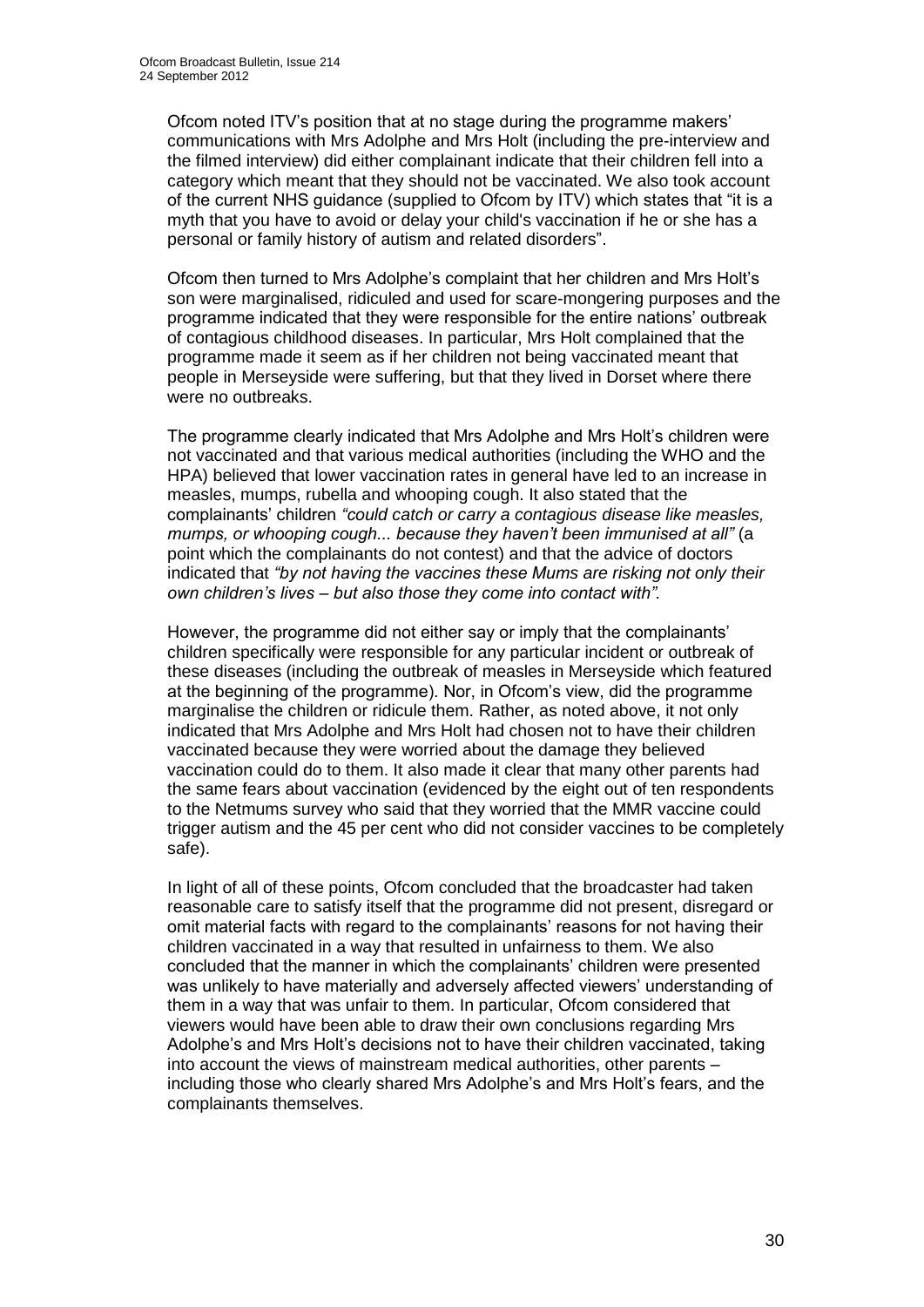Ofcom therefore found that there was no unfairness to Mrs Adolphe, Mrs Holt and their children in the way they were portrayed.

# **Accordingly, Ofcom has not upheld Mrs Adolphe's complaint of unfair treatment in the programme as broadcast.**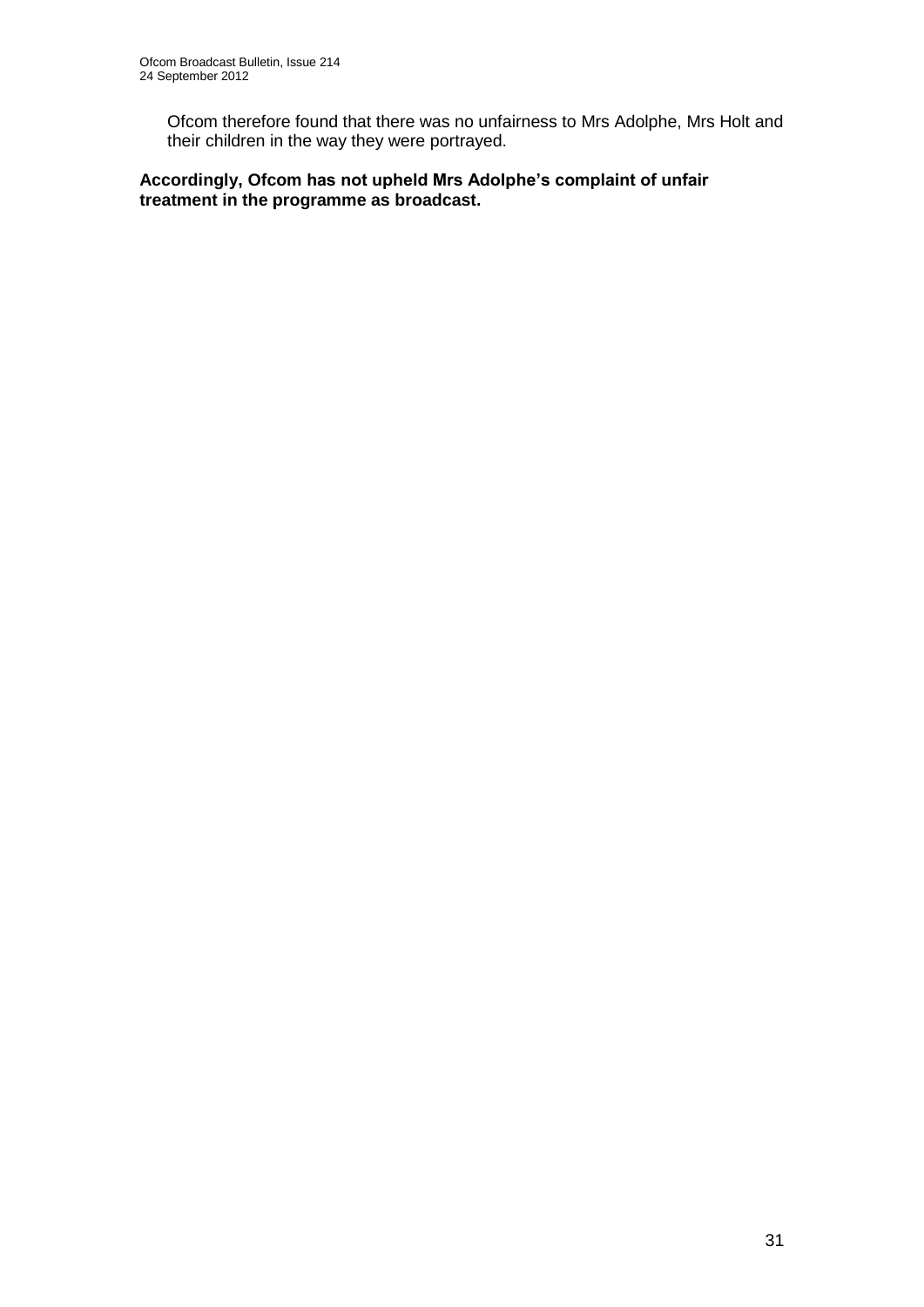# **Not Upheld**

# **Complaint by Mr Tamika Paul Mkandawire**

*Britain's Gay Footballers, BBC 3, 30 January 2012*

**Summary**: Ofcom has not upheld this complaint of unjust or unfair treatment and unwarranted infringement of privacy made by Mr Mkandawire.

BBC 3 broadcast the programme *Britain's Gay Footballers* which was presented by Ms Amal Fashanu, the niece of the late Mr Justin Fashanu. The programme explored the reasons why there had been no openly gay professional footballers since Mr Justin Fashanu came out publicly as gay in 1990, and featured interviews with professional footballers and some celebrities. Mr Mkandawire, a professional football player for Millwall Football Club ("Millwall FC"), was filmed and broadcast being asked if he would give his views on the subject and he responded by saying he would think about it. Following the broadcast of the programme, Mr Mkandawire complained that he was treated unjustly and unfairly in the programme in that he did not give his consent to be included in the programme as broadcast and was portrayed as homophobic and unwilling to talk about the subject of homophobia. Mr Mkandawire also complained that his privacy was unwarrantably infringed in connection with the obtaining of material included in the programme and in the programme as broadcast.

Ofcom found as follows:

- Mr Mkandawire's consent for the broadcast of the programme in order to avoid any unfair treatment to him was not required in the circumstances.
- The programme did not portray Mr Mkandawire as homophobic. It reflected his honest reaction to being asked to contribute to the programme and this was not unfair to him.
- Mr Mkandawire did have a legitimate expectation of privacy in relation to being filmed in training, but this was limited because he had given implied consent to being filmed. Given this conclusion, it was not necessary for Ofcom to consider whether any intrusion into Mr Mkandawire's privacy in connection with the obtaining of material included in the programme was warranted.
- Mr Mkandawire did have a legitimate expectation of privacy that the interview clip with him would not be shown in the programme as broadcast, but this was outweighed by the public interest in showing some of the difficulties the presenter had faced in getting players to talk about the subject.

# **Introduction**

On 30 January 2012, BBC 3 broadcast the programme *Britain's Gay Footballers*. The programme was presented by Ms Amal Fashanu, the daughter of the footballer Mr John Fashanu and niece of the late Mr Justin Fashanu, an openly gay professional footballer who committed suicide in 1998.

Ms Fashanu introduced the programme by stating: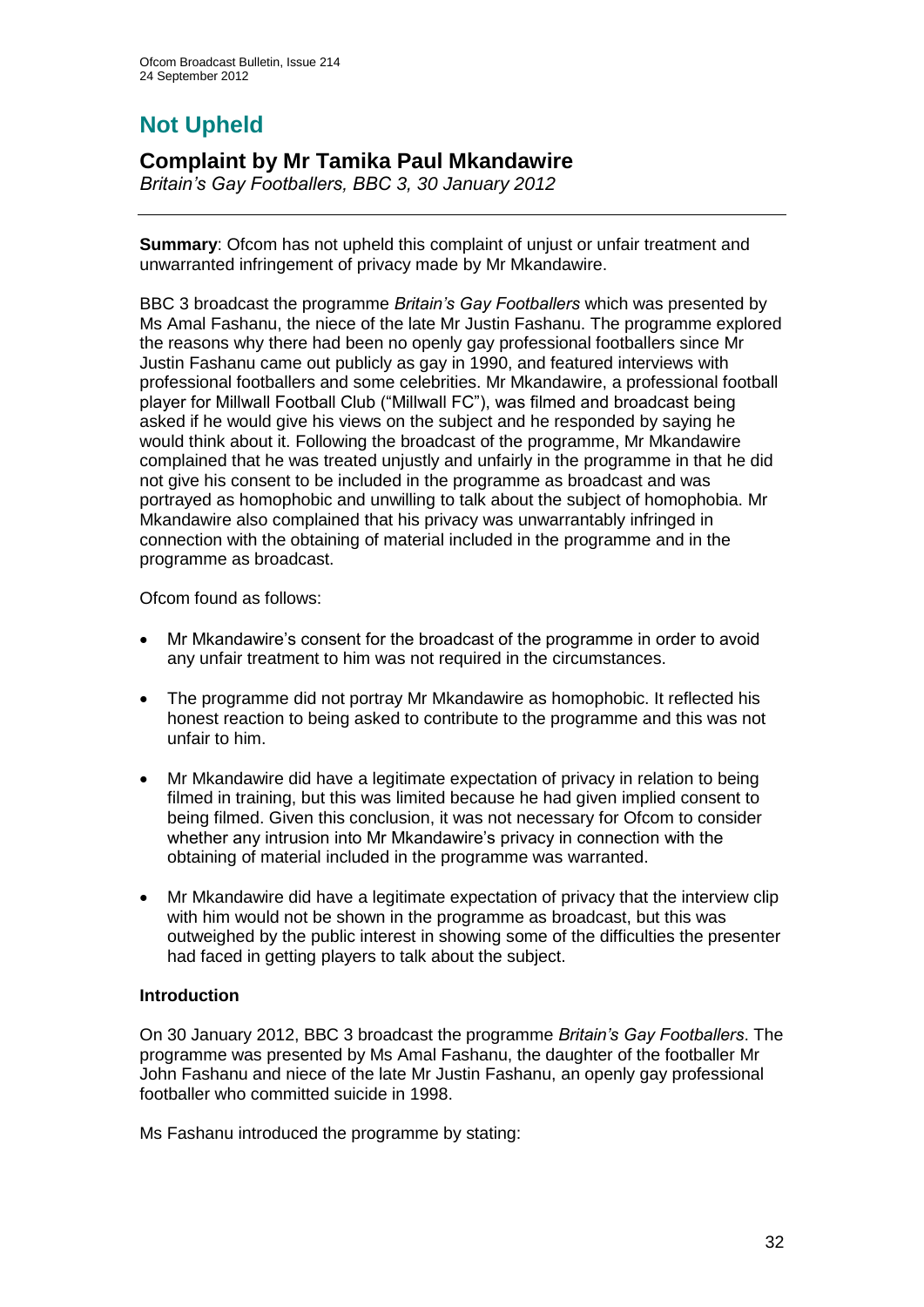*"There are 5,000 professional footballers in Britain. But, incredibly, not a single one of them has come out publicly as gay. In fact, there has only ever been one openly gay footballer in the whole history of the British game; his name was Justin Fashanu and he was a true pioneer"*.

Ms Fashanu stated that her aim was to *"uncover why no gay footballer in Britain has come forward publicly"* since Mr Justin Fashanu. The programme featured various interviews with former and current professional footballers such as Mr John Fashanu and Mr Joe Barton, publicist Mr Max Clifford and the comedian Mr Matt Lucas.

During the programme, Ms Amal Fashanu was shown experiencing difficulty in persuading current football players to speak to her about why there are no openly gay footballers in the UK, although the programme did feature some interview footage with players at a training session of Millwall FC. Millwall FC was described in the programme as *"one of the toughest training clubs around"*. Ms Fashanu explained that she was trying to get a *"group discussion going, but a lot of the players were not keen to talk at all"*.

The complainant, Mr Tamika Paul Mkandawire, a professional football player for Millwall FC, was shown being approached by Ms Fashanu at a Millwall FC training session. Ms Fashanu was shown first describing the purpose of the programme which was to try to explain why there had been no openly gay football players apart from Mr Justin Fashanu and what reactions there would be to an openly gay player, before speaking to one of the football players. The programme then showed Mr Mkandawire. Ms Fashanu asked him, *"I just wanted to let you know if you wanted to do it* [i.e. an interview]*"*. In response, Mr Mkandawire was seen smiling with another player and said *"I'll think about it"*, to which Ms Fashanu replied: *"But please think about it"*.

Ms Fashanu was shown speaking with another player about the fact that she had approached five or six other players, but that they were all reluctant to talk to her. She said, however, that *"thankfully more senior members of the squad were open to talking"* to her and the programme featured contributions from these players.

## **Summary of the Complaint and the broadcaster's response**

#### Unjust or unfair treatment

Mr Mkandawire complained that he was treated unjustly or unfairly in the programme as broadcast in that:

a) Mr Mkandawire said that he did not give his consent to be included in the programme and that he had not signed a release form agreeing to participate in the programme. Mr Mkandawire also complained that the programme portrayed him as homophobic, uncooperative and unwilling to discuss the subject of homophobia. Mr Mkandawire stated that, at the time when he was approached, he had said that he would think about giving an interview and had asked Ms Fashanu to find him later, because it was an inconvenient time. However, the programme was edited and his suggestion that she should find him later was not included in the broadcast programme, which gave the impression that Mr Mkandawire was unwilling to talk and homophobic. Mr Mkandawire said that the programme makers used the environment, inappropriate timing and relaxed interaction between himself and a team mate to portray him in a negative way.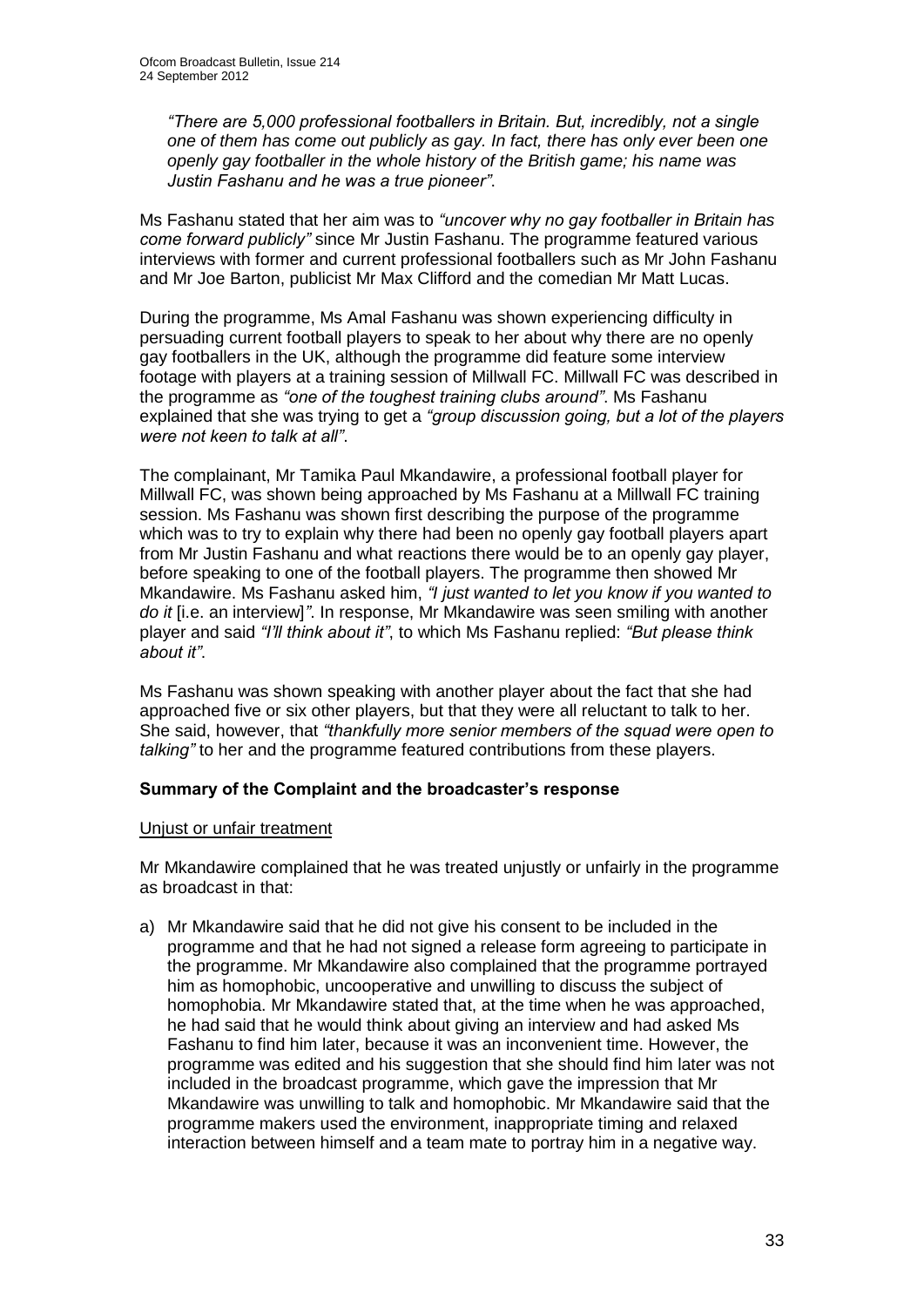In response, the BBC said that the unedited footage did not show Mr Mkandawire asking the presenter to find him later. The BBC said that Mr Mkandawire had said that he would think about the request to be interviewed and this was stated in the programme. The BBC said that they accepted that viewers may have formed the impression that he was reluctant to address on camera the issue of homosexuality. However, the BBC stated that Mr Mkandawire's reaction was a fair reflection of the circumstances and that there were no grounds for suggesting that Mr Mkandawire was homophobic.

#### Unwarranted infringement of privacy

Mr Mkandawire complained that his privacy was unwarrantably infringed in connection with the obtaining of material included in the programme in that:

b) Mr Mkandawire said that he was approached and filmed at his place of work and asked if he would consider being involved in the programme. He said he would consider it, but did not give his consent to be filmed.

By way of background to his complaint, Mr Mkandawire said that the programme had affected his professional reputation and his charity work.

In response, the BBC said that the programme makers had initially approached a Millwall FC player, Mr Darren Purse, to speak to him about why there were no openly gay football players. Mr Purse told them that he would need to seek permission from Millwall FC's press office to confirm permission to be filmed at the training grounds, which was subsequently given. The programme makers then asked if they could interview and film other players at the club. Mr Purse said that he would put this request to Millwall FC's press office and would confirm with the programme makers on the day of filming. The programme makers filmed Mr Purse at the training grounds before training commenced. Mr Purse confirmed at the time that Millwall FC had agreed to a group discussion, however only Mr Robinson, the captain of Millwall FC, had expressed an interest in participating in the filming. As a result, Mr Purse said that he would make further enquiries with the other players. The programme makers also decided to ask the players to participate in a group discussion after training.

The BBC said that the programme makers had initially asked some players who were next to the gym if they would be willing to participate in a filmed group discussion. However, these initial requests, which were made off-camera, were declined. The programme makers also met Millwall FC's press officer who was fully aware of the filming and who confirmed that it was "fine" for the programme makers to ask the players if they wanted to participate in the filming. The press officer also confirmed that the programme makers could film players in the gym and could approach and talk to them. The BBC added that they were not in a position to say what communication may or may not have taken place between the press officer and the football players. However, before entering the gym to film both the programme makers and Ms Fashanu had asked the players if they could film them and film her interacting with them. The programme makers explained to the players that the filming was for a BBC documentary about the lack of openly gay players in professional football. The BBC said that none of the players present raised any objection to being filmed.

The BBC said that, initially, the programme makers had begun filming the players in training to ensure that they were comfortable being filmed and that one of the players filmed was Mr Mkandawire. The BBC said that the camera was in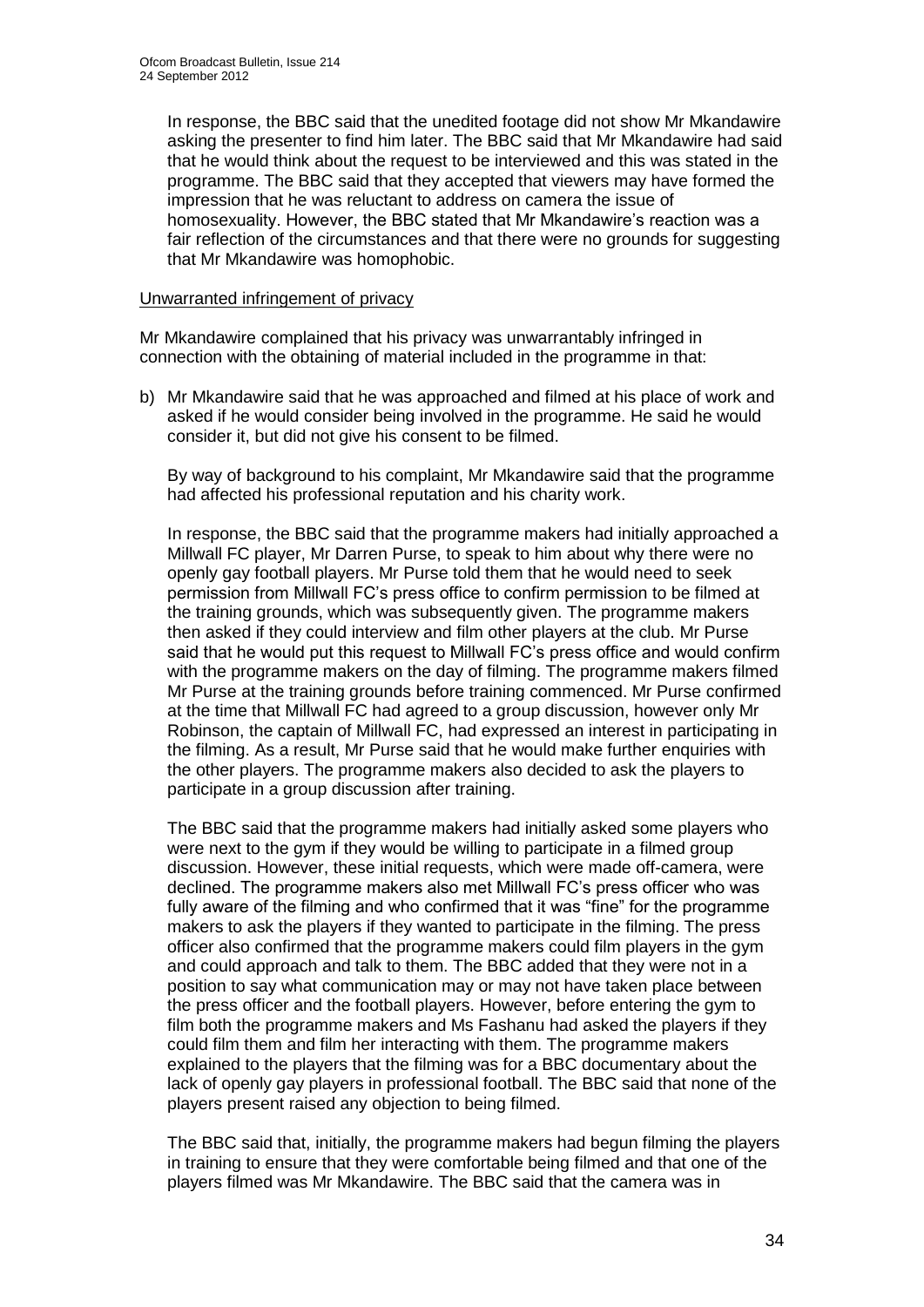conspicuous view and was visible to all the players and that Mr Mkandawire did not raise any objection to being filmed. Ms Fashanu was also filmed approaching Mr Mkandawire while she was explaining the purpose of the filming and she asked him if he would be willing to take part in a group discussion about the issue. The BBC said that Ms Fashanu had explained clearly the reason for the two of them being filmed. Mr Mkandawire responded to her by laughing with another player and said that he would think about doing it after training. The BBC said that the camera was close to Mr Mkandawire at this point and he did not raise any objection to being filmed.

Mr Mkandawire also complained that his privacy was unwarrantably infringed in the programme as broadcast in that:

c) Footage of Mr Mkandawire was broadcast in the programme without his consent.

Mr Mkandawire said that his assistant had contacted the programme makers to inform them that they had no right to use the footage. He said that the programme makers admitted to his assistant in that conversation that they did not have a signed release form.

The BBC did not give a specific response on this part of the complaint. However, the BBC stated in its statement in response to the complaint overall that any legitimate expectation of privacy that Mr Mkandawire may have had was outweighed by the public interest in exploring attitudes to homosexuality and the open discussion of homosexuality in the world of professional football.

# **Decision**

Ofcom's statutory duties include the application, in the case of all television and radio services, of standards which provide adequate protection to members of the public and all other persons from unfair treatment and unwarranted infringement of privacy in, or in connection with, the obtaining of material included in the programme.

In carrying out its duties, Ofcom has regard to the need to secure that the application of these standards is in the manner that best guarantees an appropriate level of freedom of expression. Ofcom is also obliged to have regard, in all cases, to the principles under which regulatory activities should be transparent, accountable, proportionate and consistent and targeted only at cases in which action is needed.

In reaching its decision, Ofcom carefully considered all the relevant material provided by both parties. This included a recording of the programme as broadcast and transcript, both parties' written submissions and the unedited footage which also featured Mr Mkandawire.

When considering complaints of unfair treatment, Ofcom has regard to whether the broadcaster's actions ensured that the programme as broadcast avoided unjust or unfair treatment of individuals and organisations, as set out in Rule 7.1 of Ofcom's Broadcasting Code ("the Code"). Ofcom had regard to this rule when reaching its decision on the individual heads of complaint detailed below.

## Unjust or unfair treatment

a) Ofcom first considered the complaint that Mr Mkandawire was treated unjustly and unfairly in the programme as broadcast in that he did not provide his consent to be included in the programme and that he did not sign a release form. It also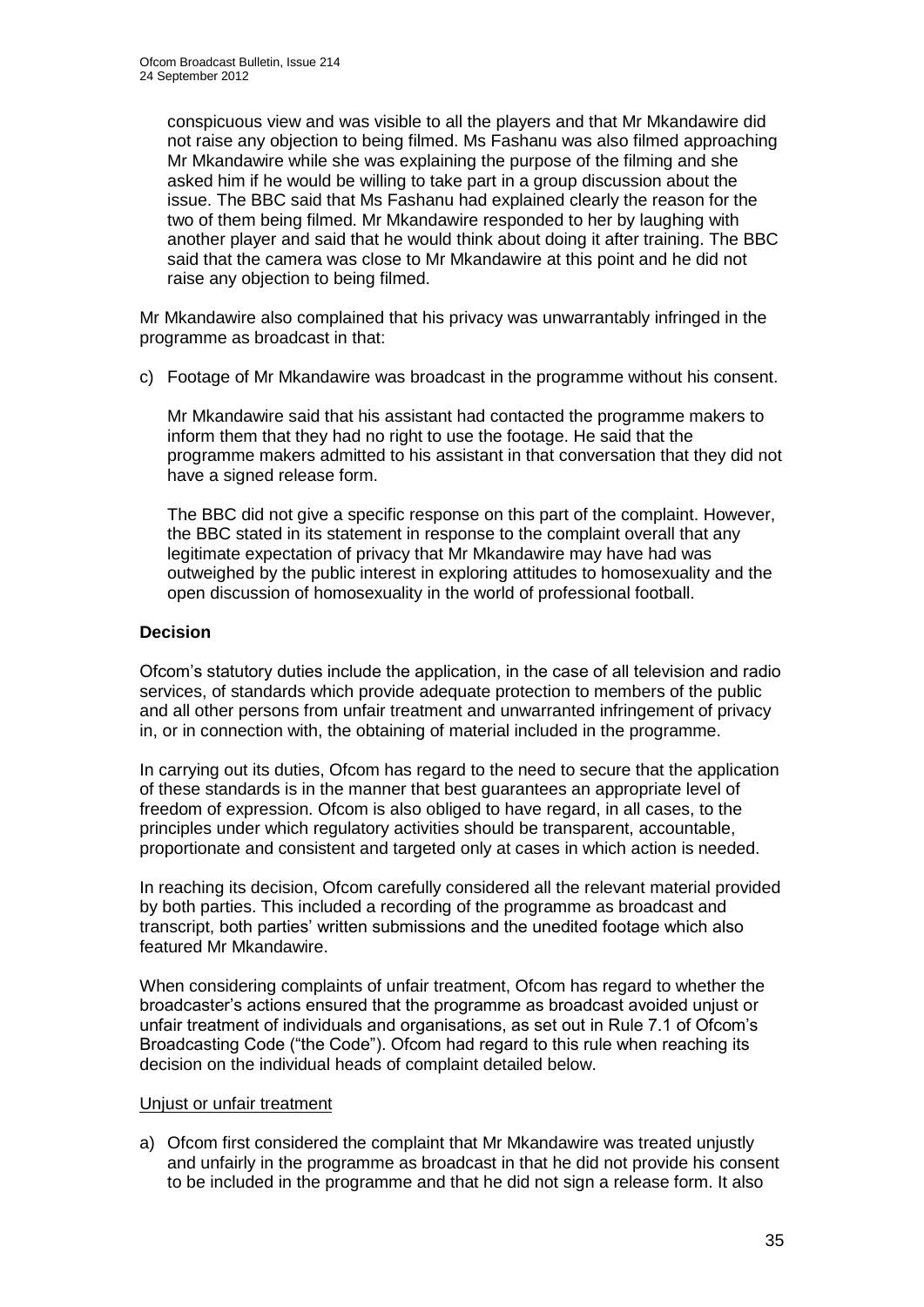considered Mr Mkandawire's complaint that he was portrayed as homophobic, uncooperative and unwilling to discuss the subject of homophobia and that the programme makers used the environment, inappropriate timing and relaxed interaction between himself and a team mate to portray him in a negative way.

In considering this head of complaint, Ofcom had regard to Practices 7.3, 7.6 and 7.9 of the Code. Practice 7.3 of the Code states that where a person is invited to make a contribution to a programme, they should normally, at an appropriate stage: be told the nature and purpose of the programme; be told what kind of contribution they are expected to make; be informed about the areas of questioning and, wherever possible, the nature of other likely contributions; be made aware of any significant changes to the programme; be told the nature of their contractual rights and obligations and be given clear information, if offered an opportunity to preview the programme, about whether they will be able to effect any changes to it. Practice 7.6 states that when a programme is edited, contributions should be represented fairly. Practice 7.9 states that before broadcasting a factual programme, including programmes examining past events, broadcasters should take reasonable care to satisfy themselves that material facts have not been presented, disregarded or omitted in a way that is unfair to an individual or organisation.

Ofcom noted the following exchange broadcast in the programme:

Ms Fashanu: *"In the meantime, one of my many calls to footballers and clubs finally paid off. I was given an opportunity at last to ask some current professionals about the lack of openly gay players. I was invited down to training at championship club Millwall. Since it's famously one of the toughest clubs around, I was still a bit unsure about how the lads would react to my questions. I tried to get a group discussion going but a lot of the players were not keen to talk at all".*

Ofcom observed that the above commentary was accompanied by footage of Ms Fashanu in Millwall FC's gym, talking to some of the football players. As she approached Mr Mkandawire, Ofcom noted the following exchange:

Ms Fashanu: *"Justin Fashanu was my Uncle.*

Mr Mkandawire: *OK.*

Ms Fashanu: *And basically we are just talking about homophobia in football...we are just kind of saying, you know what you guys think if one of your team mates came out gay what would you think... you know what would you say...Yeah I just wanted to let you know if you want to do it.*

Mr Mkandawire: *I'll think about it.*

Ms Fashanu: *Yeah? But please think about it"*.

Ofcom observed that Mr Mkandawire was filmed while the presenter, Ms Fashanu, explained the purpose of the programme and what type of contribution the programme makers were looking for. The unedited footage (as summarised and discussed further below) also stated which other members of Millwall FC would be making a contribution to the programme. In Ofcom's opinion the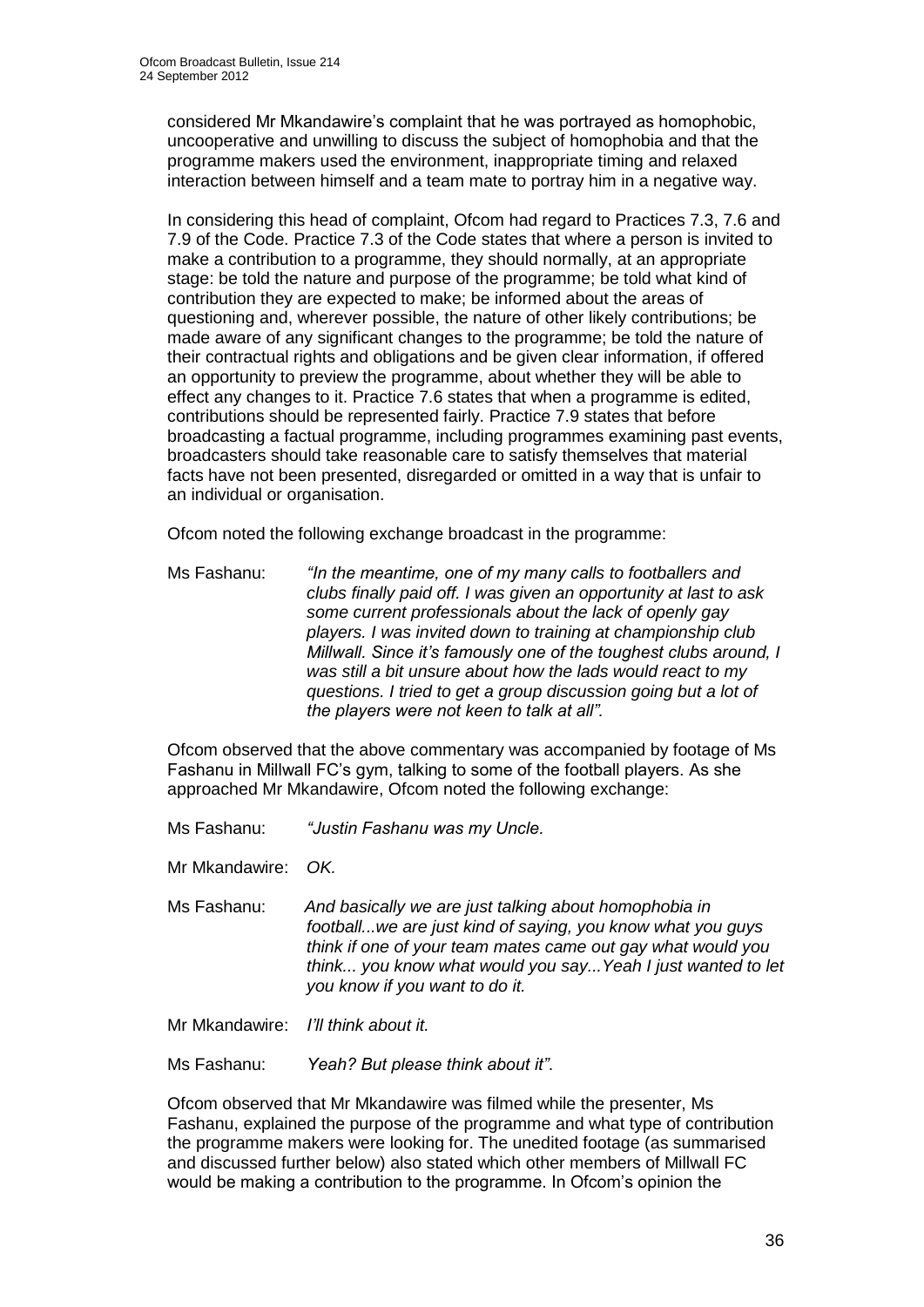information provided to Mr Mkandawire was sufficient in the circumstances for him to be able to make an informed decision on whether he wanted to give a fuller contribution. On the basis of the information he was provided with about the programme, Mr Mkandawire responded by saying that he *"would think about it"*. Ofcom acknowledged Mr Mkandawire's point that he had not given his specific consent to be included in the programme as broadcast. Therefore, Ofcom went on to assess whether the inclusion of the footage in the programme as broadcast led to any unfairness to Mr Mkandawire.

Ofcom noted that immediately following her exchange with Mr Mkandawire (as set out above), Ms Fashanu was shown talking with another player and explaining the difficulty she was having in getting the players to talk to her. Ofcom also took into account that prior to arriving at the training ground, Ms Fashanu was finding it difficult to get football players to talk about the lack of openly gay players in football in the programme. Ofcom concluded that the response of Mr Mkandawire combined with Ms Fashanu's remarks might have given the impression that Mr Mkandawire was reluctant to talk on camera. However, in Ofcom's view, this was a fair representation of Mr Mkandawire's reaction. In this respect, Ofcom also took account of the statements of the camera man, Ms Fashanu and the producer, all of whom had remarked that they had come away with the impression that although Mr Mkandawire was polite in his response, he was not serious about talking to them any further. This impression was further strengthened in Ofcom's view when Mr Mkandawire did not follow up with the programme makers after training to offer to give an interview on camera.

Ofcom took the view that there was nothing in the brief response of Mr Mkandawire, which was broadcast, nor in the overall representation of this response within the programme, that could reasonably be taken to signal that Mr Mkandawire was homophobic. More specifically, although some of the interviews and commentaries in the programme could have left viewers with the impression that football players are (historically) known to display homophobic behaviour, the specific part of the programme in which Mr Mkandawire featured focussed on footballers not being keen to talk about homophobia and closed with the positive comment by the presenter that *"if there was a gay player who wanted to be open, he could finally maybe come out and feel supported by his teammates*.*"*

Ofcom considered that Mr Mkandawire's response that he would *"think about"* giving his opinion on gay football players indicated to viewers that Mr Mkandawire was considering giving an interview, but was non-committal in his response at that time. As this was Mr Mkandawire's genuine reaction to being asked whether he would consider giving his views on the programme, Ofcom's view was that there was nothing unfair in including this in the programme.

Ofcom next assessed the part of Mr Mkandawire's complaint which stated that the programme had not broadcast his suggestion (that he said he made to the presenter) to "find him later". Ofcom considered whether the programme as broadcast fairly reflected Mr Mkandawire's position, went on to review the unedited footage and noted the following:

Ms Fashanu: *"Justin Fashanu was my Uncle...*

Mr Mkandawire: *OK.*

Ms Fashanu ...*and basically we are just talking about homophobia in football. We are just kind of saying, you know, what you guys*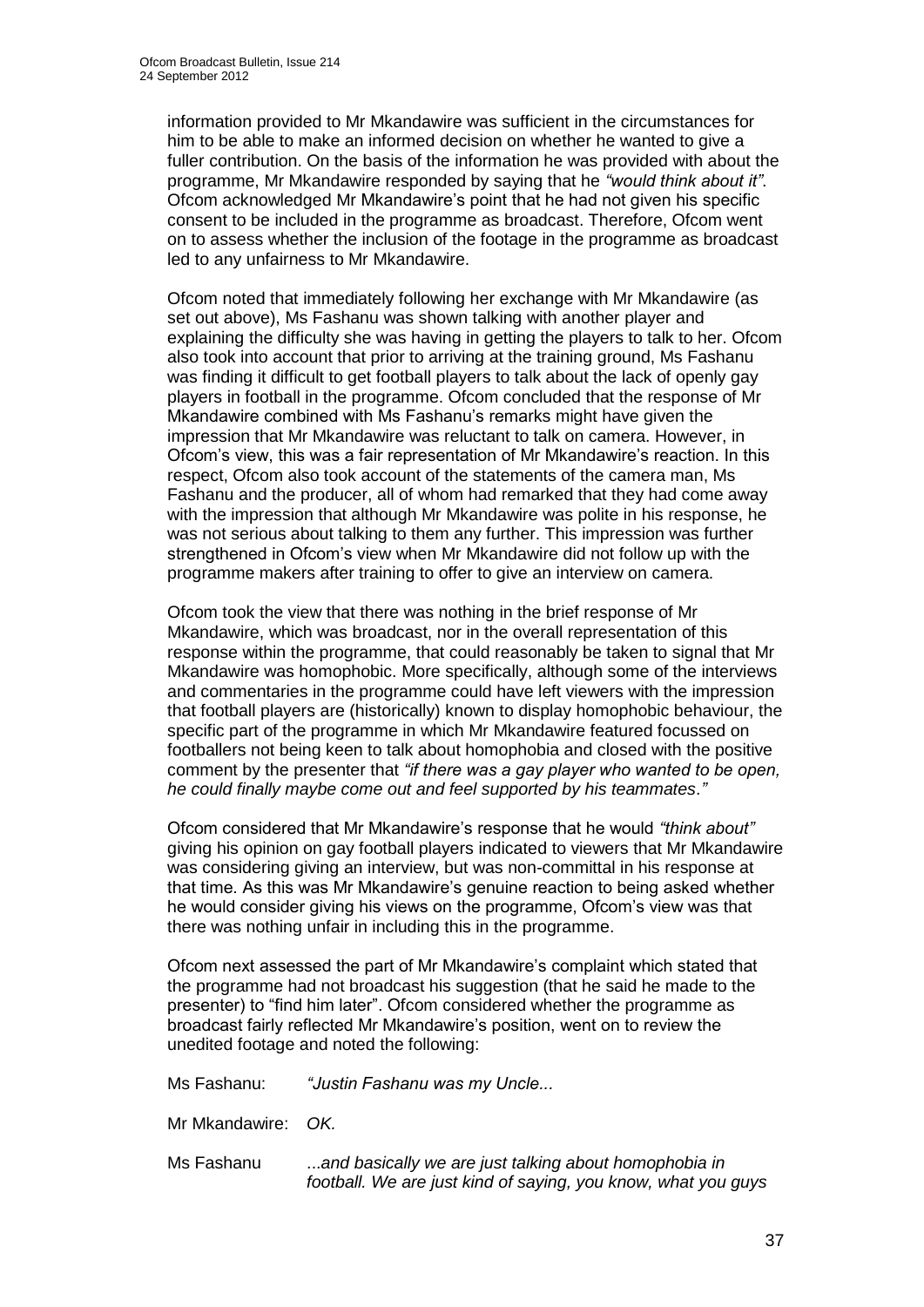*would think if one of your team mates came out gay, you know what would you say. Yeah so, I just wanted to let you know if you want to do it.*

Mr Mkandawire [*inaudible*]

Team Mate: *You got your player now.*

- Mr Mkandawire: *I'll think about it.*
- Ms Fashanu: *Yeah? But please think about it. It's nothing big; two, three questions max, after training whenever. Darren's doing it as well...*

Mr Mkandawire: *Is Rob doing it as well?*

Ms Fashanu: Y*eah Rob too"*.

[End of the footage]

Ofcom noted that there was no significant difference between the broadcast footage and the unedited footage. Ofcom was not able to determine what exactly was said in some parts of the footage, nor what was said in the part of the conversation not featured in the footage. However, as stated above, the impression which the programme makers had was that Mr Mkandawire was reluctant, for whatever reason, to speak further on the topic. This followed from the general attitude of Mr Mkandawire when speaking with Ms Fashanu and from the fact that he did not follow up with the programme makers after the end of his training. Ofcom therefore considered that what was broadcast captured and was an accurate reflection of Mr Mkandawire's genuine reaction. There was nothing unfair in the programme makers' portrayal of Mr Mkandawire, which was in Ofcom's view, an accurate reflection of the interaction the programme makers had with him during filming.

For the reasons discussed above, Ofcom did not consider that there was any unfair portrayal of Mr Mkandawire or any unfair editing of his response and therefore, to avoid unfair treatment as required by Rule 7.1, it was not necessary in these circumstances to obtain Mr Mkandawire's consent for the broadcast of the programme.

Ofcom therefore found that Mr Mkandawire was not treated unjustly or unfairly in the programme as broadcast.

#### Unwarranted infringement of privacy

In Ofcom's view, the individual's right to privacy has to be balanced against the competing rights of the broadcasters to freedom of expression. Neither right as such has precedence over the other and where there is a conflict between the two, it is necessary to intensely focus on the comparative importance of the specific rights. Any justification for interfering with or restricting each right must be taken into account and any interference or restriction must be proportionate.

This is reflected in how Ofcom applies Rule 8.1 of the Code which states that any infringement of privacy in programmes, or in connection with obtaining material included in programmes, must be warranted.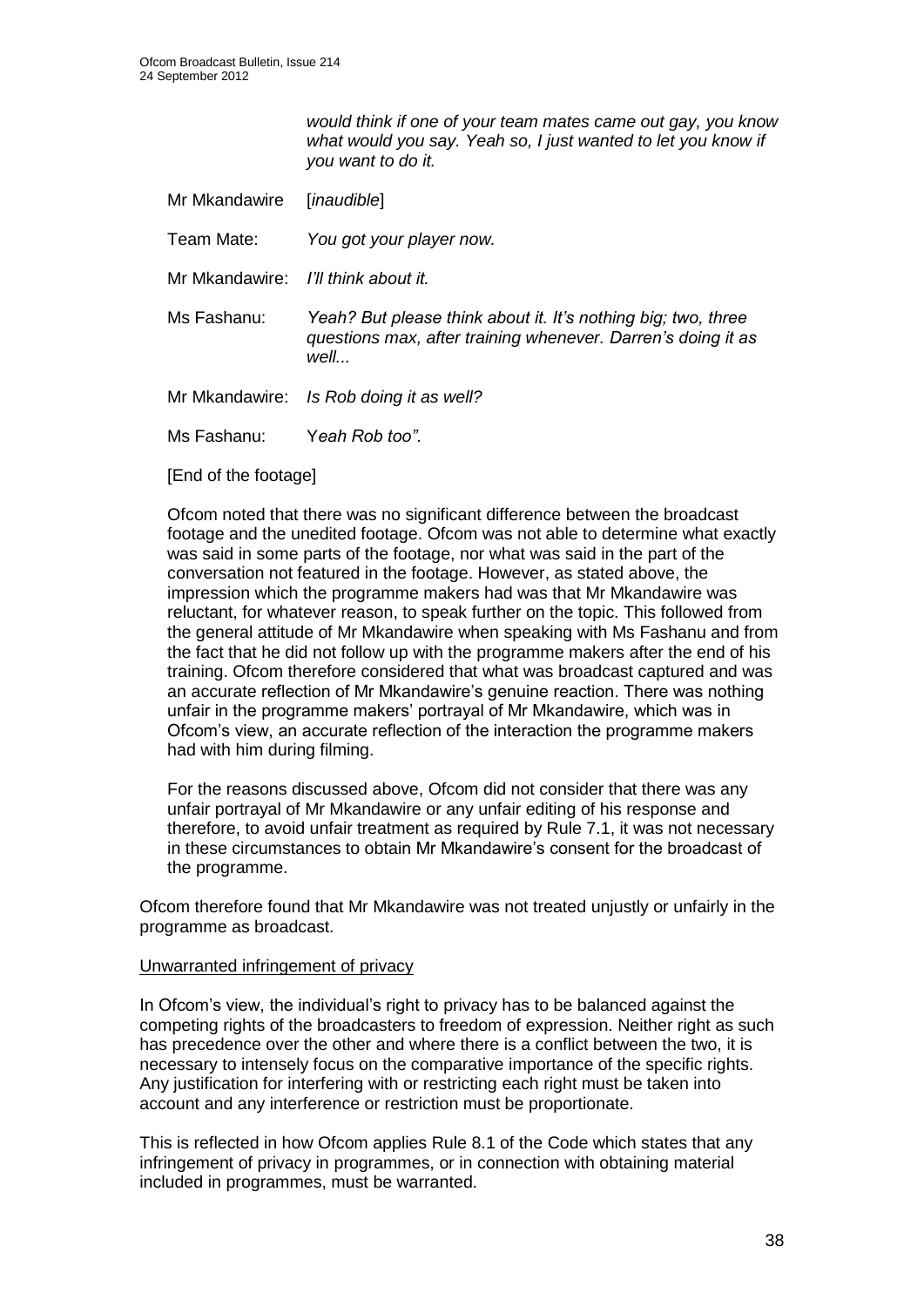b) Ofcom considered Mr Mkandawire's complaint that his privacy was unwarrantably infringed in the obtaining of material included in the programme, in that he was filmed at his place of work and was asked if he would consider being involved in the programme. He said he would consider it but did not give his consent to be involved in the programme.

In considering this complaint, Ofcom took into consideration Practice 8.5 of the Code which states that any infringement of privacy in the making of a programme should be with the person's and/or organisation's consent.

In order to establish whether or not Mr Mkandawire's privacy was unwarrantably infringed in the obtaining of material included in the programme, Ofcom first considered whether Mr Mkandawire had a legitimate expectation of privacy in the particular circumstances. The filming took place on the training ground of Millwall FC, which is a private club, with restricted access to the public. Ofcom also took into account the broadcaster's submission that the programme makers had obtained consent from Millwall FC to film on the premises, including the gym, but that when it came to the football players themselves, the club had told the programme makers they would need to ask the players if they wanted to participate in the filming. Ofcom noted that the programme makers had obtained verbal permission from some of the football players before filming them, however it was not clear whether or not this included Mr Mkandawire.

Taking all these factors into account, Ofcom took the view that on balance Mr Mkandawire had a legitimate expectation of privacy that he would not be filmed at his workplace, particularly when taking into consideration that the gym was located in a private club and that he did not seem to be aware that filming was going to take place before he was actually filmed. However, because Mr Mkandawire was not filmed doing or saying anything of a particularly sensitive or private nature, and had been approached to ask if he would give his view on a topical matter, rather than to speak about anything of a personal nature, Ofcom considered that any expectation of privacy Mr Mkandawire had was limited.

Having found that Mr Mkandawire had a limited expectation of privacy in these circumstances, Ofcom went on to consider whether Mr Mkandawire consented to being filmed.

The unedited footage of Mr Mkandawire was in two sequences. First, when filming the complainant exercising in the gym Ofcom noted that the camera appeared to be close to Mr Mkandawire. From this footage, it appeared that Mr Mkandawire was aware of the camera and that he did not raise any objections to being filmed or signal to the programme makers in any way that he was uncomfortable being filmed. In relation to the footage in which Mr Mkandawire and another player were approached by Ms Fashanu, Ofcom observed that Mr Mkandawire appeared to interact with the programme makers in a relaxed manner. We also took into account that: Millwall FC had given permission to the broadcaster to film at the training ground; Mr Mkandawire's limited expectation of privacy; Mr Mkandawire was in the middle of a training session, as submitted in Mr Mkandawire's complaint; he was informed (as set out in head a) above) that the programme makers were making a documentary about attitudes towards openly gay footballers and what sort of contribution they were seeking from him; he was filmed openly, and not filmed doing or saying anything of a particularly sensitive or private nature; and, he had been filmed in the gym earlier on and had not raised any objection. In these circumstances, Ofcom considered that it was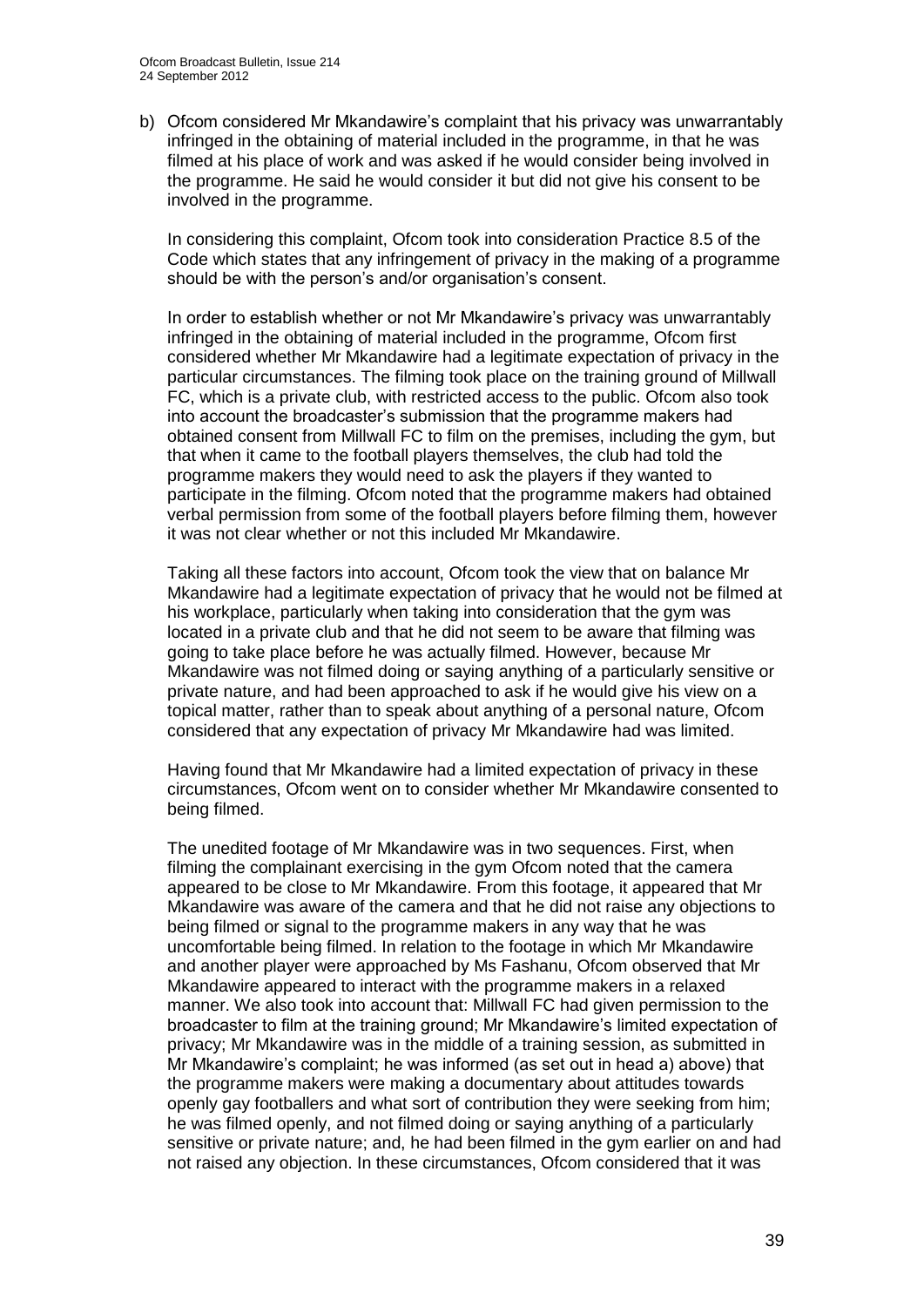reasonable to conclude that Mr Mkandawire had given implied consent to being filmed.

Given this conclusion, it was not necessary for Ofcom to consider whether any intrusion into Mr Mkandawire's privacy in connection with the obtaining of material included in the programme was warranted.

Ofcom found therefore that there was no unwarranted infringement of privacy in the obtaining of material included in the programme.

c) Ofcom next considered the complaint that Mr Mkandawire's privacy was unwarrantably infringed in the programme as broadcast in that footage of him was broadcast without his consent.

In considering this part of the complaint, Ofcom had regard to Practice 8.6 which states that if the broadcast of a programme would infringe the privacy of a person or organisation consent should be obtained before the relevant material is broadcast, unless the infringement of privacy is warranted.

Ofcom first assessed the extent to which Mr Mkandawire had a legitimate expectation of privacy that footage of him would not be broadcast in the programme. As noted in head b) above, Ofcom again took into consideration the circumstances in which he was filmed. In particular, Ofcom noted that although Mr Mkandawire was aware that he had been filmed for the programme, he had at no point given his consent for subsequent broadcast of the footage. Further, the programme makers had not told him that they would be including his contribution in the broadcast of the programme but had approached him to ask whether he would consider talking about the subject of homophobia in football. As Mr Mkandawire did not give a further, fuller contribution to the programme, he would not have then expected to be shown in the programme. Ofcom therefore considered that Mr Mkandawire had a legitimate expectation of privacy in relation to the broadcasting of the footage included in the programme without his consent. However, when taking into account that he was aware that he was being filmed and did not appear to raise an objection to it (as set out in head b) above), any expectation of privacy Mr Mkandawire had was, in Ofcom's view, limited.

Having found that Mr Mkandawire had a limited expectation of privacy that footage of him would not be broadcast to a wider audience without his consent, Ofcom went on to consider the broadcaster's right to freedom of expression and the audience's right to receive information and ideas without unnecessary interference.

Ofcom noted the public interest in the programme being able to explore the reasons why there were no openly gay footballers in the UK and what the attitudes were on the subject among current players. We also took account of the broadcaster's and audience's right to freedom of expression: the importance of broadcasters to be able to make programmes about controversial and sensitive topics like homophobia in UK soccer without unnecessary interference. With reference to Mr Mkandawire's specific contribution, Ofcom observed that this: was filmed openly, and Mr Mkandawire was not shown doing or saying anything of a particularly sensitive or private nature; and, was very brief and accurately reflected his genuine reaction at the time to being filmed (as detailed in head a) above). Ofcom also considered that Mr Mkandawire's reaction illustrated the difficulties Ms Fashanu experienced in getting players to talk openly about the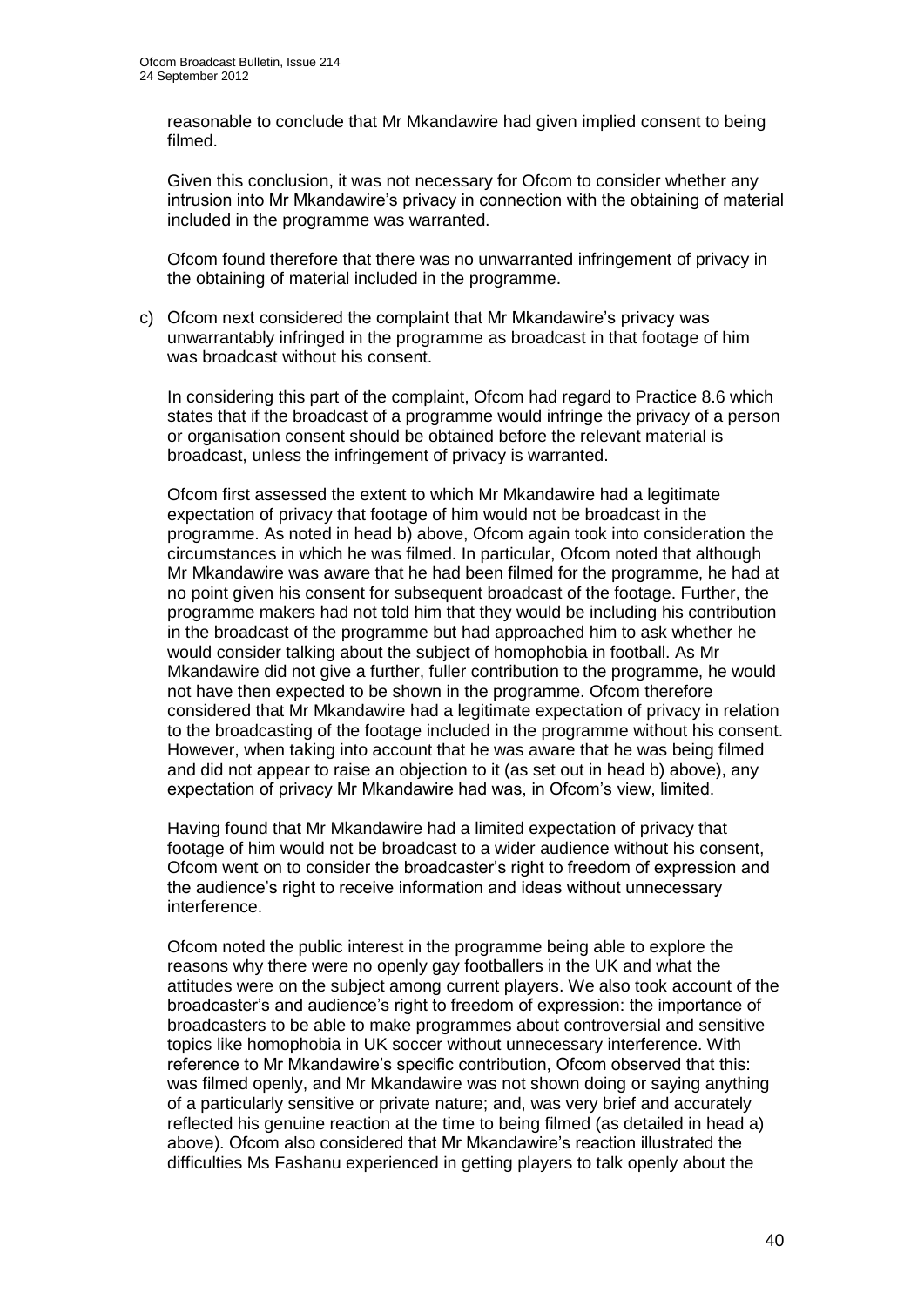subject on camera and was therefore relevant to the editorial subject matter of the programme.

Ofcom therefore concluded that the broadcaster's right to freedom of expression and the audience's right to receive information outweighed Mr Mkandawire's right to privacy as regards broadcasting Mr Mkandawire's reaction to being asked for an interview without securing his prior consent in the circumstances of this case. Any intrusion into Mr Mkandawire's privacy was proportionate and justifiable. The public interest in showing the difficulty in getting football players to speak about the subject of openly gay players in football (by including Mr Mkandawire's reaction without securing his prior consent) warranted any intrusion into Mr Mkandawire's privacy in the broadcast of this material in the circumstances of this case. Ofcom considered that Mr Mkandawire's privacy was not unwarrantably infringed in the programme as broadcast.

Ofcom found therefore that there was no unwarranted infringement of privacy in the broadcast of the programme.

**Accordingly, Ofcom has not upheld the complaint of unjust and unfair treatment and of unwarranted infringement of privacy in the obtaining of material included in the programme and in the programme as broadcast.**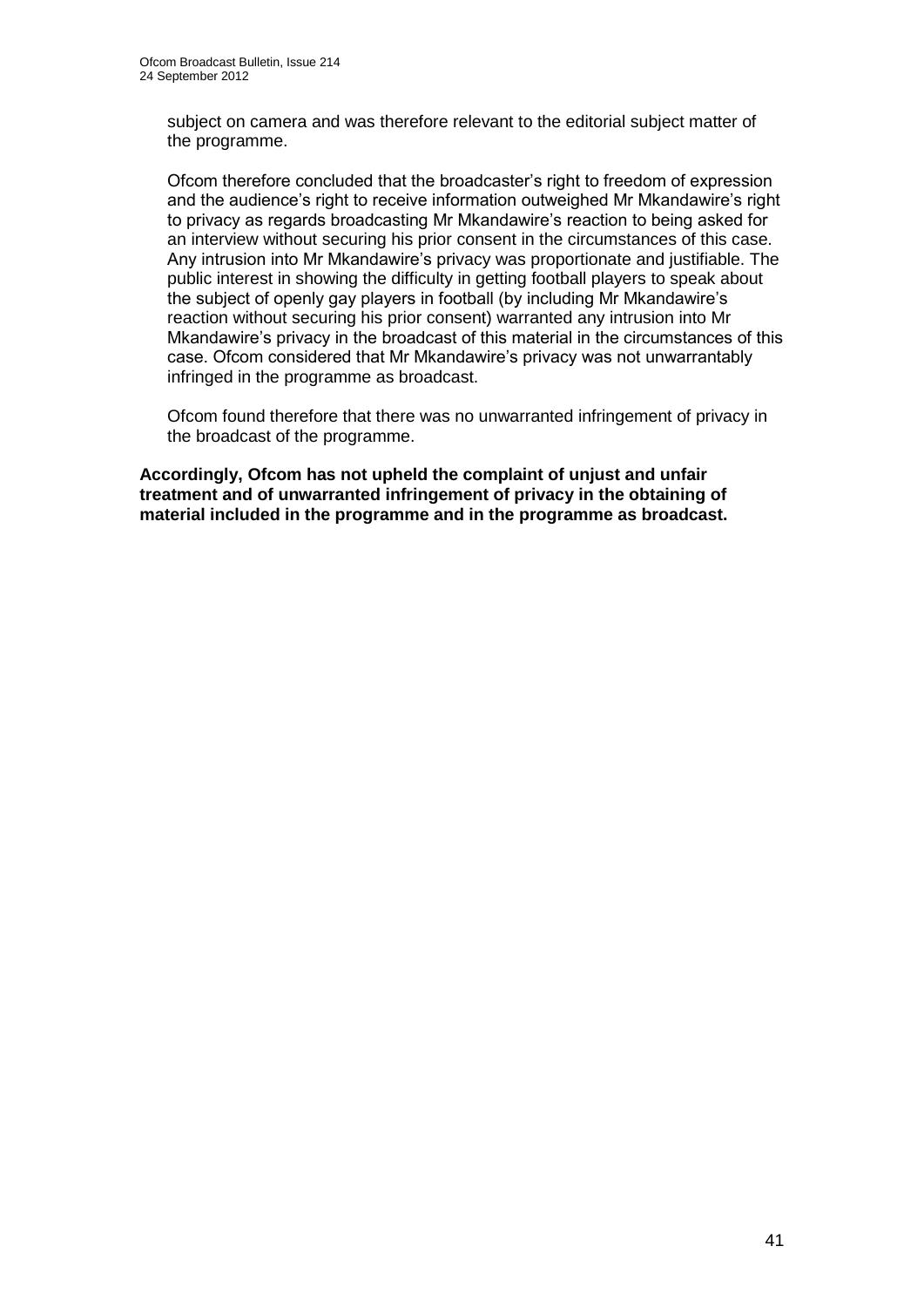# **Other Programmes Not in Breach**

# **Up to 3 September 2012**

| Programme            | <b>Broadcaster</b>           | Transmission<br>Date | <b>Categories</b>                      |
|----------------------|------------------------------|----------------------|----------------------------------------|
| <b>Graham Fisher</b> | The 'Bridge<br>(Stourbridge) | 31/07/2012           | Drugs, smoking,<br>solvents or alcohol |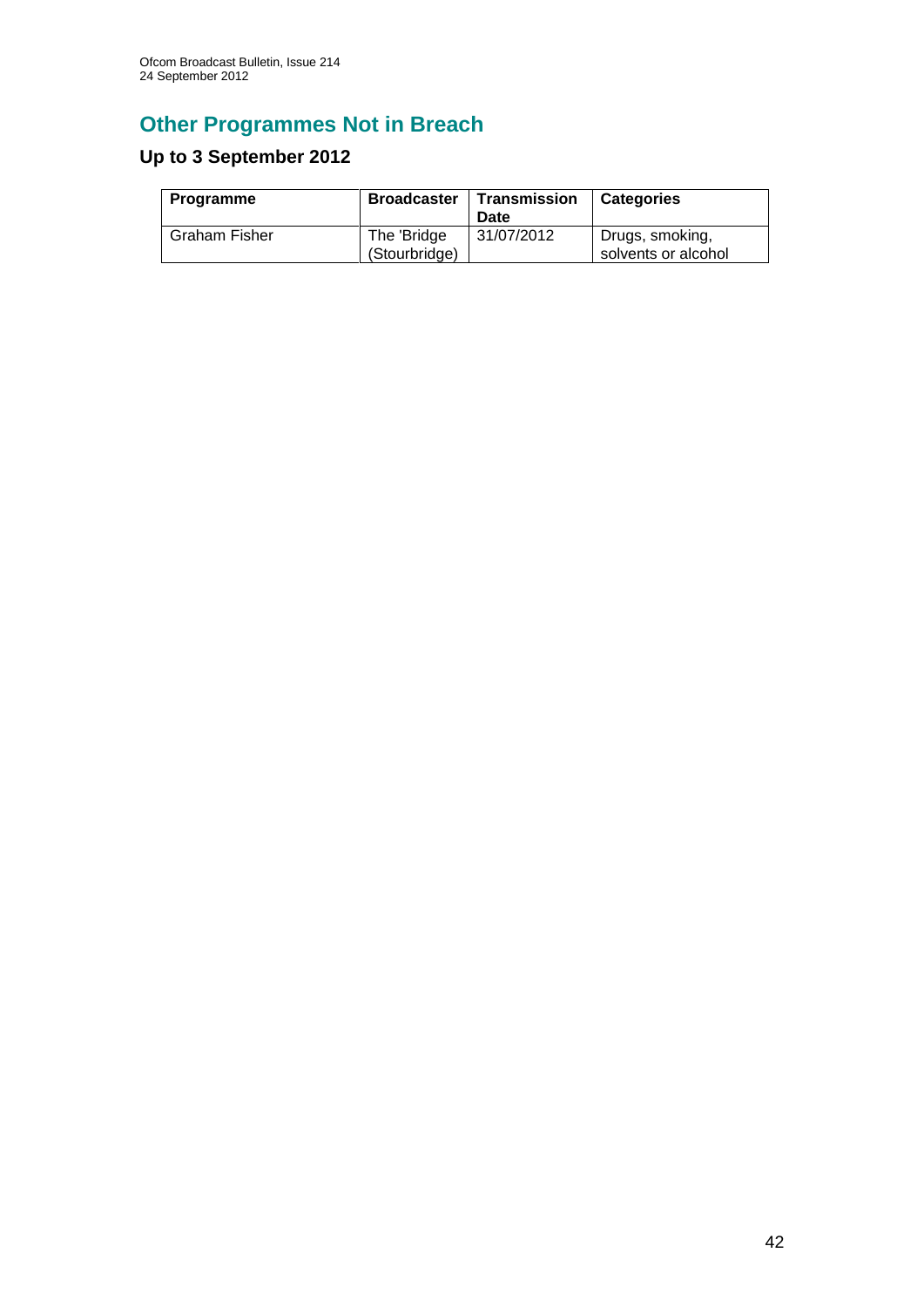# **Complaints Assessed, not Investigated**

# **Between 21 August and 3 September 2012**

This is a list of complaints that, after careful assessment, Ofcom has decided not to pursue because they did not raise issues warranting investigation.

| Programme                                     | <b>Broadcaster</b>          | <b>Transmission</b><br>Date | <b>Categories</b>                            | Number of<br>complaints |
|-----------------------------------------------|-----------------------------|-----------------------------|----------------------------------------------|-------------------------|
| 118 118's sponsorship of<br><b>ITV Movies</b> | ITV <sub>2</sub>            | 29/08/2012                  | Generally accepted<br>standards              |                         |
| 4OD (promotion)                               | Channel 4                   | 30/08/2012                  | Generally accepted<br>standards              | 1                       |
| 4thought.tv                                   | Channel 4                   | 23/08/2012                  | <b>Nudity</b>                                | 9                       |
| 5 Live Sport                                  | <b>BBC Radio 5</b><br>Live  | 28/08/2012                  | Generally accepted<br>standards              | 1                       |
| A Touch of Cloth                              | Sky1                        | 26/08/2012                  | Animal welfare                               | 1                       |
| A Touch of Cloth                              | Sky1                        | 26/08/2012                  | Generally accepted<br>standards              | 1                       |
| Accused                                       | BBC <sub>1</sub>            | 28/08/2012                  | Materially misleading                        | 1                       |
| Along Came a Spider                           | Film 4                      | 19/08/2012                  | Offensive language                           | 1                       |
| Aqeedah-e-Khatm-e-<br>Nubuwwat                | <b>Takbeer TV</b>           | 16/06/2012                  | Religious/Beliefs<br>discrimination/offence  | 1                       |
| <b>Basement Jerxx</b>                         | Somer<br>Valley FM          | 04/07/2012                  | Crime                                        | 1                       |
| <b>Basement Jerxx</b>                         | Somer<br>Valley FM          | 11/07/2012                  | Scheduling                                   | 1                       |
| <b>BBC News</b>                               | <b>BBC</b>                  | n/a                         | Outside of remit / other                     | 1                       |
| <b>BBC News</b>                               | <b>BBC Radio 4</b>          | 24/08/2012                  | Outside of remit / other                     | 1                       |
| <b>BBC News at Six</b>                        | BBC <sub>1</sub>            | 24/08/2012                  | Due impartiality/bias                        | 1                       |
| <b>BBC Programming</b>                        | <b>BBC</b><br>Channels      | n/a                         | Outside of remit / other                     | 1                       |
| Best of British (trailer)                     | 4seven                      | 17/08/2012                  | Sexual orientation<br>discrimination/offence | 1                       |
| <b>Big Fat Gypsy Weddings</b>                 | More4                       | 31/08/2012                  | Animal welfare                               | 1                       |
| Born Bankrupt (trailer)                       | <b>Sky News</b>             | 18/08/2012                  | Under 18s in<br>programmes                   | 1                       |
| Born Bankrupt (trailer)                       | <b>Sky News</b>             | 20/08/2012                  | Under 18s in<br>programmes                   | 1                       |
| Box Office (trailer)                          | Film 4                      | 14/08/2012                  | <b>Nudity</b>                                | 1                       |
| Bury FM (Ramadan)                             | <b>Bury FM</b><br>(Ramadan) | 11/08/2012                  | Generally accepted<br>standards              | 1                       |
| Casualty                                      | BBC 1                       | 25/08/2012                  | Generally accepted<br>standards              | 1                       |
| Celebrity Juice (trailer)                     | ITV2                        | 21/08/2012                  | Religious/Beliefs<br>discrimination/offence  | $\overline{2}$          |
| Celebrity Juice (trailer)                     | ITV2                        | 22/08/2012                  | Religious/Beliefs<br>discrimination/offence  | $\mathbf{1}$            |
| Celebrity Juice (trailer)                     | ITV2                        | n/a                         | Religious/Beliefs<br>discrimination/offence  | 1                       |
| Continuity announcement                       | FX HD                       | 02/09/2012                  | Generally accepted<br>standards              | 1                       |
| <b>Coronation Street</b>                      | ITV1                        | 20/08/2012                  | Offensive language                           | 1                       |
| Dave Kelly                                    | Radio City<br>96.7FM        | 22/08/2012                  | Generally accepted<br>standards              | 1                       |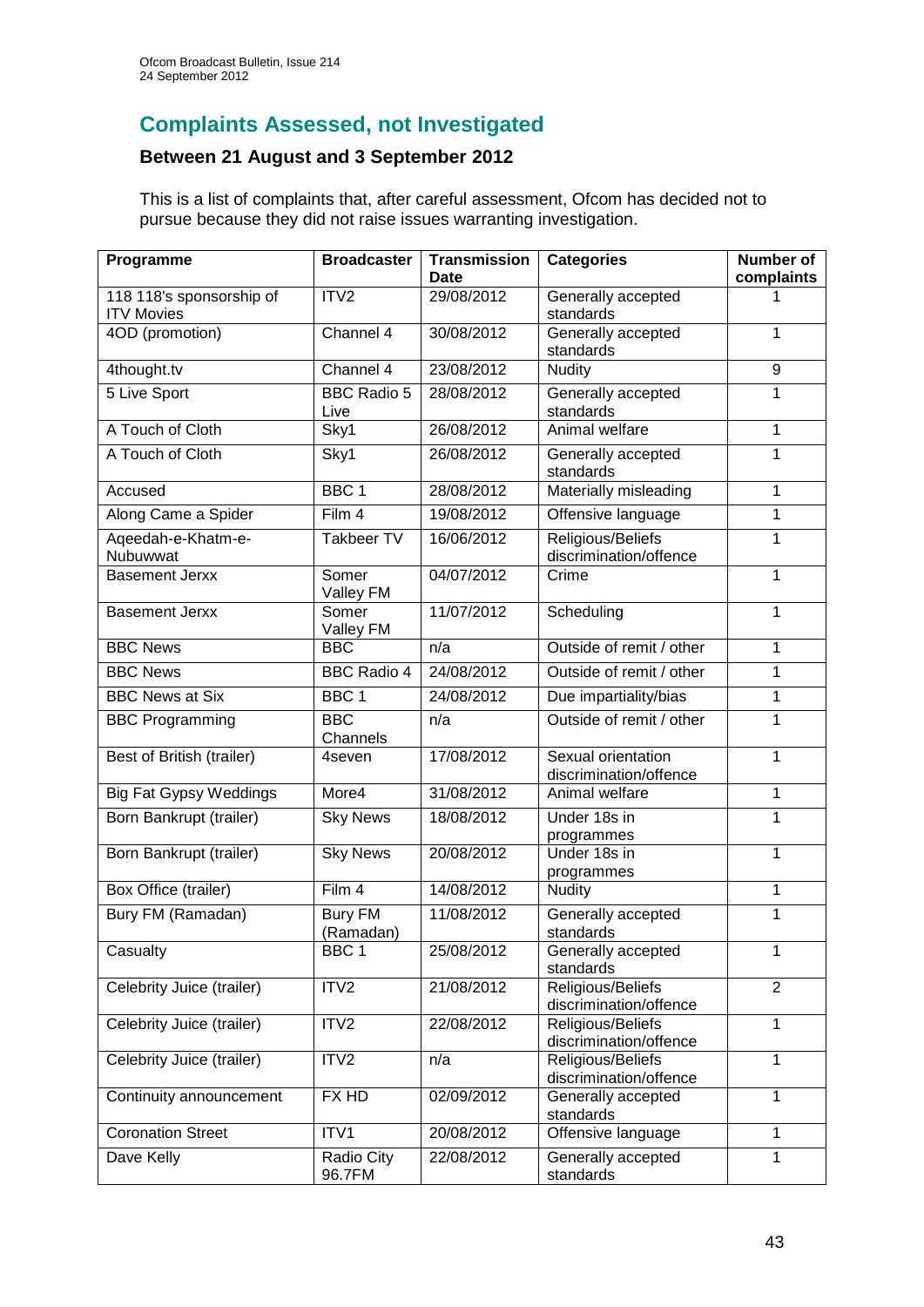| Deal or No Deal                                     | Channel 4                | 21/08/2012 | Generally accepted<br>standards             | 1 |
|-----------------------------------------------------|--------------------------|------------|---------------------------------------------|---|
| Defectors                                           | Challenge                | 25/08/2012 | Materially misleading                       | 1 |
| Downton Abbey                                       | ITV3                     | 27/08/2012 | Generally accepted<br>standards             | 1 |
| <b>Drivetime</b>                                    | Talksport                | 21/08/2012 | Generally accepted<br>standards             | 1 |
| EastEnders                                          | BBC <sub>1</sub>         | 23/08/2012 | Generally accepted<br>standards             | 1 |
| EastEnders                                          | BBC <sub>1</sub>         | 31/08/2012 | Age<br>discrimination/offence               | 1 |
| <b>Embarrassing Bodies</b>                          | Channel 4                | 21/08/2012 | Scheduling                                  | 3 |
| Emmerdale                                           | ITV1                     | 08/08/2012 | Offensive language                          | 1 |
| Emmerdale                                           | ITV1                     | n/a        | Product placement                           | 1 |
| Emmerdale / Coronation<br><b>Street</b>             | ITV1                     | n/a        | Scheduling                                  | 1 |
| Escape to the Country                               | BBC <sub>1</sub>         | 23/08/2012 | Generally accepted<br>standards             | 1 |
| <b>Escape to the Country</b>                        | BBC <sub>1</sub>         | 24/08/2012 | Outside of remit / other                    | 1 |
| <b>Fearne Cotton</b>                                | <b>BBC Radio 1</b>       | 21/08/2012 | Race<br>discrimination/offence              | 1 |
| Film4 (trailer)                                     | Channel 4                | 30/08/2012 | Scheduling                                  | 3 |
| Fool Britannia (trailer)                            | ITV1                     | 27/08/2012 | Harm                                        | 1 |
| Foxy Bingo's sponsorship of<br>The Jeremy Kyle Show | ITV1                     | n/a        | Scheduling                                  | 1 |
| <b>Frontline Police</b>                             | Channel 5                | 27/08/2012 | Materially misleading                       | 1 |
| General content                                     | TVX/RED<br><b>HOT TV</b> | 20/08/2012 | Outside of remit / other                    | 1 |
| Geoff Lloyd's Hometime<br>Show                      | Absolute<br>Radio        | 21/08/2012 | Generally accepted<br>standards             | 3 |
| Giff Gaff's sponsorship of<br>The Big Bang Theory   | E <sub>4</sub>           | n/a        | Sponsorship credits                         | 1 |
| Golf scores                                         | <b>BBC</b>               | 17/08/2012 | Outside of remit / other                    | 1 |
| Good Cop                                            | BBC <sub>1</sub>         | 30/08/2012 | Generally accepted<br>standards             | 1 |
| Good Cop                                            | BBC <sub>1</sub>         | 30/08/2012 | Violence and dangerous<br>behaviour         | 6 |
| <b>Harry Hill</b>                                   | Channel 4                | 25/08/2012 | Scheduling                                  | 1 |
| Have I Got News for You                             | BBC <sub>1</sub>         | 15/08/2012 | Religious/Beliefs<br>discrimination/offence | 1 |
| Hell's Kitchen USA                                  | ITV2                     | 21/08/2012 | Offensive language                          | 1 |
| <b>Holby City</b>                                   | BBC <sub>1</sub>         | 28/08/2012 | Race<br>discrimination/offence              | 1 |
| Hollyoaks                                           | Channel 4                | 17/08/2012 | Scheduling                                  | 1 |
| lan Brady: Endgames of a<br>Psychopath              | Channel 4                | 20/08/2012 | Religious/Beliefs<br>discrimination/offence | 1 |
| <b>IBC Tamil</b>                                    | <b>IBC Tamil</b>         | 25/05/2012 | Crime (incite/encourage)                    | 1 |
| Idris Elba's How Clubbing<br>Changed the World      | Channel 4                | 24/08/2012 | Drugs, smoking,<br>solvents or alcohol      | 1 |
| <b>ITV News</b>                                     | ITV1                     | 26/07/2012 | Generally accepted<br>standards             | 1 |
| <b>ITV News at Ten and</b><br>Weather               | ITV1                     | 20/08/2012 | Due impartiality/bias                       | 1 |
| <b>ITV News at Ten and</b><br>Weather               | ITV1                     | 22/08/2012 | Outside of remit / other                    | 1 |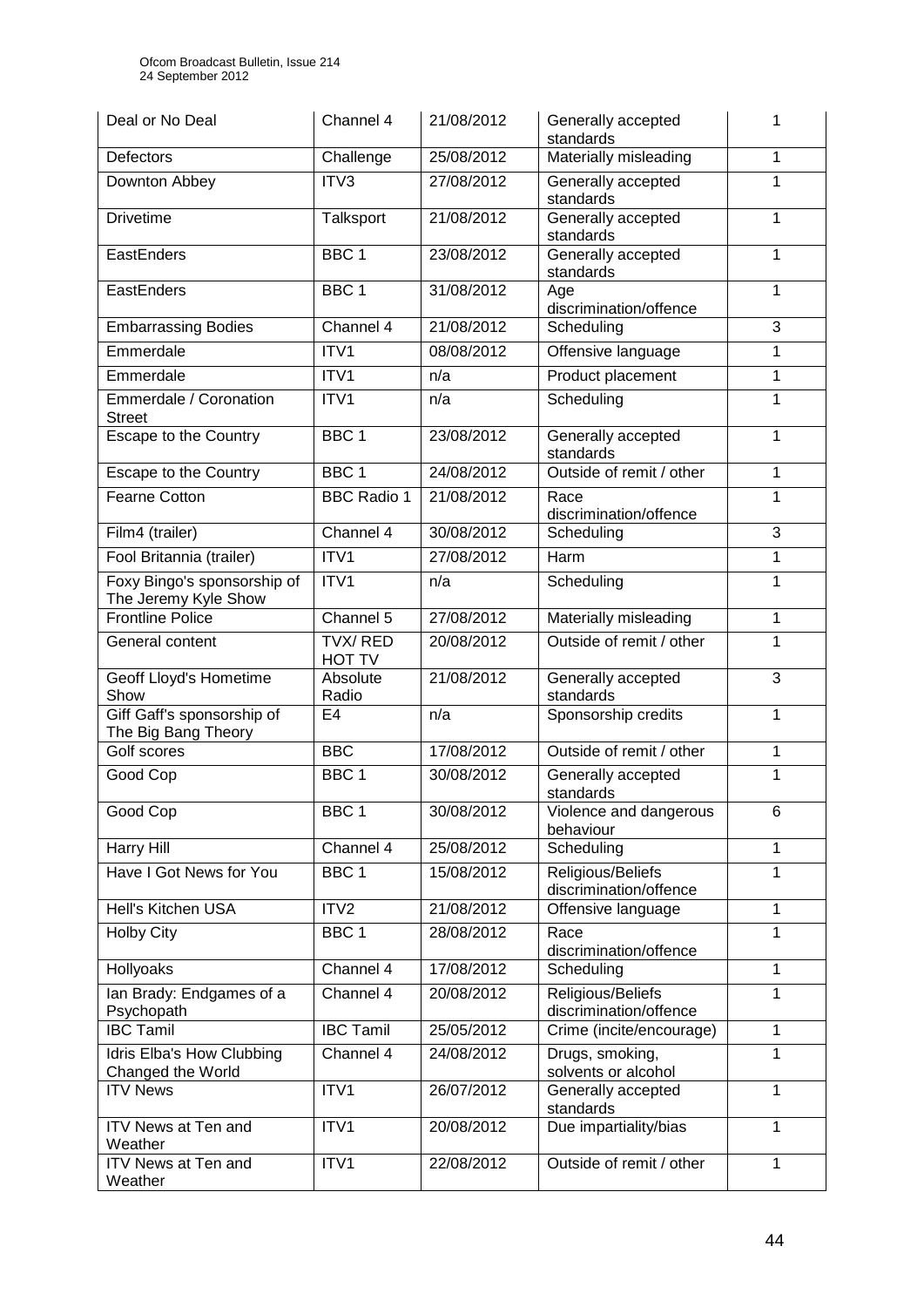| James Whale                               | <b>LBC 97.3FM</b>                       | 17/08/2012 | Race<br>discrimination/offence                  | 1 |
|-------------------------------------------|-----------------------------------------|------------|-------------------------------------------------|---|
| Jimmy Carr in Concert                     | Comedy<br>Central                       | 16/08/2012 | Generally accepted<br>standards                 | 1 |
| Jimmy's Forest                            | More4                                   | 27/08/2012 | Animal welfare                                  | 1 |
| Keith Lemon Show                          | <b>ITV</b>                              | 30/08/2012 | Religious/Beliefs<br>discrimination/offence     | 1 |
| Lee Evans                                 | Channel 4                               | 19/08/2012 | Flashing images/risk to<br>viewers who have PSE | 1 |
| Life With Boys                            | Nickelodeon                             | 29/07/2012 | Gender<br>discrimination/offence                | 1 |
| <b>Little Stars</b>                       | Noor TV                                 | 20/08/2012 | Materially misleading                           | 1 |
| London - The Modern<br><b>Babylon</b>     | BBC <sub>2</sub>                        | 11/08/2012 | Materially misleading                           | 1 |
| Match of the Day                          | BBC <sub>1</sub>                        | 18/08/2012 | Product placement                               | 1 |
| Miranda                                   | BBC <sub>1</sub>                        | 24/08/2012 | Offensive language                              | 1 |
| Mount Pleasant (trailer)                  | <b>Sky News</b>                         | 21/08/2012 | Sexual material                                 | 1 |
| My Holiday Hostage Hell                   | Pick TV                                 | 20/08/2012 | Generally accepted<br>standards                 | 1 |
| <b>News</b>                               | <b>CNN</b>                              | 15/08/2012 | Violence and dangerous<br>behaviour             | 1 |
| News programming                          | Various                                 | n/a        | Outside of remit / other                        | 1 |
| Newsnight                                 | BBC <sub>2</sub>                        | 20/08/2012 | Generally accepted<br>standards                 | 4 |
| Newsround                                 | <b>CBBC</b>                             | 25/08/2012 | Outside of remit / other                        | 1 |
| <b>Nick Conrad</b>                        | <b>BBC Radio</b><br><b>Norfolk</b>      | 20/08/2012 | Generally accepted<br>standards                 | 1 |
| Nick Ferrari                              | <b>LBC 97.3FM</b>                       | 09/08/2012 | Race<br>discrimination/offence                  | 1 |
| Olympics 2012                             | BBC <sub>1</sub><br>Northern<br>Ireland | 27/07/2012 | <b>Television Access</b><br><b>Services</b>     | 1 |
| Paddy McGuinness Live<br>(trailer)        | Comedy<br>Central                       | 15/08/2012 | Outside of remit / other                        | 1 |
| Phones 4 U's sponsorship of<br>Films on 4 | Channel 4                               | 18/08/2012 | Generally accepted<br>standards                 | 1 |
| Phones 4 U's sponsorship of<br>Films on 4 | E4                                      | 22/08/2012 | Generally accepted<br>standards                 | 1 |
| Phones 4 U's sponsorship of<br>Films on 4 | Film 4                                  | 13/08/2012 | Generally accepted<br>standards                 | 1 |
| <b>PM</b>                                 | <b>BBC Radio 4</b>                      | 22/08/2012 | Sexual material                                 | 1 |
| <b>Pointless</b>                          | BBC <sub>1</sub>                        | 27/08/2012 | <b>Disability</b><br>discrimination/offence     | 1 |
| Programming                               | Viva                                    | 28/08/2012 | Offensive language                              | 1 |
| Psychic Today                             | <b>Big Deal</b>                         | 24/08/2012 | Participation TV -<br>Misleadingness            | 1 |
| Psychic Today                             | Psychic<br>Today                        | 23/08/2012 | Materially misleading                           | 1 |
| Regional News and Weather                 | BBC <sub>1</sub>                        | 22/08/2012 | Harm                                            | 1 |
| Regional News and Weather                 | BBC <sub>1</sub>                        | 31/08/2012 | Materially misleading                           | 1 |
| Robbie Dee                                | <b>CFM Radio</b>                        | 28/08/2012 | Offensive language                              | 1 |
| Rugby League                              | BBC 1                                   | 25/08/2012 | Generally accepted<br>standards                 | 1 |
| <b>Secret Dealers</b>                     | ITV1                                    | 29/08/2012 | Competitions                                    | 1 |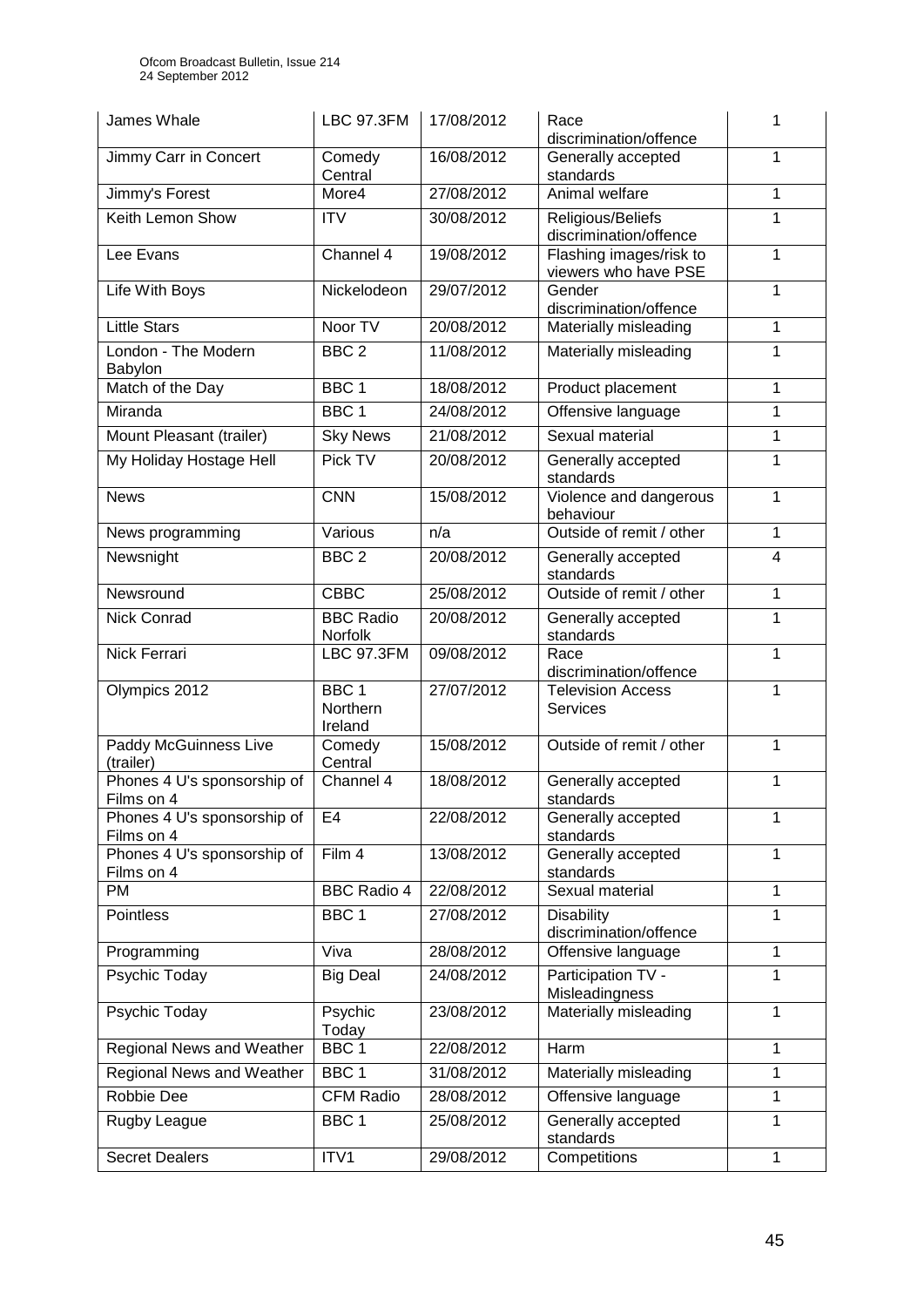| Sexcetera                                               | Pick TV               | 30/08/2012 | Gender<br>discrimination/offence            | 1              |
|---------------------------------------------------------|-----------------------|------------|---------------------------------------------|----------------|
| Shameless (trailer)                                     | Channel 4             | 30/08/2012 | Scheduling                                  | 1              |
| <b>Silent Witness</b>                                   | BBC <sub>1</sub>      | 19/08/2012 | Religious/Beliefs<br>discrimination/offence | 1              |
| <b>Silent Witness</b>                                   | BBC <sub>1</sub>      | 19/08/2012 | Generally accepted<br>standards             | 3              |
| <b>Silent Witness</b>                                   | BBC <sub>1</sub>      | 20/08/2012 | Religious/Beliefs<br>discrimination/offence | 1              |
| Special Programme                                       | Sangat TV             | 01/07/2012 | Religious/Beliefs<br>discrimination/offence | 1              |
| Splatalot                                               | BBC <sub>1</sub>      | 24/08/2012 | Outside of remit / other                    | 1              |
| Station ident                                           | Gold                  | n/a        | Materially misleading                       | 1              |
| <b>Steve Allen</b>                                      | LBC 97.3<br><b>FM</b> | 23/08/2012 | Race<br>discrimination/offence              | 1              |
| Sunrise                                                 | <b>Sky News</b>       | 26/08/2012 | Crime                                       | 1              |
| Superscrimpers: Waste Not,<br>Want Not                  | Channel 4             | 25/07/2012 | Materially misleading                       | 1              |
| The Boyle Variety<br>Performance                        | Channel 4             | 27/08/2012 | Generally accepted<br>standards             | $\overline{4}$ |
| The Boyle Variety<br>Performance                        | Channel 4             | 27/08/2012 | Offensive language                          | 1              |
| The Breakfast Show with<br>Andy Bush                    | Absolute<br>Radio     | 20/08/2012 | Offensive language                          | 1              |
| The Chase                                               | ITV1                  | 26/08/2012 | Generally accepted<br>standards             | 1              |
| The Jonathan Ross Show                                  | ITV <sub>1</sub>      | 25/08/2012 | Animal welfare                              | 15             |
| The Only Way is Essex                                   | ITV2                  | 22/08/2012 | Religious/Beliefs<br>discrimination/offence | 1              |
| The Premier League's Most<br><b>Amazing Moments</b>     | BBC <sub>3</sub>      | 18/08/2012 | Sexual material                             | 1              |
| The Riots: In Their Own<br>Words                        | BBC <sub>2</sub>      | 13/08/2012 | Outside of remit / other                    | 1              |
| The Simpsons                                            | Channel 4             | 23/08/2012 | Offensive language                          | $\overline{2}$ |
| The Simpsons                                            | Channel 4             | 27/08/2012 | Offensive language                          | 1              |
| The Spiral Staircase                                    | BBC <sub>2</sub>      | 31/08/2012 | Generally accepted<br>standards             | 1              |
| The X Factor                                            | ITV1                  | 18/08/2012 | Materially misleading                       | 6              |
| The X Factor                                            | ITV1                  | 18/08/2012 | Offensive language                          | 1              |
| The X Factor                                            | ITV1                  | 18/08/2012 | Scheduling                                  | $\overline{2}$ |
| The X Factor                                            | ITV1                  | 25/08/2012 | Advertising scheduling                      | 1              |
| The X Factor                                            | ITV1                  | 25/08/2012 | Advertising/editorial<br>distinction        | 1              |
| The X Factor                                            | ITV1                  | 25/08/2012 | <b>Disability</b><br>discrimination/offence | 1              |
| The X Factor                                            | ITV1                  | 25/08/2012 | Materially misleading                       | $\overline{2}$ |
| The X Factor                                            | ITV1                  | 25/08/2012 | Generally accepted<br>standards             | 1              |
| The Xfm Breakfast Show<br>with Danny Wallace            | <b>XFM London</b>     | 15/08/2012 | Generally accepted<br>standards             | 1              |
| This Morning                                            | ITV1                  | 28/08/2012 | <b>Nudity</b>                               | 1              |
| <b>Totally Bonkers Guinness</b><br><b>World Records</b> | ITV2                  | 24/08/2012 | Animal welfare                              | 1              |
| Trollied (trailer)                                      | Sky1                  | 18/08/2012 | Offensive language                          | 1              |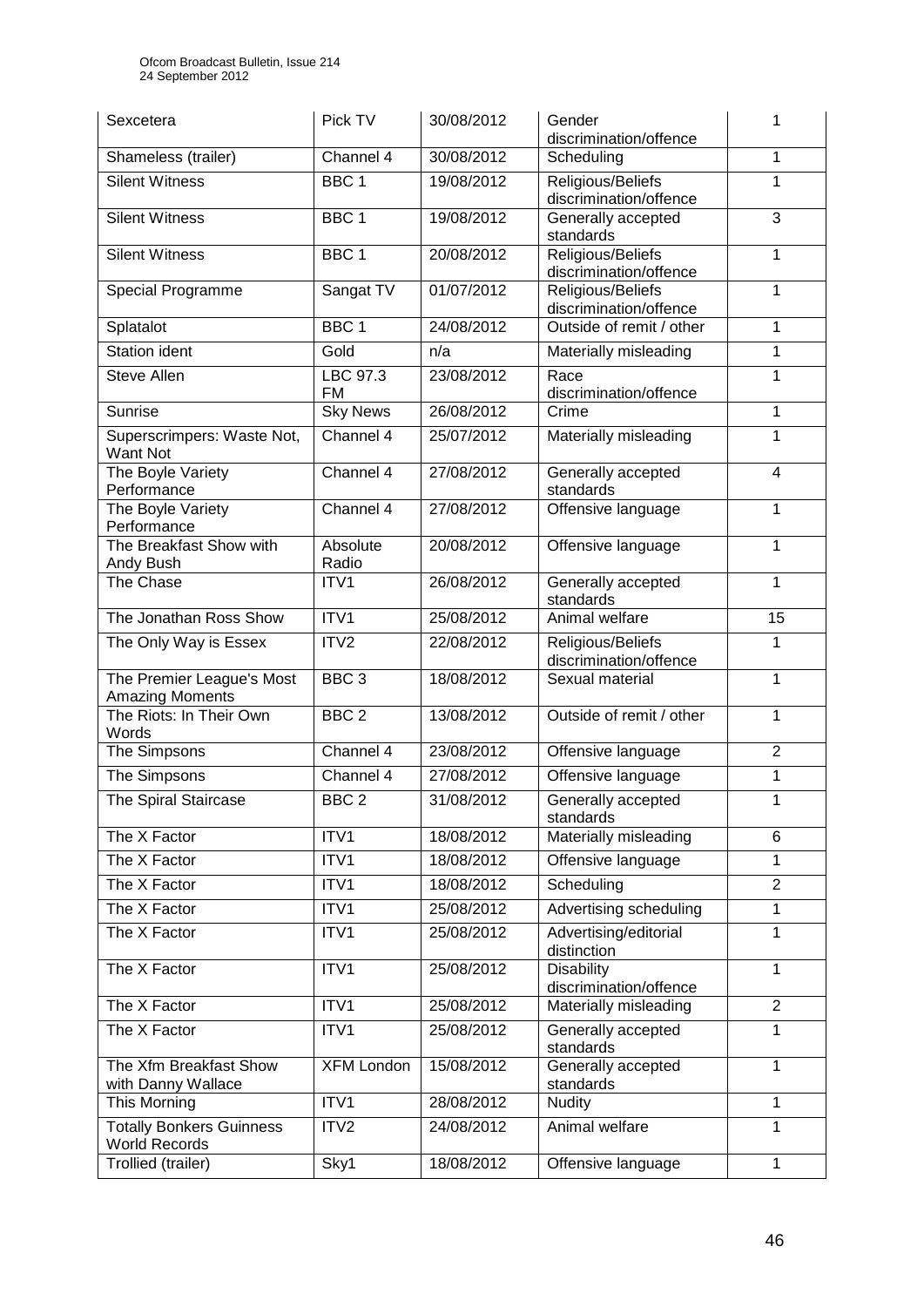Ofcom Broadcast Bulletin, Issue 214 24 September 2012

| Various                                       | Radio<br>Hartlepool | n/a        | Harm                                     |                |
|-----------------------------------------------|---------------------|------------|------------------------------------------|----------------|
| Various                                       | Various             | n/a        | Outside of remit / other                 | $\overline{2}$ |
| Various programmes                            | R4 Extra            | n/a        | Scheduling                               |                |
| Waterloo Road                                 | BBC 1               | 23/08/2012 | Offensive language                       | 1              |
| Waterloo Road                                 | BBC <sub>1</sub>    | 30/08/2012 | Race<br>discrimination/offence           |                |
| Whatever Happened to<br>Harry Hill?           | Channel 4           | 25/08/2012 | Scheduling                               |                |
| Wonga.com's sponsorship of<br>Channel 5 drama | Channel 5           | 29/08/2012 | Generally accepted<br>standards          | 1              |
| Wonga.com's sponsorship of<br>Channel 5 drama | Choice FM           | n/a        | Commercial<br>communications on<br>radio | 1              |
| World of Sport                                | Men and<br>Movies   | n/a        | Advertising minutage                     | 1              |
| Xtra Factor                                   | ITV <sub>2</sub>    | 25/08/2012 | Harm                                     | 1              |
| Zane Lowe                                     | <b>BBC Radio 1</b>  | 22/08/2012 | Drugs, smoking,<br>solvents or alcohol   |                |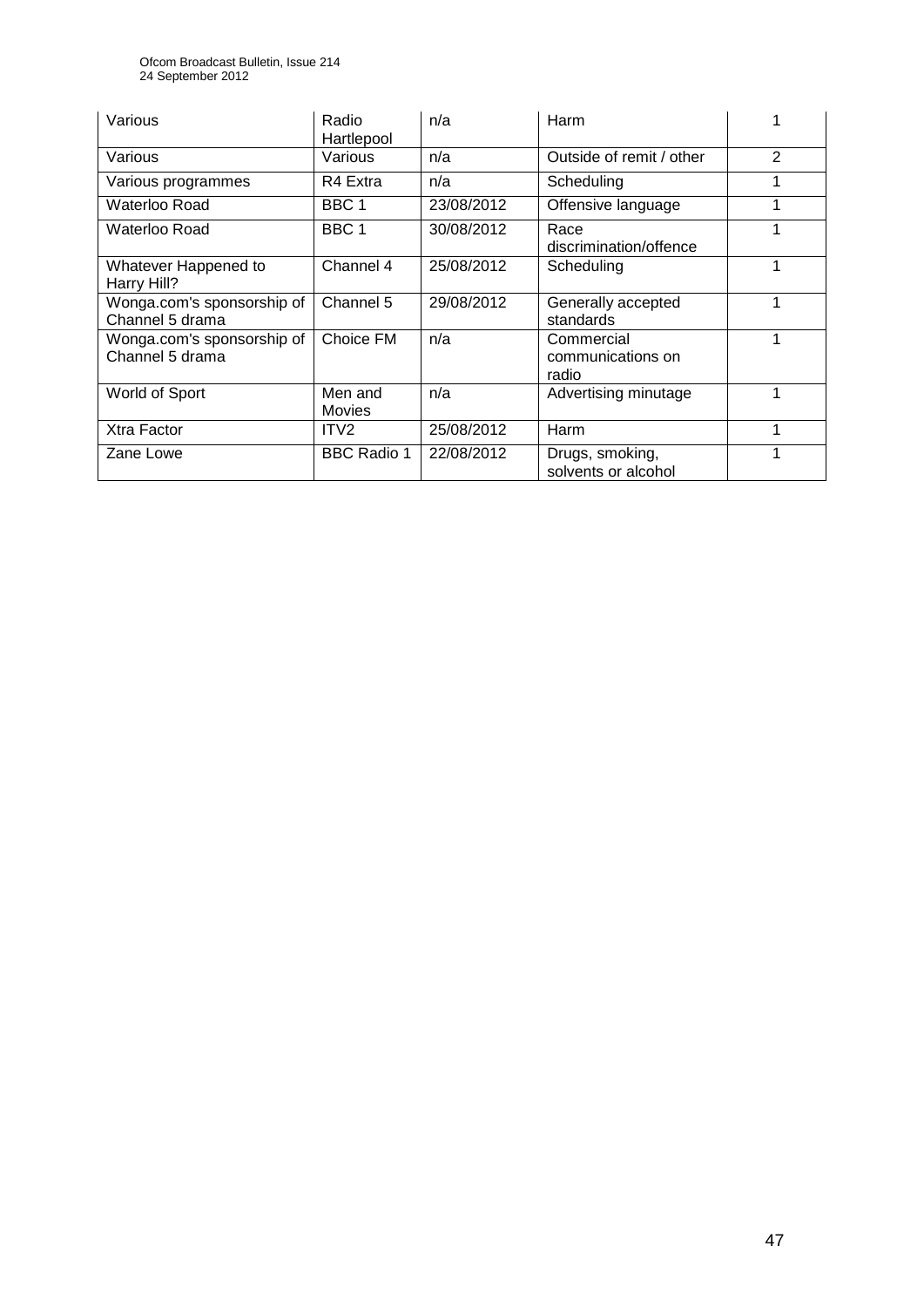# **Investigations List**

If Ofcom considers that a broadcast may have breached its codes, it will start an investigation.

Here is an alphabetical list of new investigations launched between 6 and 19 September 2012.

| Programme                                             | <b>Broadcaster</b>                 | <b>Transmission</b><br>Date |
|-------------------------------------------------------|------------------------------------|-----------------------------|
| Advertising minutage                                  | $5^*$                              | 11 August 2012              |
| Advertising minutage                                  | Dave                               | 19 June 2012                |
| Advertising minutage                                  | Gold                               | 31 August 2012              |
| Advertising minutage                                  | Sahara One                         | n/a                         |
| Advertising scheduling                                | E!                                 | 22 July 2012                |
| Advertising scheduling                                | Sahara One                         | n/a                         |
| American Dad                                          | <b>FX</b>                          | 11 August 2012              |
| Celebrity Big Brother                                 | Channel 5                          | 07 September 2012           |
| ChatGirlTV2                                           | <b>GirlGirl</b>                    | 22 August 2012              |
| Indian Idol and Saas Bina<br>Sasural                  | <b>Television Asia</b>             | n/a                         |
| Sponsorship by Himilaya<br>Carpets                    | <b>STAR India Gold</b>             | n/a                         |
| Sponsorship by NAF of<br>Greenwich: The<br>Interviews | Horse & Country TV                 | n/a                         |
| Sponsorship credit by<br>Rated People.com             | Channel 5                          | n/a                         |
| Sponsorship of FreshHits                              | <b>BritAsia</b>                    | n/a                         |
| Sponsorship of Penalty<br>(Bunteto)                   | Viasat 6 (Hungary)                 | n/a                         |
| Sponsorship of Truth<br><b>Triumphs Alone</b>         | <b>STAR plus</b>                   | n/a                         |
| The Morning Line                                      | Channel 4                          | 15 September 2012           |
| The Sketchbook Killer                                 | Crime and Investigation<br>Network | 09 July 2012                |
| The X Factor                                          | ITV1                               | 01 September 2012           |
| The X Factor                                          | ITV1                               | 09 September 2012           |